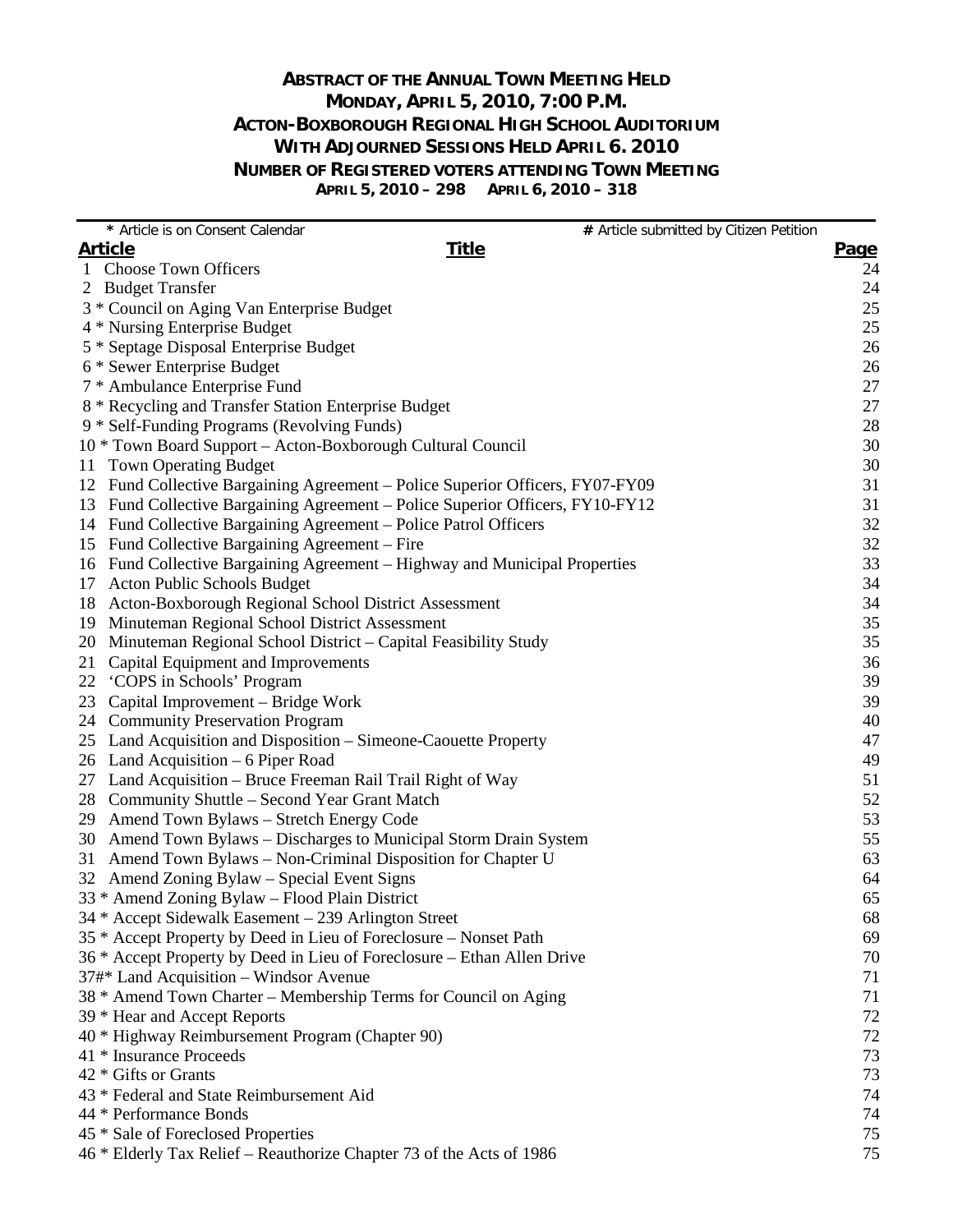The Moderator, Mr. Mackenzie, called the Annual Town Meeting to order on Monday, April 5, 2010, at 7:01 PM. He introduced Rev. Robert A. Moore, of St Matthews United Methodist Church. Rev. Moore then gave the invocation.

Mr. Mackenzie introduced the chairman of the Board of Selectmen, Paulina Knibbe, who then introduced Eva K. Taylor - Town Clerk, Stephen Anderson - Town Council, Steve Ledoux – Town Manager, Peter Berry - Vice Chair, Lauren Rosenzweig – Clerk, Terra Friedrichs, and Michael Gowing, members of the Board of Selectmen

The Moderator introduced the Chair of the Finance Committee, Herman Kabakoff, who then introduced the members, Bill Mullin - Clerk, Pat Clifford, Pat Easterly, , Mary Ann Ashton – Vice Chair, Doug Tindal, Kent Sharp, Bob Evans, Steve Noone and (Brandy) Maynard Brandon, Associate member.

Mr. MacKenzie gave an overview of the process of Town Meeting. He then explained some basic rules and parliamentary procedure of the Town Meeting as found back of the warrant.

The Moderator explained the Pro and Con microphones and time frame for all speakers and presenters.

# **ARTICLE 1 CHOOSE TOWN OFFICERS**

(Majority vote)

To choose all necessary Town Officers and Committees and to fix the salaries and compensation of all the elective officers of the Town as follows:

| Moderator                    | \$20.00 per Town Meeting session |
|------------------------------|----------------------------------|
| Board of Selectmen, Chairman | \$750.00 per year                |
| Board of Selectmen, Member   | $$650.00$ per year               |

, or take any other action relative thereto.

**MOTION:** Ms. Friedrichs moves that the Town fix the compensation for elected officers as shown in the Article.

#### **MOTION CARRIES UNANIMOUSLY**

Frank Joyner, Trustee of the Elizabeth White Fund, nominates Cornelia O. Huber, 50 Seminole Road, Acton for the position of trustee of the Elizabeth White Fund, term to expire 2013.

#### **MOTION CARRIES UNANIMOUSLY**

Ellen Spero, Trustee of the West Acton Citizens' Library, nominates Nancy Lenicheck, 24 Windsor Avenue, Acton, for the position of Trustee of the West Acton Citizens' Library, term to expire 2013.

#### **MOTION CARRIES UNANIMOUSLY**

William A. Klauer, Trustee of the Firemans Relief Fund, nominates Robert Vanderhoof, 374 Central Street, Acton, for the position of Trustee of the Firemans Relief Fund, term to expire 2013.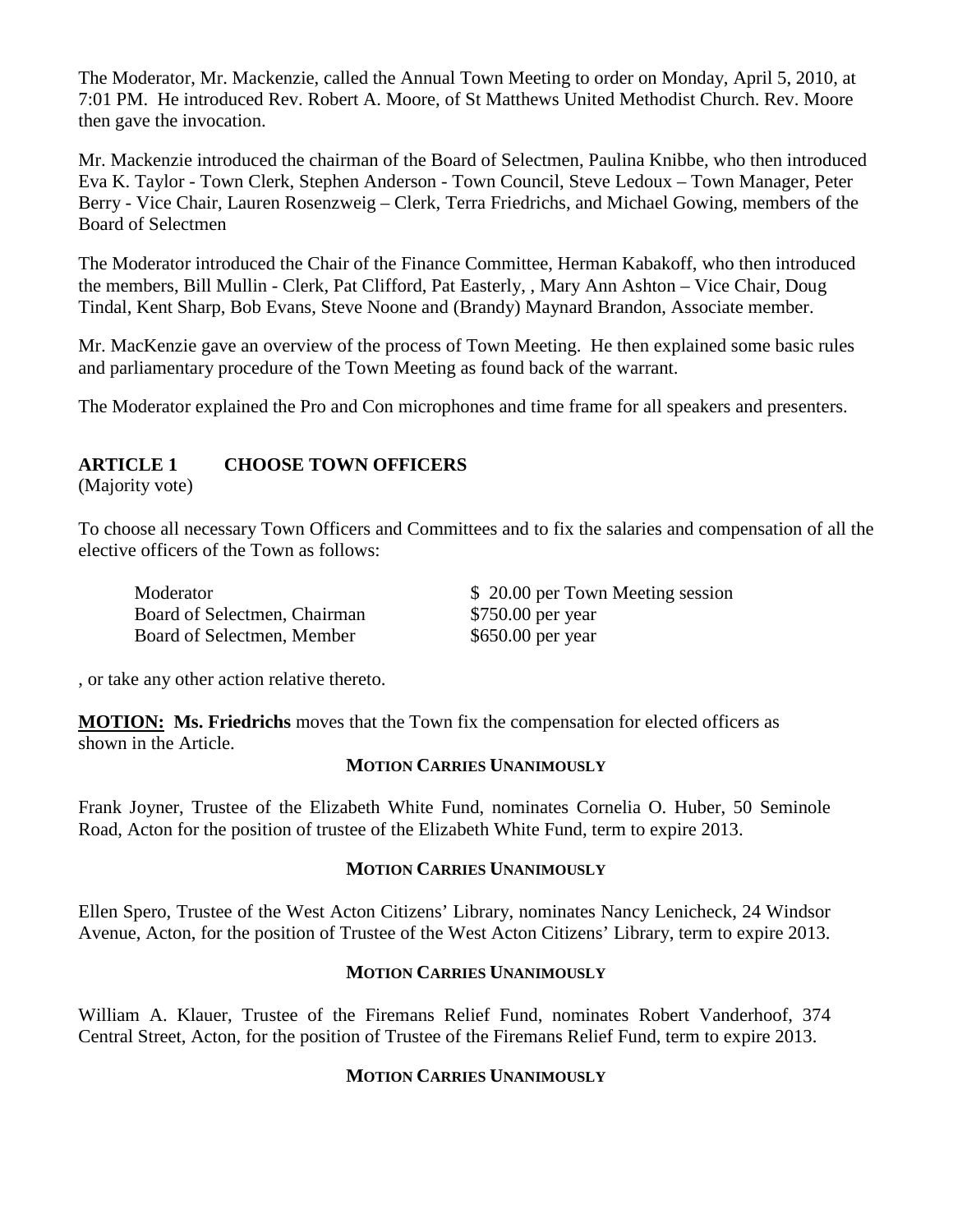The Moderator, at the request of the Board of Selectmen, moves Article 2, and pull from consent Article 4, and take them up after Article 13. These Articles are being moved for clarity and to put the two articles, which deal with the Nursing Enterprise fund and the budgeting of same, for a clearer prospective.

# **Budgetary Consent Calendar Articles and Motions**

# **Article 3 Council on Aging Van Enterprise Budget**

Move that the Town appropriate \$105,618 for the purpose of operating the Town of Acton Senior and Disabled Citizens Van service, and to raise such amount, \$40,000 be raised from department receipts, \$15,618 be transferred from retained earnings and \$50,000 be raised from taxation.

# **Article 5 Septage Disposal Enterprise Budget**

Move that the Town appropriate \$120,754 for the purpose of septage disposal, and to raise such amount, \$120,754 be raised from department receipts.

# **Article 6 Sewer Enterprise Budget**

Move that the Town appropriate \$1,668,511 for the purpose of operating the sewer system, and to raise such amount, \$1,668,511 be raised from department receipts.

# **Article 7 Ambulance Enterprise Fund**

Move that the Town appropriate \$717,885 for the purpose of operating the ambulance service, and to raise such amount, \$446,885 be raised from department receipts and \$271,000 be raised from taxation.

# **Article 8 Recycling and Transfer Station Enterprise Budget**

Move that the Town appropriate \$580,352 for the purpose of solid waste disposal and recycling, and to raise such amount, \$580,352 be raised from department receipts.

# **Article 9 Self-Funding Programs (Revolving Funds)**

Move that the revolving funds for the Local School System, Historic District Commission, Building Department, Sealer of Weights and Measures, Health Department, and Fire Department be continued in the amounts and for the purposes set forth in the expense column of this Article.

# **Article 10 Town Board Support – Acton-Boxborough Cultural Council**

Move that the Town raise and appropriate \$2,000 for the ongoing expenses of the Acton-Boxborough Cultural Council.

**(CONSENT) MOTION** : **Mrs. Knibbe** moves that the Town take up the seven budgetary articles in the Consent Calendar, except for Article 4, on pages 20 and 21 of the Warrant: Articles 3, 5, 6, 7, 8, 9 and 10.

# **CONSENT MOTION CARRIES**

#### **ARTICLE 3 \* COUNCIL ON AGING VAN ENTERPRISE BUDGET** (Majority vote)

To see if the Town will raise and appropriate, or appropriate from available funds a sum of money to operate the Senior Van Service, in accordance with Massachusetts General Law, Chapter 44, Section 53 F½, Enterprise Fund Law, or take any other action relative thereto.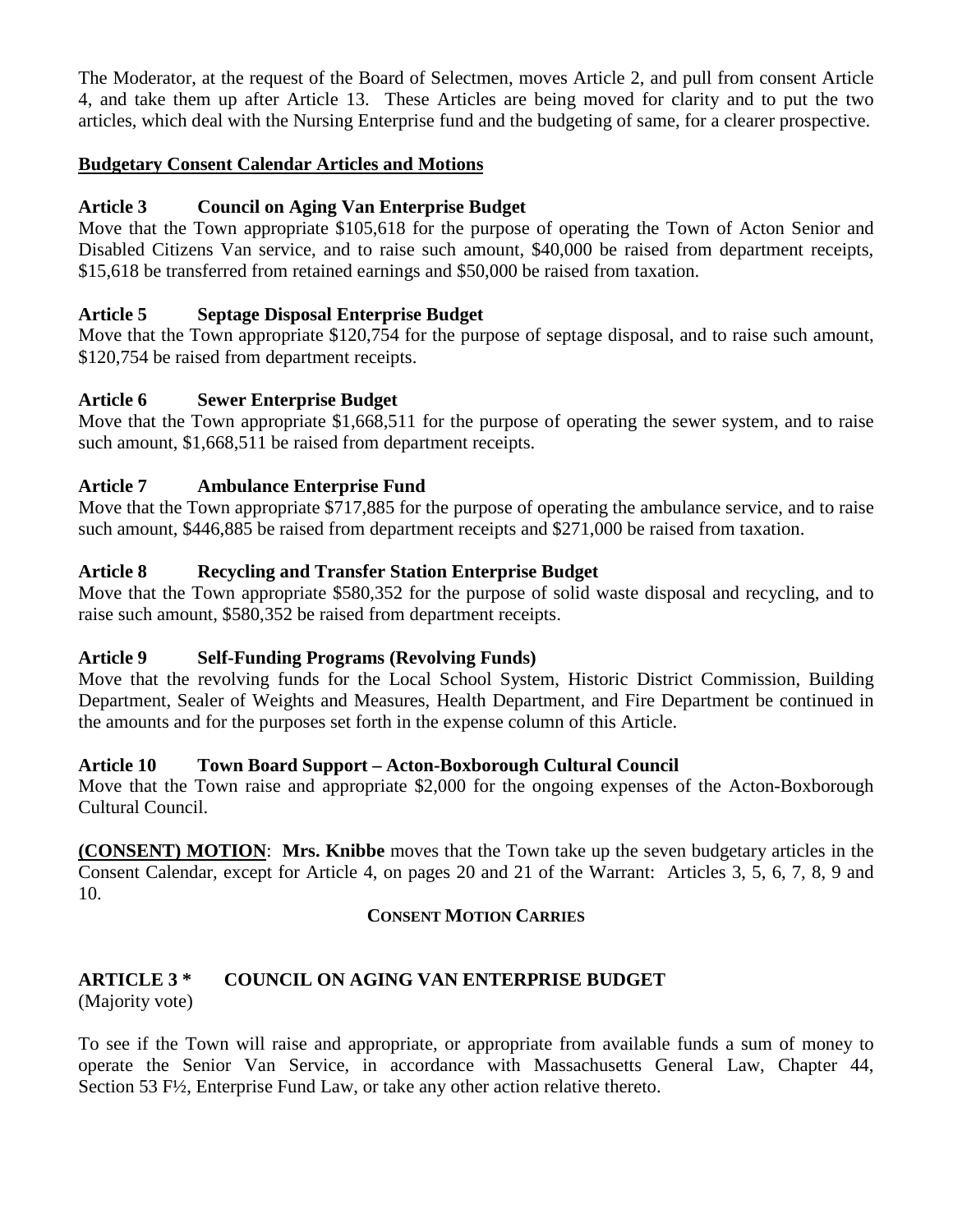**MOTION : Mr. Gowing** moves that the Town appropriate \$105,618 for the purpose of operating the Town of Acton Senior and Disabled Citizens Van service, and to raise such amount,

\$40,000 be raised from department receipts,

\$15,618 be transferred from retained earnings and

\$50,000 be raised from taxation.

#### **CONSENT MOTION CARRIES**

#### **ARTICLE 5 \* SEPTAGE DISPOSAL ENTERPRISE BUDGET**

(Majority vote)

To see if the Town will raise and appropriate, or appropriate from available funds a sum of money for the purpose of septage disposal, in accordance with Massachusetts General Law, Chapter 44, Section 53F½, Enterprise Fund Law, or take any other action relative thereto.

**MOTION: Mrs. Rosenzweig** moves that the Town appropriate \$120,754 for the purpose of septage disposal, and to raise such amount, \$120,754 be raised from department receipts.

#### **CONSENT MOTION CARRIES**

#### **ARTICLE 6 \* SEWER ENTERPRISE BUDGET**

(Majority vote)

To see if the Town will raise and appropriate, or appropriate from available funds a sum of money for the purpose of operating and maintaining a sewer collection and treatment facility, in accordance with Massachusetts General Law, Chapter 44, Section 53F½, Enterprise Fund Law, or take any other action relative thereto.

**MOTION : Mrs. Rosenzweig** moves that the Town appropriate \$1,668,511 for the purpose of operating the sewer system, and to raise such amount, \$1,668,511 be raised from department receipts.

# **CONSENT MOTION CARRIES**

# **ARTICLE 7 \* AMBULANCE ENTERPRISE FUND**

(Majority vote)

To see if the Town will raise and appropriate, or appropriate from available funds a sum of money for the purpose of health care, in accordance with Massachusetts General Law, Chapter 44, Section 53F½, Enterprise Fund Law, or take any other action relative thereto.

**MOTION : Mrs. Knibbe** moves that the Town appropriate \$717,885 for the purpose of operating the ambulance service, and to raise such amount,

\$ 446,885 be raised from department receipts and

\$ 271,000 be raised from taxation.

#### **CONSENT MOTION CARRIES**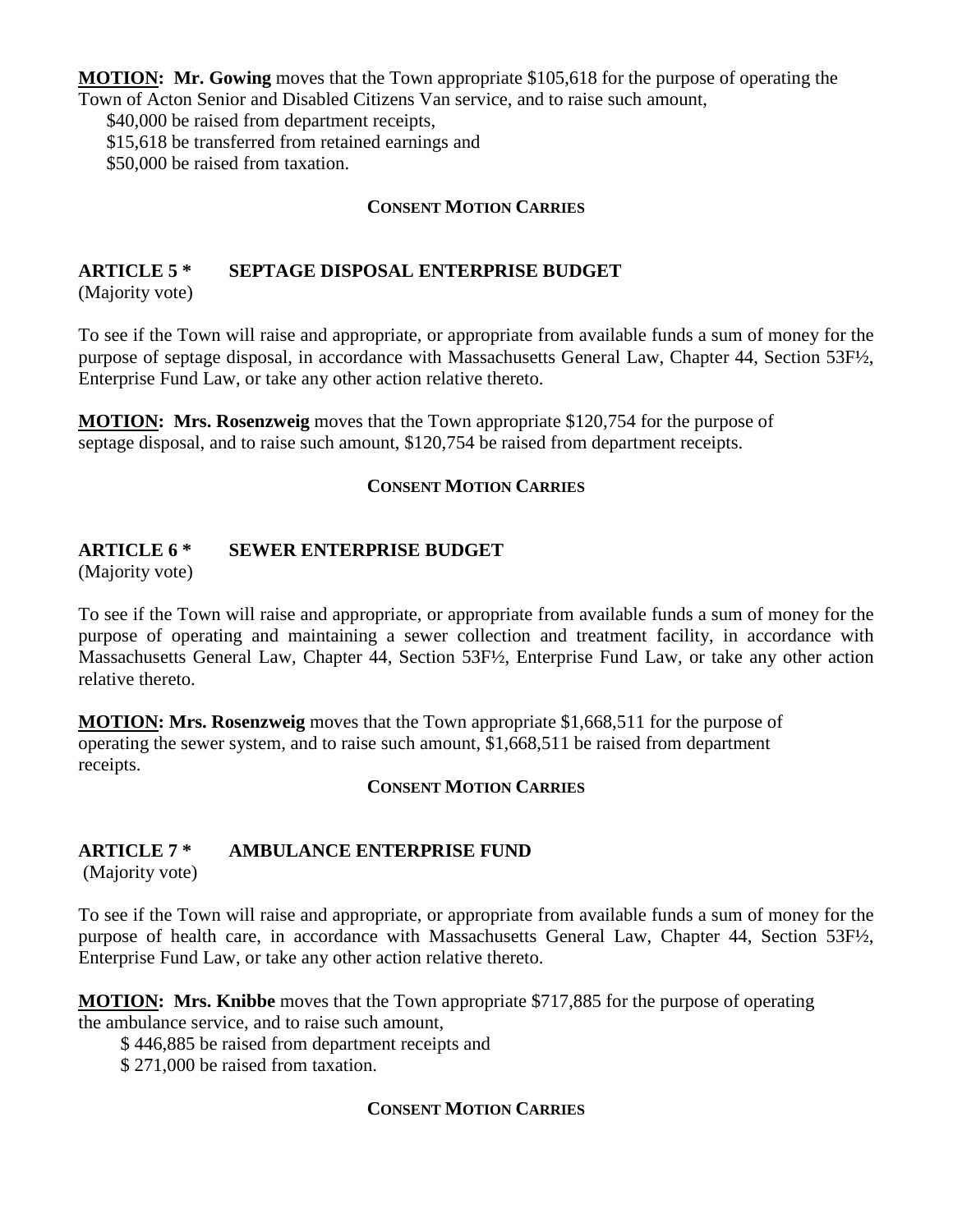# **ARTICLE 8 \* RECYCLING AND TRANSFER STATION ENTERPRISE BUDGET** (Majority vote) **(Previously known as the NESWC Enterprise Budget)**

To see if the Town will raise and appropriate, or appropriate from available funds, a sum of money for the purpose of solid waste disposal and recycling in accordance with Massachusetts General Law, Chapter 44, Section 53F½, Enterprise Fund Law, or take any other action relative thereto.

**MOTION: Mr. Berry** moves that the Town appropriate \$580,352 for the purpose of solid waste disposal and recycling, and to raise such amount, \$580,352 be raised from department receipts.

#### **CONSENT MOTION CARRIES**

#### **ARTICLE 9 \* SELF-FUNDING PROGRAMS (REVOLVING FUNDS)** (Majority vote)

To see if the Town will vote, pursuant to Massachusetts General Law, Chapter 44, Section 53E½ to continue revolving funds for the Local School System, to be expended by the Superintendent of Schools; and for the Historic District Commission, Building Department, Sealer of Weights and Measures, Health Inspectional Services and Fire Department Fire Alarm Network, to be expended by the Town Manager, as noted below:

|                                       | FY11 Estimated | FY11 Authorized |
|---------------------------------------|----------------|-----------------|
| Fund                                  | Revenue        | Expenditure     |
| <b>School Department</b>              |                |                 |
| Douglas at Dawn/Dusk                  | \$291,500      | \$291,500       |
| Merriam Mornings/Afternoons/Summer    | \$200,000      | \$200,000       |
| <b>Historic District Commission</b>   | \$600          | \$600           |
| <b>Building Department</b>            | \$170,040      | \$170,040       |
| <b>Sealer of Weights and Measures</b> | \$13,126       | \$13,126        |
| <b>Health Department</b>              |                |                 |
| Food Service Inspections              | \$36,351       | \$36,351        |
| Hazardous Materials Inspections       | \$44,511       | \$44,511        |
| <b>Fire Department</b>                |                |                 |
| <b>Fire Alarm Network</b>             | \$56,298       | \$56,298        |

, or take any other action relative thereto.

**MOTION: Mr. Berry** moves that the revolving funds for the Local School System, Historic District Commission, Building Department, Sealer of Weights and Measures, Health Department, and Fire Department be continued in the amounts and for the purposes set forth in the expenditure column of the article.

#### **CONSENT MOTION CARRIES**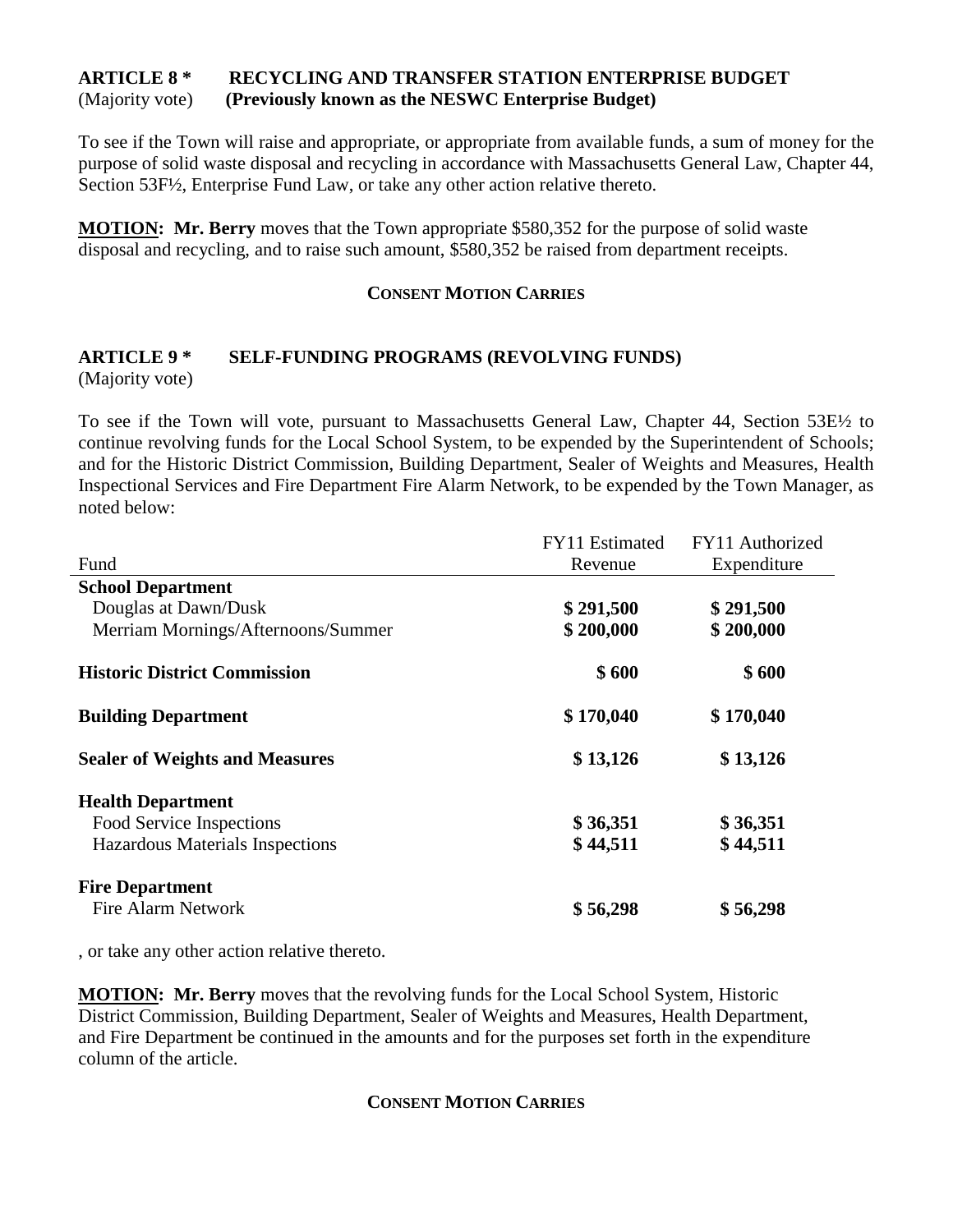#### **ARTICLE 10 \* TOWN BOARD SUPPORT –** (Majority vote) **ACTON-BOXBOROUGH CULTURAL COUNCIL**

To see if the Town will raise and appropriate, or appropriate from available funds, the sum of \$2,000, or any other sum, to be expended by the Town Manager for the ongoing expenses of the Acton-Boxborough Cultural Council for programs in Acton, or take any other action relative thereto.

**MOTION: Ms. Friedrichs** moves that the Town raise and appropriate \$2,000 for the ongoing expenses of the Acton-Boxborough Cultural Council.

#### **CONSENT MOTION CARRIES**

The Moderator asked the Chair of the Finance Committee, Herman Kabakoff, to make a presentation on the finances of the Town before the next article, Article 11, is taken up.

# **ARTICLE 11 TOWN OPERATING BUDGET**

(Majority vote)

To see if the Town will raise and appropriate, or appropriate from available funds, a sum of money to defray the necessary expenses of the departments, offices and boards of the Town, exclusive of the School budgets, or take any other action relative thereto.

**MOTION : Mrs. Knibbe** moves that the Town appropriate \$26,413,753 to be expended by the Town Manager for the purpose of funding the fiscal year 2011 municipal budget, and to raise such amount,

- \$ 26,102,035 be raised from taxation,
- \$ 247,718 be transferred from North East Solid Waste Committee Enterprise Fund retained earnings,
- \$ 56,000 be transferred from Free Cash,
- \$ 8,000 be transferred from Cemetery Trust Funds for Cemetery use,

And that the Town authorize the Town Manager to sell, trade or dispose of vehicles and equipment being replaced and to expend any proceeds so received.

# **MOTION CARRIES UNANIMOUSLY**

# **ARTICLE 12 FUND COLLECTIVE BARGAINING AGREEMENT** (Majority vote) **POLICE SUPERIOR OFFICERS, FY07-FY09**

To see if the Town will vote to raise and appropriate, transfer and/or appropriate from free cash or other available funds a sum of money necessary to fund the cost items contained in the Collective Bargaining Agreement between the Town and the Acton Superior Officers' Union MCOP Local 380 for FY07-FY09 as filed with the Town Clerk, or take any other action relative thereto.

**MOTION: Mr. Berry** moves that the Town appropriate and transfer from Free Cash \$30,672 to fund the cost items contained in the FY07-FY09 Collective Bargaining Agreement between the Town and the Acton Superior Officers' Union MCOP Local 380.

# **MOTION CARRIES**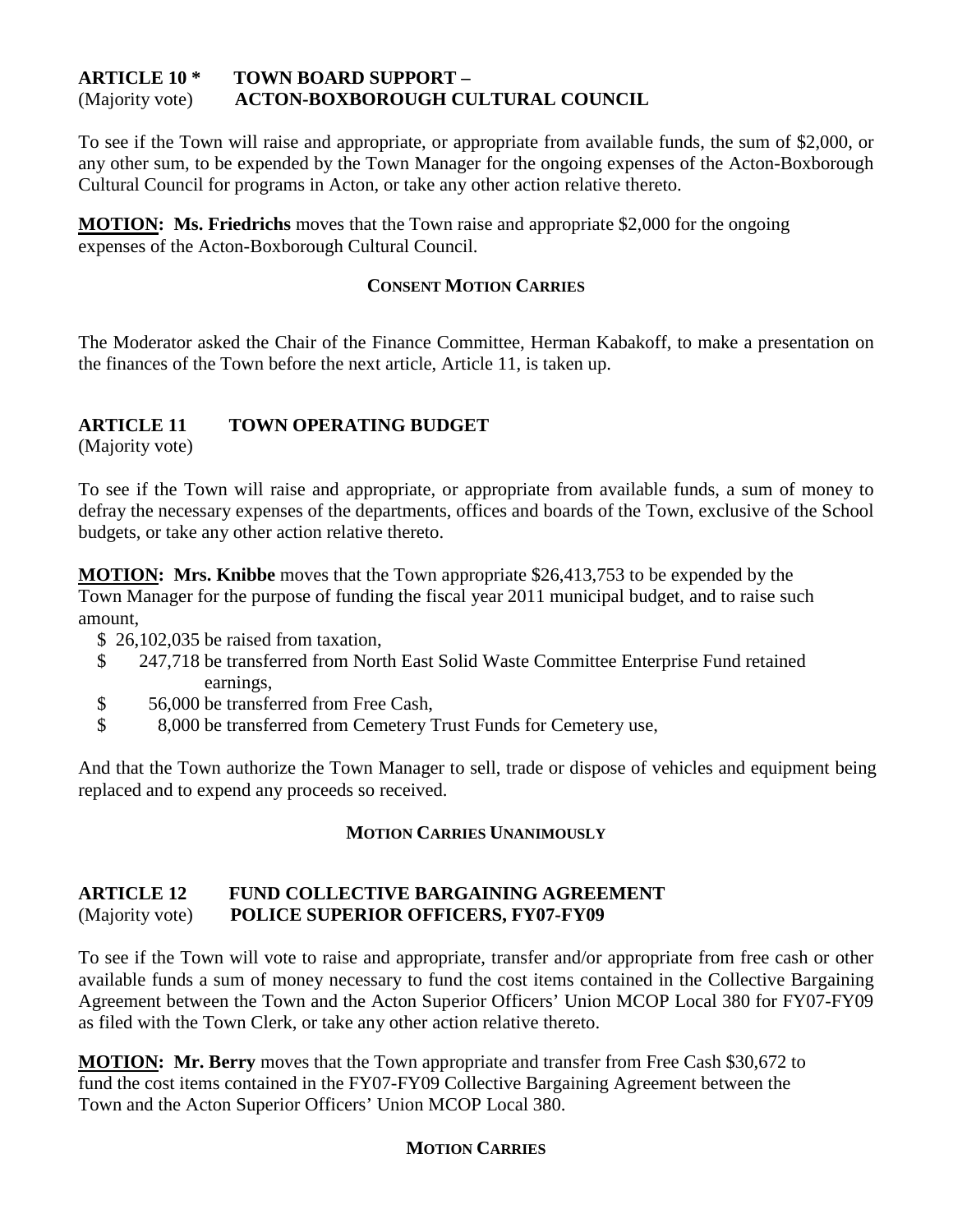#### **ARTICLE 13 FUND COLLECTIVE BARGAINING AGREEMENT** (Majority vote) **POLICE SUPERIOR OFFICERS, FY10-FY12**

To see if the Town will vote to raise and appropriate, transfer and/or appropriate from free cash or other available funds a sum of money necessary to fund the cost items contained in the Collective Bargaining Agreement between the Town and the Acton Superior Officers' Union MCOP Local 380 for FY10-FY12 as filed with the Town Clerk, or take any other action relative thereto.

**MOTION: Mr. Berry** moves that the Town appropriate and transfer from Free Cash \$36,500 to fund the cost items for the first year of the FY10-FY12 Collective Bargaining Agreement between the Town and the Acton Superior Officers' Union MCOP Local 380.

#### **MOTION CARRIES**

# **ARTICLE 2 BUDGET TRANSFER**

(Majority vote)

To see if the Town will vote to appropriate from available funds a sum of money to defray necessary expenses above the amount appropriated at the 2009 Annual Town Meeting, or take any other action relative thereto.

**MOTION** : **Mr. Gowing** moves that the Town appropriate and transfer \$55,000 from Nursing Enterprise Fund Retained Earnings for the purpose of supplementing the fiscal year 2010 Nursing Enterprise Fund Appropriation.

#### **MOTION CARRIES UNANIMOUSLY**

# **ARTICLE 4 \* NURSING ENTERPRISE BUDGET**

(Majority vote)

To see if the Town will raise and appropriate, or appropriate from available funds a sum of money to provide Public Health and Visiting Nurse Services, in accordance with Massachusetts General Law, Chapter 44, Section 53F½, Enterprise Fund Law, or take any other action relative thereto.

**MOTION : Mr. Gowing** moves that the Town appropriate \$747,822 for the purpose of operating the Town of Acton Public Health Nursing Service, and to raise such amount,

 \$600,000 be raised from department receipts, \$97,822 be transferred from retained earnings and \$50,000 be raised from taxation.

Held from consent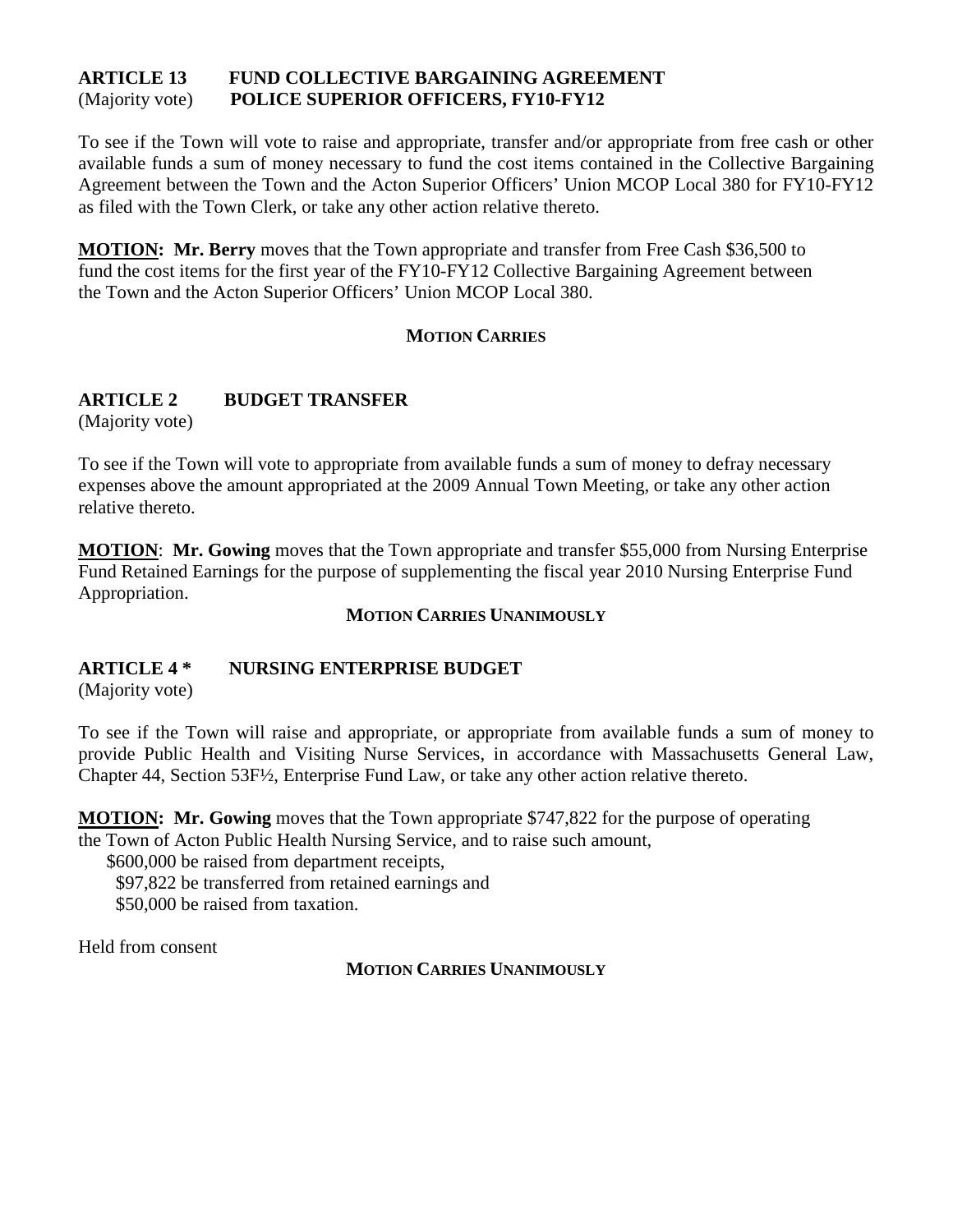#### **ARTICLE 14 FUND COLLECTIVE BARGAINING AGREEMENT** (Majority vote) **POLICE PATROL OFFICERS**

To see if the Town will vote to raise and appropriate, transfer and/or appropriate from available funds a sum of money necessary to fund the cost items contained in Collective Bargaining Agreement(s) between the Town and its police patrol officers union as filed with the Town Clerk, or take any other action relative thereto.

**MOTION**: **Mr. Berry** moves that the Town take no action.

#### **MOTION CARRIES UNANIMOUSLY**

# **ARTICLE 15 FUND COLLECTIVE BARGAINING AGREEMENT** (Majority vote) **FIRE**

To see if the Town will vote to raise and appropriate, transfer and/or appropriate from available funds a sum of money necessary to fund the cost items contained in Collective Bargaining Agreement(s) between the Town and its fire department personnel union as filed with the Town Clerk, or take any other action relative thereto.

**MOTION: Mr. Berry** moves that the Town take no action.

# **MOTION CARRIES UNANIMOUSLY**

Sharon Smith McManus introduced the members of the school committee. Ms. Smith McManus then congradulated Dr. Kong and Mr. Coppolino on being re-elected to the School Committee. She then recognized Dr. Steven Mills the new superintendent, who has completed his first year as the new Superintendent.

She thanked Sharon (Tess) Summers, who will be retiring at the end of the school year, for her 17 years of service, 7 of which were served at the Town Hall and 10 years as Director of Finance to the schools

Donald Aicardi, will become the new Director of Finance for the Schools in June.

# **ARTICLE 16 FUND COLLECTIVE BARGAINING AGREEMENT** (Majority vote) **HIGHWAY AND MUNICIPAL PROPERTIES**

To see if the Town will vote to raise and appropriate, transfer and/or appropriate from available funds a sum of money necessary to fund the cost items contained in Collective Bargaining Agreement(s) between the Town and its highway and municipal properties personnel union(s) as filed with the Town Clerk, or take any other action relative thereto.

**MOTION: Mr. Berry** moves that the Town take no action.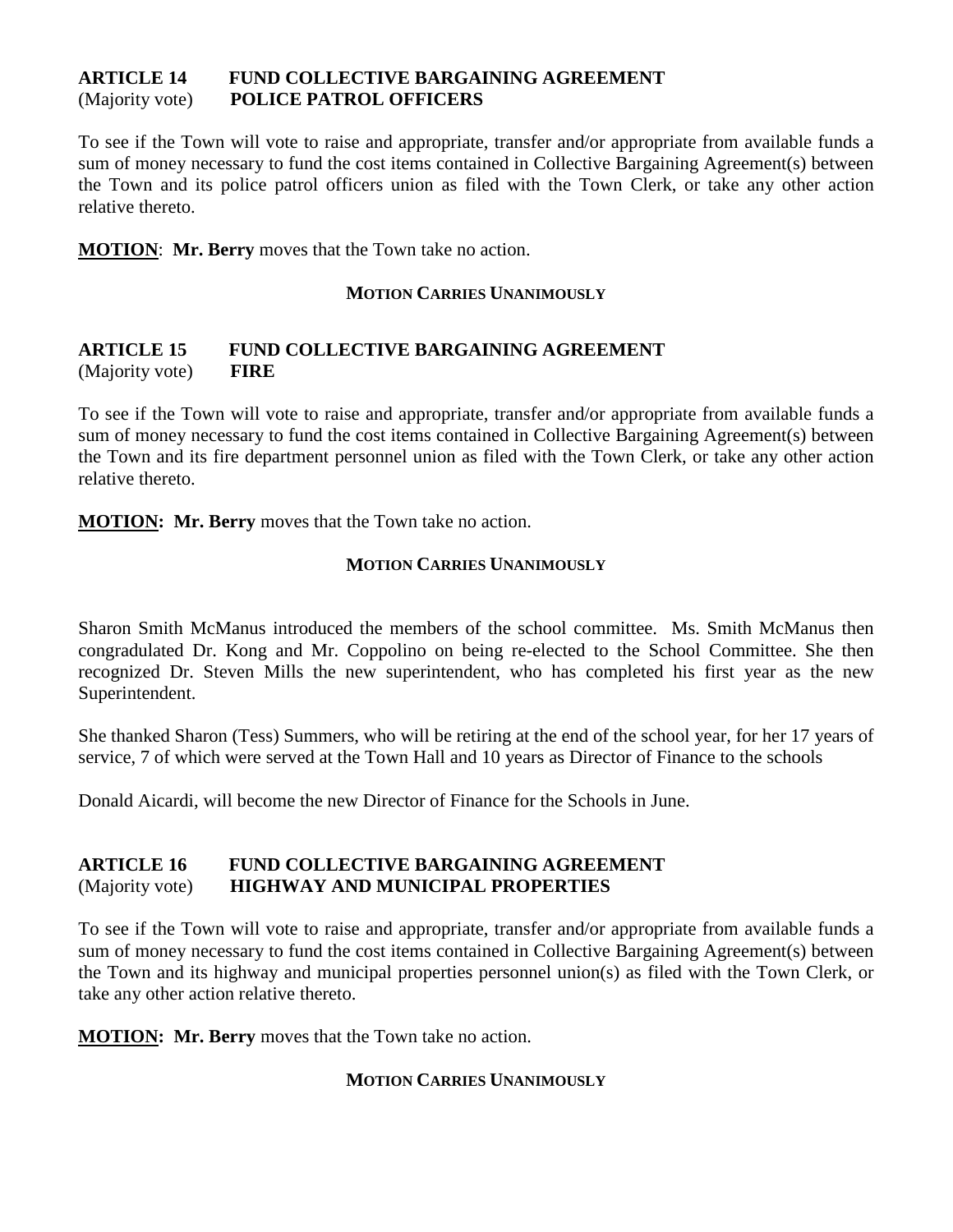# **ARTICLE 17 ACTON PUBLIC SCHOOLS BUDGET**

(Majority vote)

To see if the Town will raise and appropriate, or appropriate from available funds, a sum of money to defray the necessary expenses of the Acton Public School System, or take any other action relative thereto.

**MOTION : Dr. Kong** moves that the Town appropriate \$25,910,449 to be expended by the Superintendent of Schools to fund the fiscal year 2011 Acton Public Schools budget, and to raise such amount,

- \$ 25,844,035 be raised from taxation and
- \$ 66,414 be transferred from Free Cash.

#### **MOTION CARRIES**

# **ARTICLE 18 ACTON-BOXBOROUGH REGIONAL SCHOOL DISTRICT ASSESSMENT** (Majority vote)

To see if the Town will raise and appropriate, or appropriate from available funds, a sum of money to defray the necessary expenses of the Acton-Boxborough Regional School District, or take any other action relative thereto.

**MOTION: Ms. Smith-McManus** moves that the Town raise and appropriate \$24,115,163 to fund the fiscal year 2011 assessment of the Acton-Boxborough Regional School District.

#### **MOTION CARRIES**

Mr Hunter moves to hold Article 19 and 20 for the superintendent of the Minuteman Regional School District to be present on the following night.

#### **MOTION CARRIES UNANIMOUSLY**

# **ARTICLE 21 CAPITAL EQUIPMENT AND IMPROVEMENTS**

(Majority vote)

To see if the Town will raise and appropriate, transfer and/or appropriate from available funds, a sum of money to be expended by the Town Manager for the purchase, replacement or improvement of vehicles, equipment or infrastructure as listed below, including related incidental costs, or take any other action relative thereto.

| A.             | Fire Fighting Personal Protective Equipment             | \$40,000  |
|----------------|---------------------------------------------------------|-----------|
| <b>B.</b>      | <b>Police Portable Radios</b>                           | \$15,000  |
| $\mathbf{C}$ . | Fire Apparatus Mobile Data Computers                    | \$36,000  |
| D.             | Replace Highway Dump Truck                              | \$181,282 |
| E.             | Replace Municipal Properties F-350 Platform Dump Truck  | \$58,000  |
| F.             | <b>Replace Cemetery Backhoe</b>                         | \$100,000 |
| G.             | Public Works Building Fire Suppression Sprinkler System | \$130,000 |
| H.             | Replace Fire Department Command Vehicle                 | \$50,000  |
| I.             | Replace Health Department Inspectional Vehicle          | \$25,000  |
| J.             | <b>Replace Transfer Station Trailer</b>                 | \$84,500  |
|                | <b>Total</b>                                            | \$719,782 |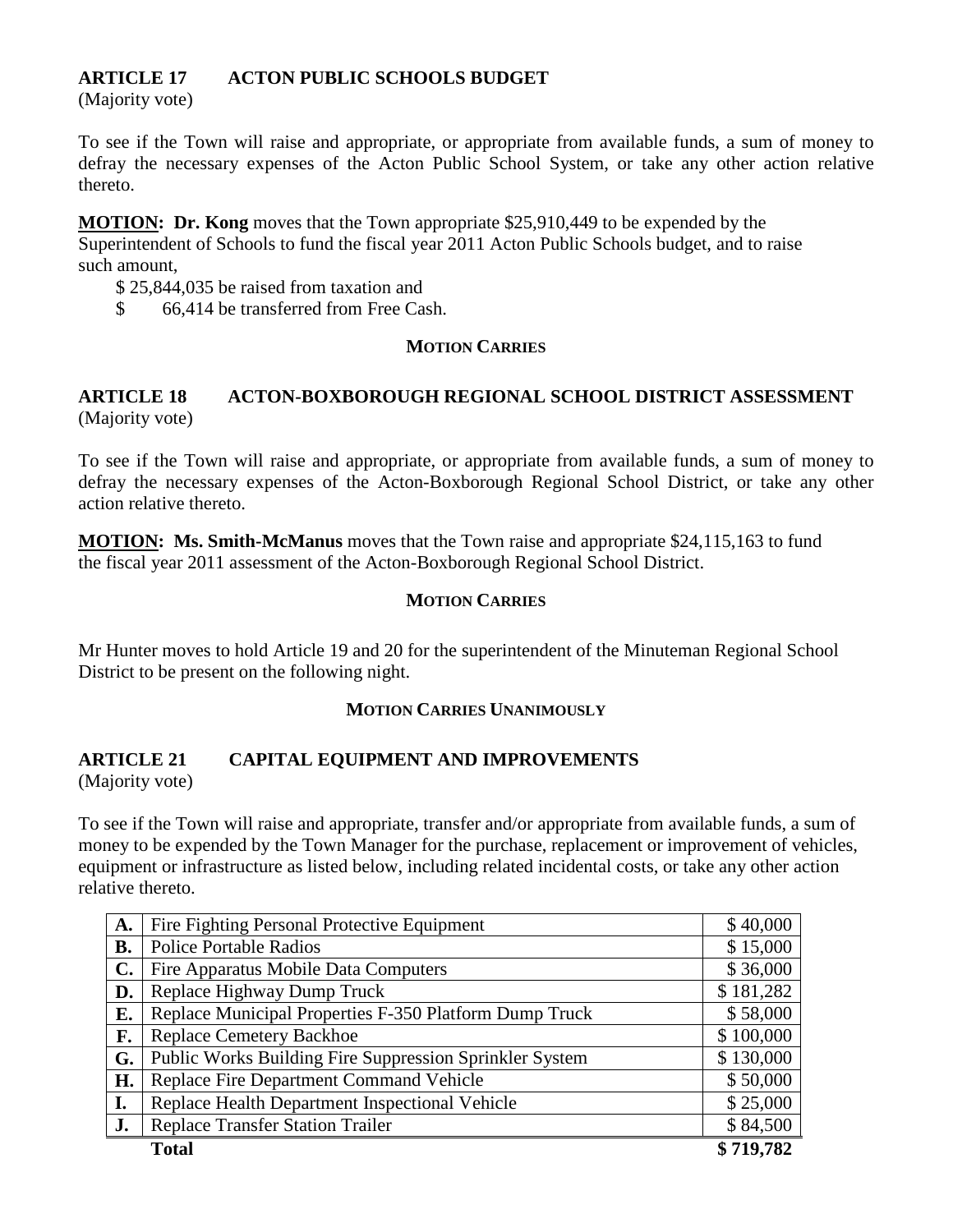**MOTION : Mr. Gowing** moves that the Town appropriate \$719,782 to be expended by the Town Manager for the purposes set forth in the article, and to raise such amount,

- \$560,282 be transferred from North East Solid Waste Committee Enterprise Fund retained earnings,
- \$ 50,000 be transferred from Ambulance Enterprise Fund retained earnings,
- \$ 12,500 be transferred from Food Service Inspections Revolving Fund retained earnings,
- \$ 12,500 be transferred from Hazardous Materials Inspections Revolving Fund retained earnings,
- \$ 84,500 be transferred from Recycling and Transfer Station Enterprise Fund retained earnings,

And that the Town authorize the Town Manager to sell, trade or dispose of vehicles and equipment being replaced and to expend any proceeds so received.

#### **Hold for question – G and H**

**MOTION CARRIES** 

# **ARTICLE 22 'COPS IN SCHOOLS' PROGRAM**

(Majority Vote)

To see if the Town will vote to appropriate from free cash or other available funds \$56,000 for the COPS in Schools Program, or take any other action relative thereto.

**MOTION: Mrs. Knibbe** moves that the Town take no Action.

# **MOTION CARRIES UNANIMOUSLY**

# **ARTICLE 23 CAPITAL IMPROVEMENT – BRIDGE WORK**

(Majority Vote)

To see if the Town will vote to appropriate from free cash or other available funds \$209,681.19 for general bridge maintenance and improvements, or take any other action relative thereto.

**MOTION: Mrs. Knibbe** moves that the Town transfer from Free Cash and appropriate \$209,681 to be expended by the Town Manager for the purpose of bridge maintenance, repair and improvements, including any costs incidental and related thereto.

# **MOTION CARRIES UNANIMOUSLY**

**MOTION TO ADJOURN Mr. Hunter** moves to adjourn the Annual Town Meeting at 10:00 PM, until Tuesday, April 6, 2010 at the Acton-Boxborough Regional High School Auditorium at 7 PM

# **MOTION CARRIES**

# **April 6, 2010**

The Moderator, Mr. Mackenzie called meeting to order, Tuesday, April 6, 2010 at 7:04 PM.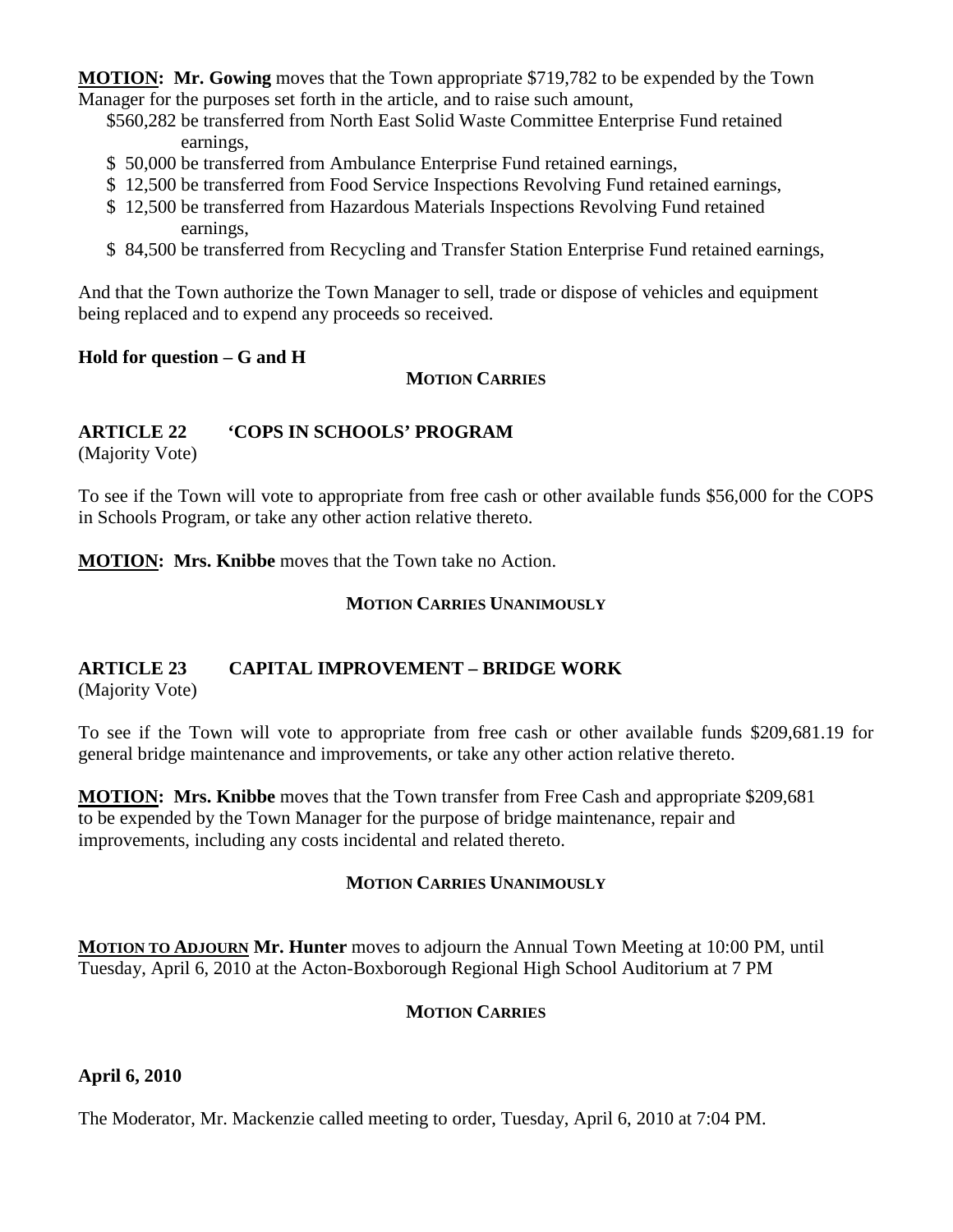#### **ARTICLE 19 MINUTEMAN REGIONAL SCHOOL DISTRICT ASSESSMENT** (Majority vote)

To see if the Town will raise and appropriate, and/or transfer and appropriate from available funds, a sum of money to defray the necessary expenses of the Minuteman Regional Vocational Technical School District, or take any other action relative thereto.

**MOTION: Mr. Hunter** moves that the Town transfer from Free Cash and appropriate \$645,766 to fund the fiscal year 2011 assessment of the Minuteman Regional School District.

#### **MOTION CARRIES UNANIMOUSLY**

The Moderator introduced the Town Manager, Steve Ledoux who gave the presentation for the  $5<sup>th</sup>$  annual recipient of the Joseph A. Lalli Merit Award for outstanding work of a Town of Acton employee. This years Townl Employee of the Year award goes to Maura Haberman of the Recreation Department

Mr. Ledoux also honored  $2<sup>nd</sup>$  annual reciepient of the Public Safety Employee of the Year, the award goes to Brent Carter, Firefighter / EMT.

# **ARTICLE 20 MINUTEMAN REGIONAL SCHOOL DISTRICT** (Majority vote) **CAPITAL FEASIBILITY STUDY**

To see if the Town will approve the sum of \$725,000 of borrowing authorized by the Minuteman Regional Vocational Technical School District, for the purpose of paying costs of a feasibility study to consider options for making improvements to the District's high school building located at 758 Marrett Road, Lexington, Massachusetts, which options shall include, but not be limited to renovating, reconstructing, expanding, remodeling and adding to the District's high school, or any combination of the foregoing, said sum to be expended at the direction of the School Building Committee. The Massachusetts School Building Authority's grant program is a non-entitlement, discretionary program based on need, as determined by the MSBA, and any costs of the Project that the District incurs in excess of any grant approved by and received from the MSBA shall be the sole responsibility of the District, and that the total amount of the borrowing authorized by this vote shall be reduced by any grant amount set forth in the Feasibility Study Agreement that may be executed between the District and the MSBA, or take any other action relative thereto.

**MOTION: Mr. Hunter** moves that the Town hereby approves the sum of \$725,000 of borrowing authorized by the Minuteman Regional Vocational Technical School District, for the purpose of paying costs of a feasibility study to consider options for making improvements to the District's high school building located at 758 Marrett Road, Lexington, Massachusetts, which options shall include, but not be limited to renovating, reconstructing, expanding, remodeling and adding to the District's high school, or any combination of the foregoing, said sum to be expended at the direction of the School Building Committee. The Massachusetts School Building Authority's grant program is a non-entitlement, discretionary program based on need, as determined by the MSBA, and any costs of the Project that the District incurs in excess of any grant approved by and received from the MSBA shall be the sole responsibility of the District, and that the total amount of the borrowing authorized by this vote shall be reduced by any grant amount set forth in the Feasibility Study Agreement that may be executed between the District and the MSBA.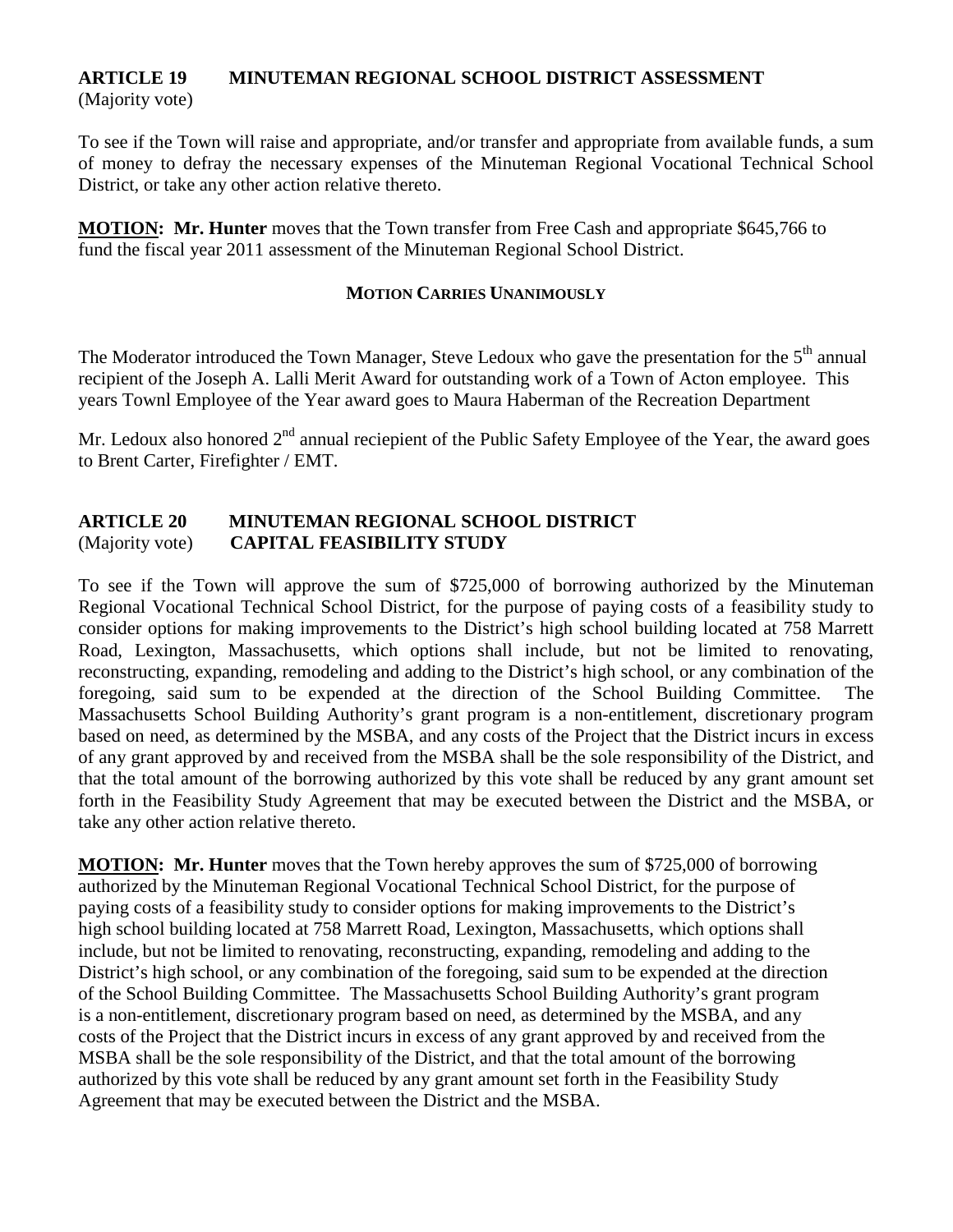The Moderator askedTown meeting to allow Dr. Bouquillon, Superintendent-Director of the Minuteman Regional School District to speak on this Article.

CARRIES UNANIMOUSLY

#### **MOTION CARRIES**

**MOTION:** Ms. Knibbe moves to take Article 25 out of order, and take up before 24. **MOTION CARRIES UNANIMOUSLY**

#### **ARTICLE 25 LAND ACQUISITION AND DISPOSITION –** (Two-thirds vote) **SIMEONE-CAOUETTE PROPERTY**

To see if the Town will vote to:

- (a) to authorize and direct the Board of Selectmen and the Town Manager to acquire by purchase, gift, eminent domain, exercise of first refusal option under Massachusetts General Laws Chapter 61A or otherwise, on such terms and conditions as the Selectmen may determine, fee, easement and/or other real property interests in, on, over, across, under and along all or any portion of the land with the buildings and improvements thereon depicted as Parcel 95 on Assessors' Map H-2 ("Parcel 95") and Parcel 62 on Assessors' Maps H-2A and H-3B (the "Caouette Land"), the majority of which property is currently classified as agricultural land under Massachusetts General Laws Chapter 61A;
- (b) to authorize the Board of Selectmen and the Town Manager to convey to the owner of the home located on Parcel 95, on such terms and conditions as the Selectmen may determine, fee, easement or other real property interests in, on, over, across, under and along up to approximately 3.7 acres of the portions of the Premises that are classified under Massachusetts General Laws Chapter 61A to create a single-family residential lot that complies with zoning;
- (c) to raise, appropriate, transfer from available funds or accept gifts of such additional funds as are necessary to accomplish the purposes of this article;
- (d) to authorize and direct the Board of Selectmen and the Town Manager to impose a perpetual Conservation Restriction, on such terms and conditions as the Selectmen may determine, on all or any portion of the Caouette Land so as to protect and preserve said land in perpetuity, with said restriction to be enforceable by the Commonwealth or by a nonprofit, charitable corporation or foundation as determined by the Selectmen (the "Conservation Land");
- (e) to authorize the Board of Selectmen and the Town Manager to delegate the management of the Conservation Land to the Conservation Commission, subject to the perpetual Conservation Restriction as aforesaid; and
- (f) to authorize the Board of Selectmen and the Town Manager to lease, on such terms and conditions as the Selectmen may determine, all or any portion of the Caouette Land for agricultural use;

, or take any other action relative thereto.

**MOTION: Mr. Gowing** moves, subject to an affirmative vote on the transfer and appropriation under line item K of Article 24, that the Town authorize the acquisition, conveyance, lease, restriction, and delegation of the real property for open space and recreational use as defined in the Community Preservation Act and as otherwise set forth in the Article, except that subparagraph (c) be deleted.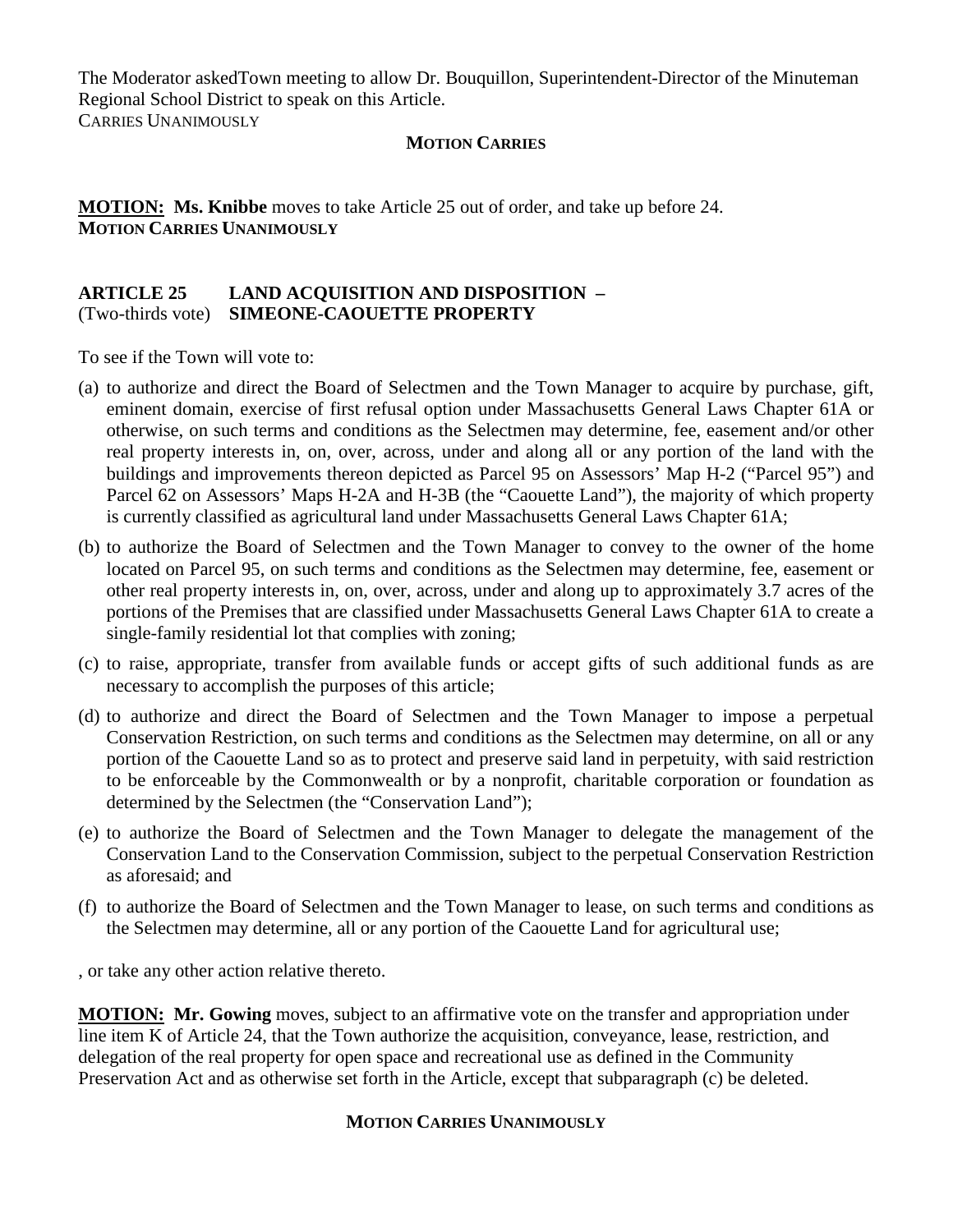## **ARTICLE 24 COMMUNITY PRESERVATION PROGRAM**

(Majority vote)

To see if the Town will vote to appropriate or set aside for later appropriation, and to authorize and direct the Board of Selectmen and the Town Manager to expend or set aside, from the FY 2009 Community Preservation Fund balance as set forth herein, up to the following amounts for community preservation purposes, with such expenditures to be subject to conditions listed in the Article's Summary and to be further specified in award letters from the Community Preservation Committee, with each item considered a separate appropriation:

| FY 2009 COMMUNITY PRESERVATION FUND BALANCE                       |                                        |
|-------------------------------------------------------------------|----------------------------------------|
| FY 2009 Community Preservation Fund Revenues                      |                                        |
| Community Preservation Fund Surcharge Collected in FY 2009        | 718,786.60<br>\$                       |
| State Community Preservation Trust Fund Receipt, October 2009     | $\mathbf{\hat{S}}$<br>250,473.00       |
| <b>Other FY 2009 Community Preservation Fund Components</b>       |                                        |
| Interest Earned in FY 2009                                        | \$<br>54,705.00                        |
| Recapture of unspent previous years' project appropriations       | $\overline{\mathcal{S}}$<br>43,163.87  |
| Unencumbered FY 2009 Fund Balance                                 | $\overline{\mathcal{S}}$<br>571,694.49 |
| <b>Total - FY 2009 Community Preservation Fund Balance</b>        | \$1,638,822.96                         |
|                                                                   |                                        |
| <b>APPROPRIATIONS</b>                                             |                                        |
| <b>Purpose</b>                                                    | <b>Recommended</b><br><b>Amounts</b>   |
| <b>Set Aside Appropriations for</b>                               |                                        |
| A. Acquisition, Creation, and Preservation of Open Space, and its |                                        |
| <b>Rehabilitation and Restoration</b>                             | \$<br>500,000.00                       |
| <b>Spending Appropriations</b>                                    |                                        |
| B. Open Space Acquisition and Preservation Fund                   | \$<br>25,000.00                        |
| C. Development Fund (Sachem Way), Acton Housing Authority         | \$<br>250,000.00                       |
| D. Community Housing Program Fund                                 | $\overline{\$}$<br>50,000.00           |
| E. Theater III – Preservation Needs Assessment                    | $\overline{\$}$<br>27,000.00           |
| F. Windsor Building Restoration                                   | $\overline{\$}$<br>70,200.00           |
| G. 468 Main Street Windows                                        | $\overline{\$}$<br>8,000.00            |
| H. Town Hall Windows                                              | $\overline{\mathcal{S}}$<br>50,000.00  |
| I. Bruce Freeman Rail Trail                                       | \$<br>115,000.00                       |
| <b>Administrative Spending Appropriation</b>                      |                                        |
| J. A fund for CPC direct expenses and for reimbursing the Town of | $\mathbf{\hat{S}}$<br>48,462.00        |
| Acton for administrative services and operating expenses          |                                        |
| provided in support of the Community Preservation Committee       |                                        |
|                                                                   |                                        |
| <b>Total Recommended Appropriations from FY 2009 Community</b>    | \$1,143,662.98                         |
| <b>Preservation Fund Balance</b>                                  |                                        |
| Remaining FY 2009 fund balance                                    | \$495,159.98                           |

And, whereas Massachusetts General Law, Chapter 44B requires that the Town appropriate for spending, or set-aside for future spending, from the 2009 Community Preservation Fund Revenues at least 10% for open space, 10% for historic preservation, and 10% for community housing;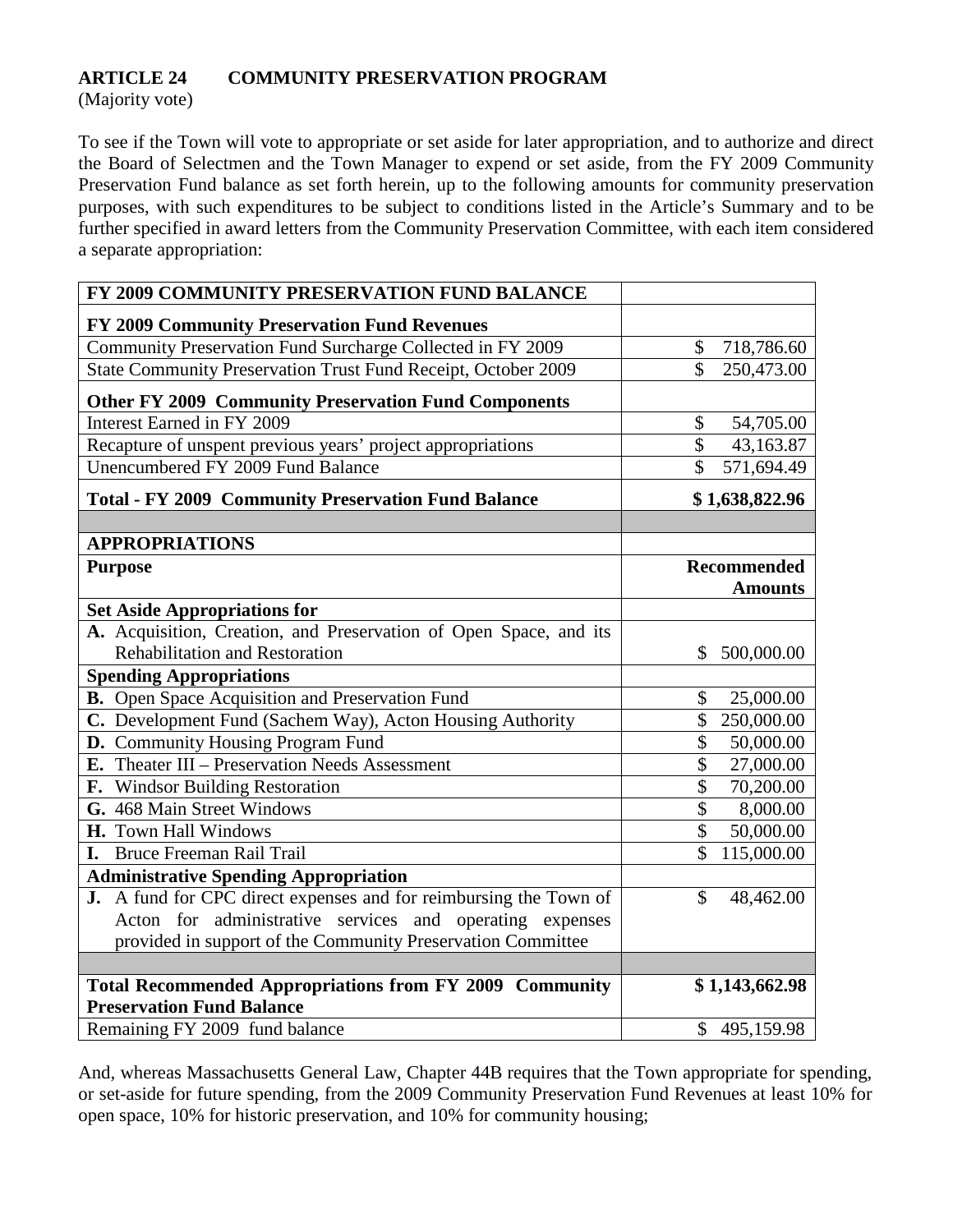And, whereas the recommended appropriations for open space, historic preservation, and community housing each meet or exceed 10% of the 2009 Community Preservation Fund Revenues;

And, whereas Town Meeting may vote to delete or reduce any of the recommended amounts;

Therefore, in the event that recommended amounts are deleted or reduced, vote to appropriate as a setaside for future spending from the FY 2009 Community Preservation Fund Balance the minimum necessary amounts to allocate not less than 10% of the FY 2009 Community Preservation Fund Revenues for open space (\$96,926.00), not less than 10% of the FY 2009 Community Preservation Fund Revenues for historic preservation (\$96,926.00), and not less than 10% of the FY 2009 Community Preservation Fund Revenues (\$96,926.00) for community housing.

And further to see if the Town will vote to transfer, appropriate, authorize and direct the Board of Selectmen and the Town Manager to expend from the FY 2009 Set-Aside Fund for the Acquisition, Creation, and Preservation of Open Space, and its Rehabilitation and Restoration, up to the following amount for the acquisition of the Caouette Land in South Acton, pursuant to Article 25, and subject to conditions listed in the Article's Summary and to be further specified in the award letter from the Community Preservation Committee:

| 2009<br><b>SET-ASIDE FUND</b><br><b>BALANCE</b><br><b>THE</b><br>${\bf F}{\bf Y}$<br><b>FOR</b><br>ACQUISITION, CREATION, AND PRESERVATION OF<br><b>REHABILITATION</b><br>AND ITS<br><b>OPEN</b><br><b>AND</b><br><b>SPACE,</b><br><b>RESTORATION</b> | \$1,445,000.00                       |  |
|-------------------------------------------------------------------------------------------------------------------------------------------------------------------------------------------------------------------------------------------------------|--------------------------------------|--|
|                                                                                                                                                                                                                                                       |                                      |  |
| <b>APPROPRIATIONS</b>                                                                                                                                                                                                                                 |                                      |  |
| <b>Purpose</b>                                                                                                                                                                                                                                        | <b>Recommended</b><br><b>Amounts</b> |  |
| <b>Spending Appropriations</b>                                                                                                                                                                                                                        |                                      |  |
| K. Open Space Acquisition – Caouette Land Purchase                                                                                                                                                                                                    | \$1,000,000.00                       |  |
|                                                                                                                                                                                                                                                       |                                      |  |
| Total Recommended Appropriations from FY 2009 Set-Aside<br>Fund Balance for the Acquisition, Creation, and Preservation of                                                                                                                            | \$1,000,000.00                       |  |
| <b>Open Space, and its Rehabilitation and Restoration</b>                                                                                                                                                                                             |                                      |  |
| Remaining FY 2009 Open Space Set-Aside Fund Balance                                                                                                                                                                                                   | \$<br>445,000.00                     |  |

, or take any other action relative thereto.

# **MOTION : Mr. Benson** moves that the Town

- (1) transfer from the Community Preservation Fund and appropriate, or set aside for later appropriation, \$1,143,662.98,
- (2) transfer from the Community Preservation Open Space Set-Aside Fund and appropriate \$1,000,000, and
- (3) that the Town Manager be authorized to expend or set aside amounts as set forth in the article and in compliance with conditions to be noted in the Community Preservation Committee's Award Letters.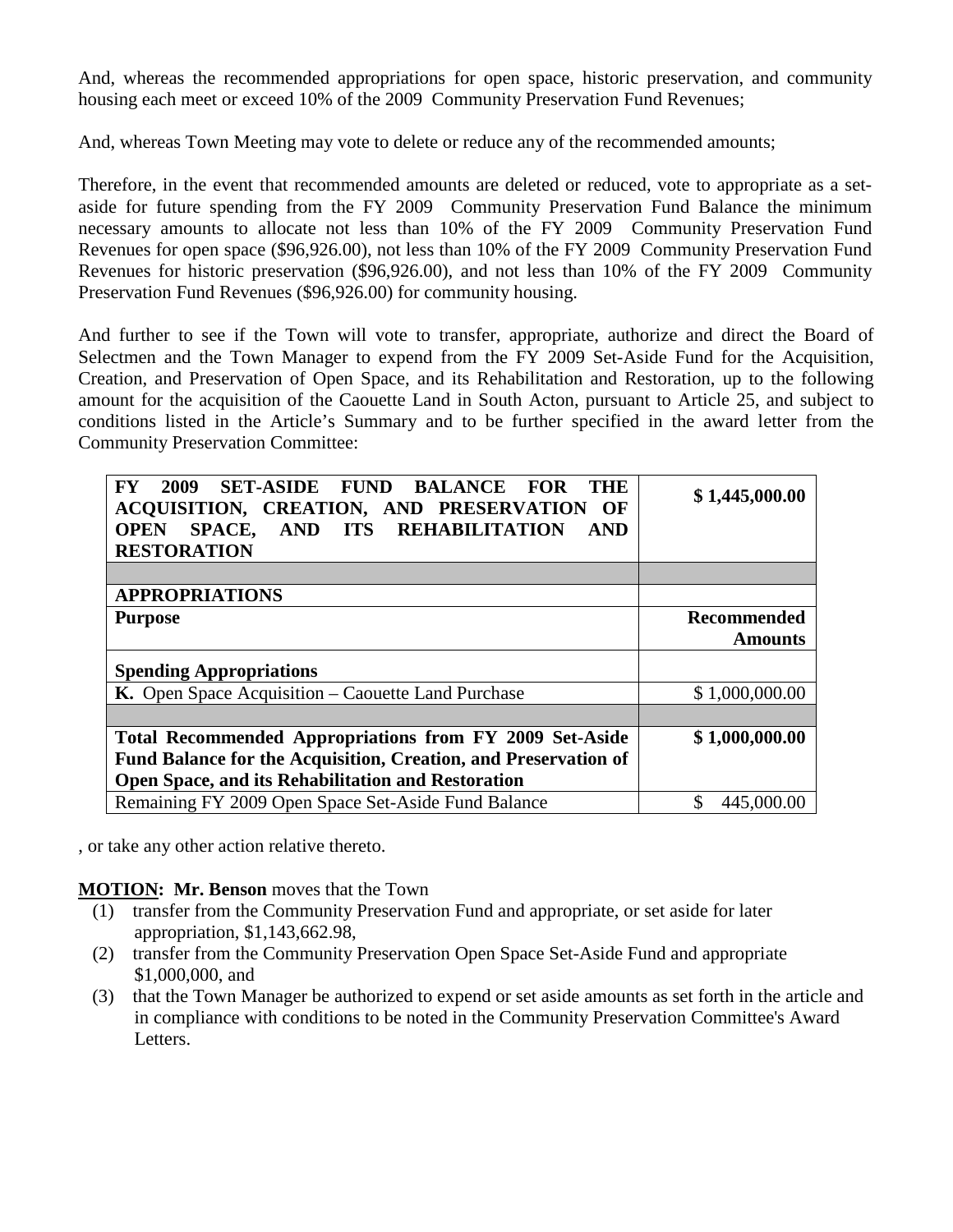#### **Hold – Section C** - **Development Fund (Sachem Way), Acton Housing Authority**

**Motion to Amend:** Mr. Sullivan moves to amend the motion under Article 24 to remove Spending Appropriation C (\$250,000 for Development Funds (Sachem Way), for the Acton Housing Authority) and to decrease the total Appropriation from the FY 2009 Community Preservation Fund Balance from \$1,143,662.98 to \$893,662.98.

#### **MOTION TO AMEND LOST Declared by Moderator**

#### **Challanged count**

**Teller count on Amendment Favor - 93 opposed – 167 MOTION TO AMEND LOST**

#### **Hold Section I - Bruce Freeman Rail Trail**

**Motion to Amend :** Mr Swenson moves to amend by removing Item I, Bruce Freedom Rail Trail and reducing by 115,000.

#### **MOTION TO AMEND LOST**

#### **ORIGINAL MOTION CARRIES**

#### **ARTICLE 26 LAND ACQUISITION – 6 PIPER ROAD**

(Two-thirds vote)

To see if the Town will authorize the Board of Selectmen to acquire by purchase, gift, eminent domain or otherwise and accept the deed of a fee simple interest, on such terms and conditions as the Selectmen may determine, of the vacant land located at and known as 6 Piper Road in South Acton, shown as Parcel 18-1 on Acton Assessors' Map H-3A, containing 20,210 square feet of land, more or less, and being a portion of the land described in the deed recorded in the Middlesex South Registry of Deeds at Book 18551, Page 149, and further to see if the Town will (a) raise, appropriate or transfer from free cash or other available funds the sum of \$39,000, or accept gifts for this purpose; (b) combine all or a portion of the newly acquired land, as the Selectmen may determine, with Parcel 4-1 on Acton Assessors' Map H-3A, as such parcel may be reconfigured as provided in Article 2 of the October 2, 2008 Special Town Meeting, to create a lot that conforms to zoning for single family residential use (the "Reconfigured Lot"); (c) reserve a fee simple or easement interest in a portion of the newly acquired land, as the Selectmen may determine, to provide public access from Piper Road to the public conservation land in the area, including without limitation Parcel 4 on Acton Assessors' Map H-3A; (d) raise, appropriate or transfer from available funds the sum of up to \$6,000 to improve the Reconfigured Lot and repair the buildings and improvements thereon as necessary to prepare the property for sale, or accept gifts for this purpose; (e) impose a perpetual Historic Preservation Restriction on all or a portion of the land, buildings and improvements comprising the Reconfigured Lot on such terms and conditions as the Selectmen may determine; (f) transfer to the Board of Selectmen for purposes of resale and sell and convey the Reconfigured Lot on such terms and conditions and for such consideration as the Selectmen may determine; and (g) transfer up to \$45,000, but not less than \$39,000, of the net proceeds from the sale of the Reconfigured Lot to general revenues as reimbursement for the acquisition of Parcel 18-1 and any repairs and improvements to the Reconfigured Lot and the buildings and improvements thereon as contemplated herein or otherwise as required by M.G.L. c. 44, § 63, and transfer the balance of the net proceeds from the general fund to the Community Preservation Fund Open Space Set-Aside in conformance with Article 2 of the October 2, 2008 Special Town Meeting, or take any other action relative thereto.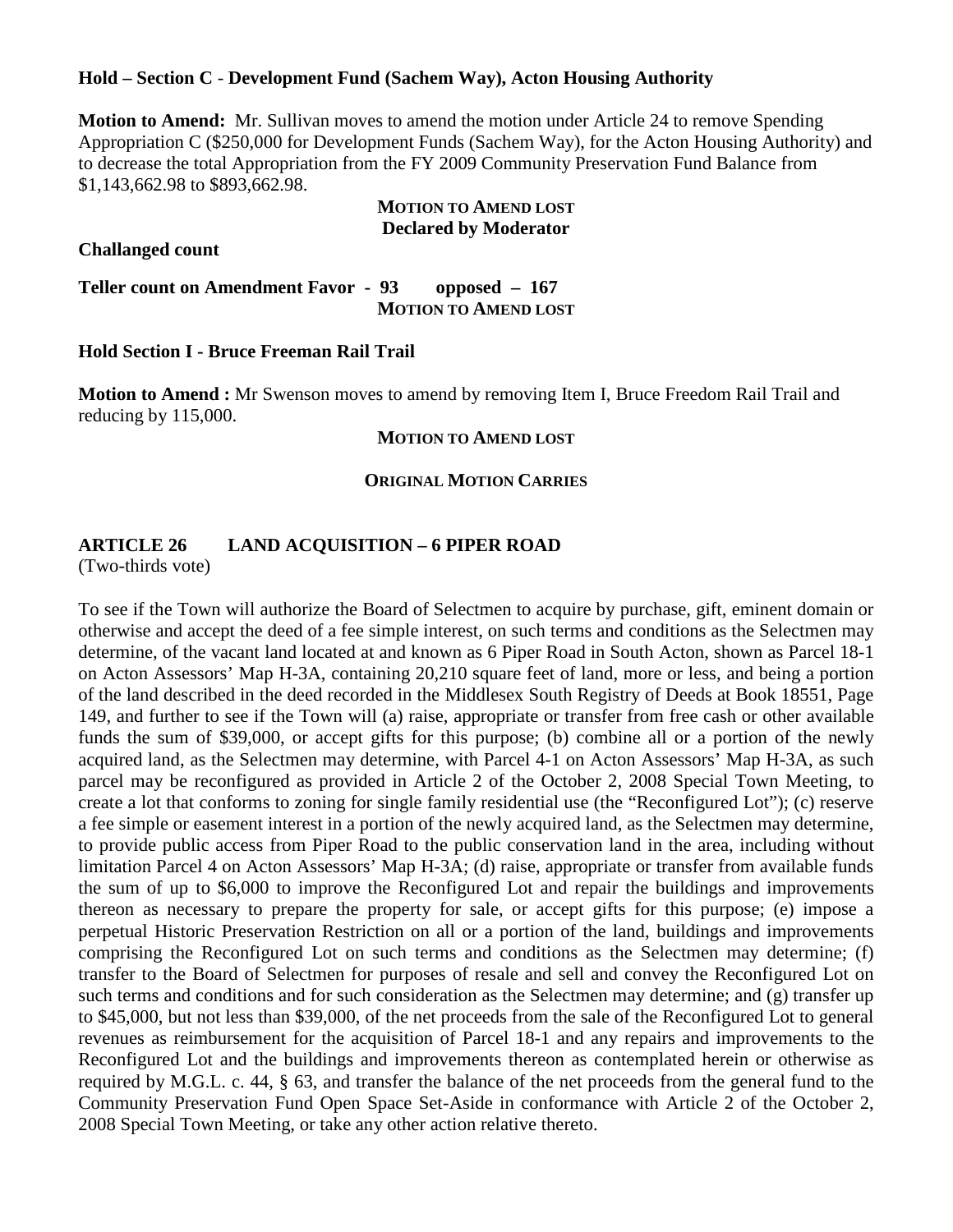**MOTION: Mr. Gowing** moves that the Town (a) authorize the acquisition, combination, repair, reservation, reconfiguration, restriction, transfer, sale and conveyance of the real property, (b) transfer from Free Cash and appropriate \$45,000 to fund said acquisition and related purposes, and (c) transfer the net proceeds from the sale of the Reconfigured Lot, all as set forth in the Article.

#### **MOTION CARRIES UNANIMOUSLY**

The Moderator introduced Lauren Rosenzweig, member of the Board of Selectmen. Mrs. Rosenzweig welcomed Janet Adachi and Pamela Harting-Barrat to the Board of Selectmen and thanked Dean Cavaretta for his candidacy in the election. Ms Rosenzweig recognized Paulina Knibbe and Peter Berry for their extraordinary service to the Town of Acton, they will be stepping down as members of the Board of Selectmen.

The moderator spoke on the devotion of Herman Kabakoff, chair of the Finance Committee, who has served on the Finance Committee in 1993 and 1994 when he left to serve on the Board of Selectmen, from 1995 to 2000. He then returned to serve on the Finance Committee in 2001 until now. That is 17 years of service to the Town. He thanked Mr. Kabakoff, and stated that the Town is extremely fortunate to have had him serve us.

#### **ARTICLE 27 LAND ACQUISITION – BRUCE FREEMAN RAIL TRAIL** (Two-thirds vote) **RIGHT OF WAY**

To see if the Town will vote to authorize the Board of Selectmen, for purposes of establishing, constructing, operating and maintaining a multi-use rail trail/bicycle path for non-motorized transportation, open space and recreation purposes and for all other purposes for which rail trails are now or hereafter may be used in the Commonwealth, to acquire by purchase, gift, eminent domain or otherwise fee, easement, leasehold, license and/or other real property interests in, on, over, across, under and along (a) all or any portion of the land, premises, easements, rights-of-way and other rights in Acton comprising the former Lowell Secondary Track railroad right-of-way acquired by the Commonwealth of Massachusetts (acting through its former Executive Office of Transportation and Construction) by deeds dated April 28 and November 29, 1982, and recorded in the Middlesex South District Registry of Deeds at Book 14609, Pages 302-317 and Book 14836, Pages 507-512, and (b) abutting and underlying properties as necessary for clearing title to said railroad right-of-way, laying out a rail trail/bicycle path in that right of way and within associated easements, and providing access to the rail trail area for construction, maintenance and repair purposes, on such terms and conditions as the Selectmen may determine, and further to see if the Town will raise, appropriate, transfer from available funds, or accept gifts for these purposes, or take any other action relative thereto.

**MOTION: Mrs. Knibbe** moves that the Town authorize the acquisition of real property as set forth in the Article.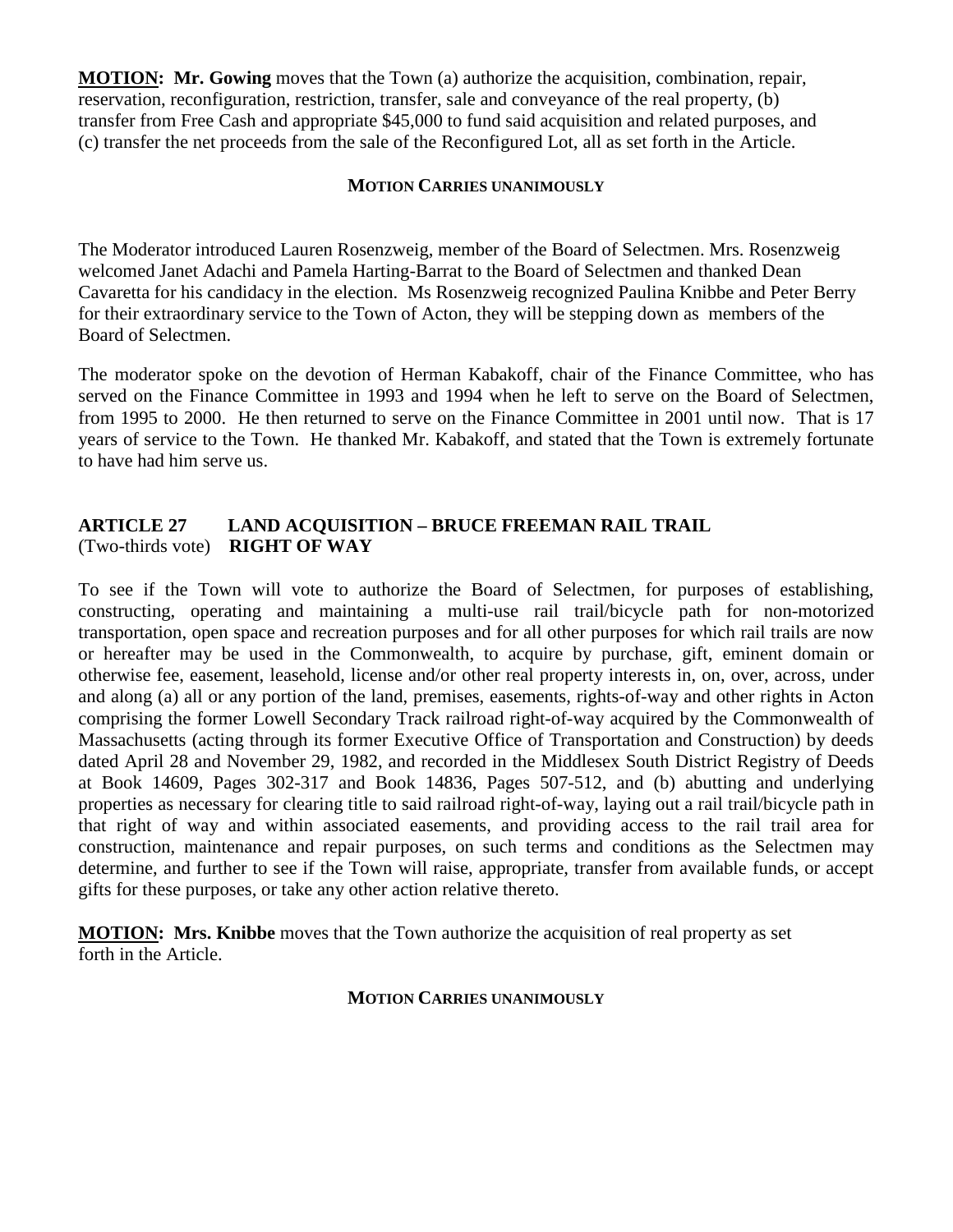#### **ARTICLE 28 COMMUNITY SHUTTLE – SECOND YEAR GRANT MATCH** (Majority vote)

To see if the Town will raise and appropriate, transfer and/or appropriate from available funds, a sum of money to be expended by the Town Manager for the continuation of a town shuttle program, or take any other action relative thereto.

**MOTION: Mrs. Rosenzweig** moves that the Town transfer from Free Cash and appropriate \$42,820 to be expended by the Town Manager for the continuation of the town shuttle program.

#### **MOTION CARRIES UNANIMOUSLY**

#### **ARTICLE 29 AMEND TOWN BYLAWS – STRETCH ENERGY CODE**  (Majority Vote)

To see if the Town will vote to enact Chapter V of the General Bylaws of the Town entitled "Stretch Energy Code" for the purpose of regulating the design and construction of buildings for the effective use of energy pursuant to Appendix 120 AA of the Massachusetts Building Code, 780 CMR, the "Stretch Energy Code," including amendments or modifications thereto, a copy of which is on file with the Town Clerk and is reproduced in the Summary below, or take any other action relative thereto.

**MOTION : Mrs. Knibbe** moves that the Town adopt the general bylaw amendments as set forth in the article, the text of which is set forth as Chapter V, Stretch Energy Code, on pages 53 and 54 of the Warrant, and further moves that these general bylaw amendments shall take effect on July 1, 2010, and that during the first 6 months after adoption, there shall be a concurrency period between the Building Code's existing baseline energy conservation code requirements and the Stretch Energy Code requirements.

#### **MOTION CARRIES**

# **Chapter V STRETCH ENERGY CODE**

#### **§ V-1 Definitions**

**International Energy Conservation Code (IECC) 2009** - The International Energy Conservation Code (IECC) is a building code created by the International Code Council. It is a model code adopted by many state and municipal governments in the United States for the establishment of minimum design and construction requirements for energy efficiency. Commencing July 1, 2010, the baseline energy conservation requirements of the MA State Building Code will default to IECC 2009 and MA amendments.

**Stretch Energy Code** - Codified by the Board of Building Regulations and Standards as 780 CMR Appendix 120 AA, the Stretch Energy Code is the International Energy Conservation Code (IECC) 2009 with amendments contained herein.

# **§ V-2 Purpose**

The purpose of 780 CMR 120.AA is to provide a more energy efficient alternative to the base energy code applicable to the relevant sections of the building code for both new construction and existing buildings.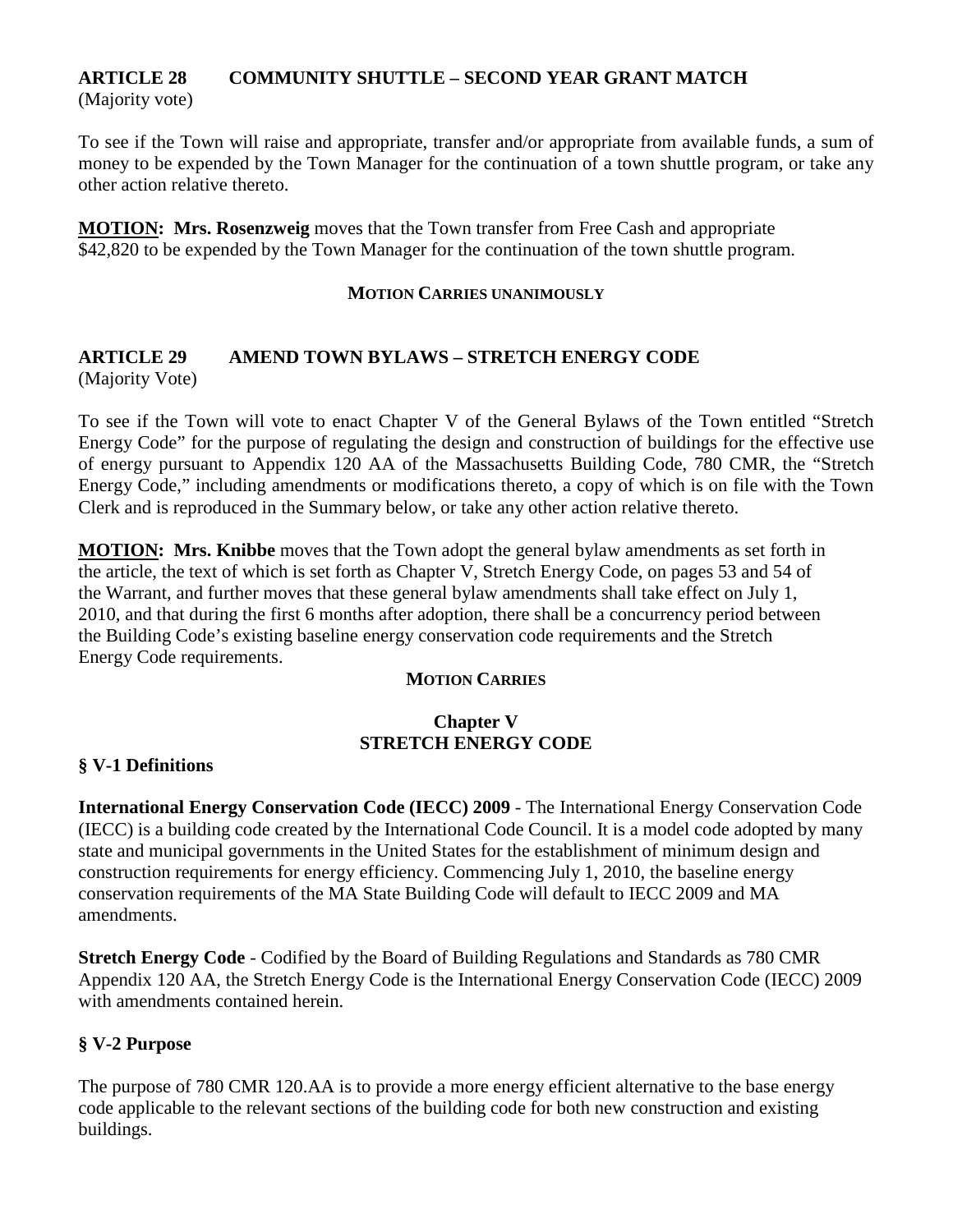# **§ V-3 Applicability**

This code applies to residential and commercial buildings. Buildings not included in this scope shall comply with 780 CMR 13, 34, 61, or 93, as applicable.

# **§ V-4 Authority**

A municipality seeking to ensure that construction within its boundaries is designed and built above the energy efficiency requirements of 780 CMR may mandate adherence to this appendix.

780 CMR 120 AA may be adopted or rescinded by any municipality in the commonwealth in the manner prescribed by law.

# **§ V-5 Stretch Code**

The Stretch Code, as codified by the Board of Building Regulations and Standards as 780 CMR Appendix 120 AA, including any amendments or modifications, is herein incorporated by reference into the Town of Acton General Bylaws, Chapter V.

The Stretch Code is enforceable by the building commissioner and by any inspector of the Town of Acton.

Motion to adjorn has lost

# **ARTICLE 30 AMEND TOWN BYLAWS – DISCHARGES TO MUNICIPAL** (Majority vote) **STORM DRAIN SYSTEM**

To see if the Town will vote to enact Chapter U of the General Bylaws of the Town entitled "Discharges to the Municipal Storm Drain System," including amendments or modifications thereto, a copy of which is on file with the Town Clerk and is reproduced in the Summary below, or take any other action relative thereto.

**MOTION: Mrs. Rosenzweig** moves that the Town adopt the general bylaw amendments as set forth in the Article, the text of which is set forth as Chapter U, Discharges to the Municipal Storm Drain System, on pages 55 through 62 of the Warrant.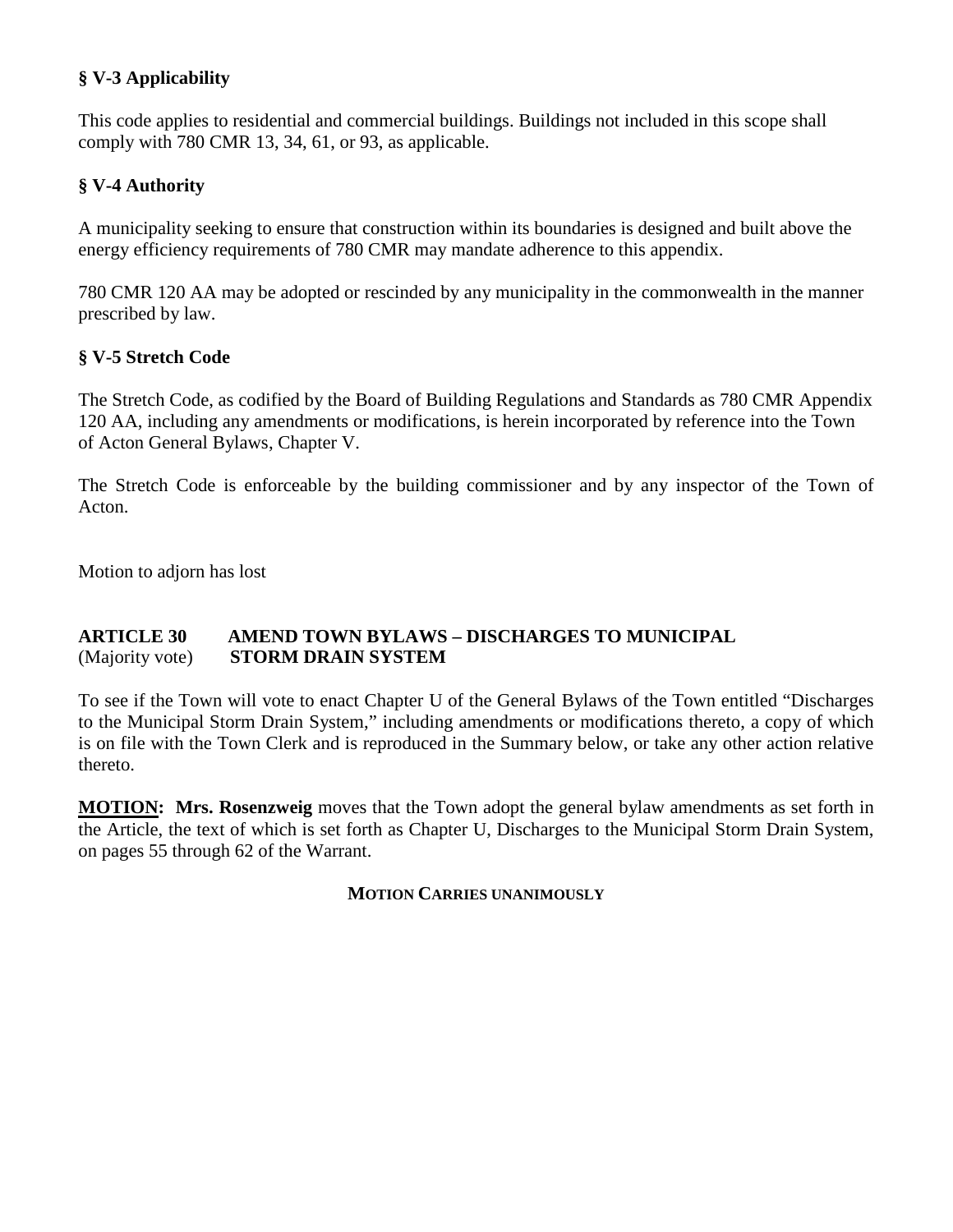#### **Chapter U: Discharges to the Municipal Storm Drain System [Adopted 2010]**

# **U1. Purpose**

- 1.1 Regulation of Illicit Connections, Illicit Discharges, Obstructions and Discharges of Pollutants to the Municipal Storm Drain System is necessary for the protection of the Town of Acton's water bodies and groundwater, and to safeguard the public health, safety, welfare and the environment.
- 1.2 The objectives of this bylaw are:
	- 1.2.1 To prevent pollutants from entering the Town of Acton's Municipal Separate Storm Sewer System (MS4);
	- 1.2.2 To prevent unauthorized flows from entering the MS4 and adding to total storm water runoff flow volumes;
	- 1.2.3 To prohibit Illicit Connections and Illicit Discharges to the MS4;
	- 1.2.4 To require the removal of all such Illicit Connections and Illicit Discharges;
	- 1.2.5 To comply with state and federal statutes and regulations relating to storm-water discharges; and
	- 1.2.6 To establish the legal authority to ensure compliance with the provisions of this bylaw through inspection, monitoring, and enforcement.

# **U2. Definitions**

The following definitions shall apply in the interpretation and enforcement of this bylaw:

**Authorized Enforcement Agency** shall mean the Board or any agent or employee of the Town of Acton designated by the Board to enforce this bylaw.

**Board** shall mean the Acton Board of Health.

**Clean Water Act** shall mean the Federal Water Pollution Control Act (33 U.S.C. § 1251 et seq.) as hereafter amended.

**Discharge of Pollutants** shall mean the addition from any source of any pollutant or combination of pollutants into the Municipal Storm Drain System or into the waters of the United States or Commonwealth from any source.

**Groundwater** shall mean water beneath the surface of the ground.

**Illicit Connection** shall mean a surface or subsurface drain or conveyance, which allows an Illicit Discharge into the Municipal Storm Drain System, including without limitation any discharge of sewage, process wastewater, or wash water and any connections from indoor drains, sinks, or toilets, regardless of whether said connection was previously allowed, permitted, or approved before the effective date of this bylaw.

**Illicit Discharge** shall mean a direct or indirect discharge to the Municipal Storm Drain System that is not composed entirely of storm-water, except as exempted in Section U9.

**Impervious Surface** shall mean any natural or manmade material or structure on or above the ground that prevents water infiltrating the underlying soil. Impervious surface includes without limitation roads, paved parking lots, sidewalks, and rooftops and mechanically compacted soil or ground.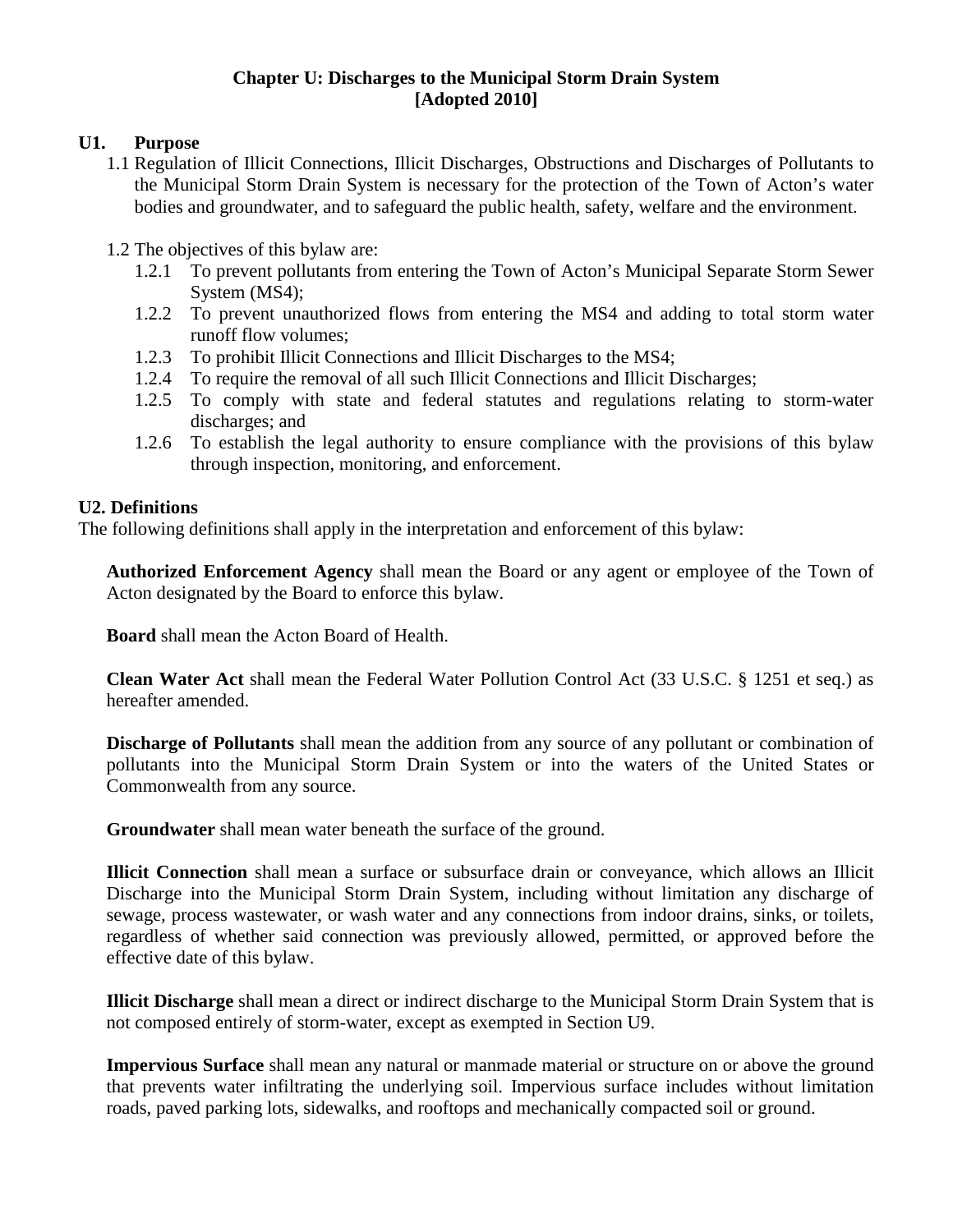**Municipal Separate Storm Sewer System (MS4)** or **Municipal Storm Drain System or Municipal Storm Sewer System** are used interchangeably and shall mean a conveyance or system of conveyances designed or used for collecting or conveying storm water, including any road with a drainage system, municipal street, catch basins, gutter, curb, inlet, piped storm drain, pumping facility, retention or detention basin, natural or man-made or altered drainage channel, ditch, reservoir, and other drainage structure that together comprise the storm drainage system owned or operated by the Town of Acton.

**National Pollutant Discharge Elimination System (NPDES) Storm Water Discharge Permit** shall mean a permit issued by United States Environmental Protection Agency or jointly with the State that authorizes the Discharge of Pollutants to waters of the United States.

**Non-Storm Water Discharge** shall mean a discharge to the MS4 not composed entirely of storm water.

**Obstruction** shall mean materials introduced to the MS4 that impede the design flow conditions of the MS4. Typical examples include lawn clippings, brush, gravel and other solid materials.

**Person** shall mean an individual, partnership, association, firm, company, trust, corporation, agency, authority, department or political subdivision of the Commonwealth or the federal government, to the extent permitted by law, and any officer, employee, or agent of such person.

**Pollutant** shall mean any element or property of sewage, agricultural, industrial or commercial waste, runoff, leachate, heated effluent, or other matter whether originating at a point or non-point source, that is or may be introduced into the MS4, groundwater or surface water of the Town of Acton.

Pollutants shall include but not limited to:

- a. paints, varnishes, and solvents;
- b. oil and other automotive fluids;
- c. non-hazardous liquid and solid wastes and yard wastes;
- d. refuse, rubbish, garbage, litter, or other discarded or abandoned objects, ordnances, accumulations and floatables;
- e. pesticides, herbicides, and fertilizers;
- f. hazardous materials and wastes; sewage, fecal coliform and pathogens;
- g. dissolved and particulate metals which are not naturally occurring;
- h. animal wastes;
- i. rock, sand, salt, soils;
- j. construction wastes and residues; and
- k. noxious or offensive matter of any kind.

**Process Wastewater** shall mean water which, during manufacturing or processing, comes into direct contact with or results from the production or use of any material, intermediate product, finished product, or waste product.

**Recharge** shall mean the process by which groundwater is replenished by precipitation through the percolation of runoff and surface water through the soil.

**Storm water** shall mean storm water runoff, snow melt runoff, and surface water runoff and drainage.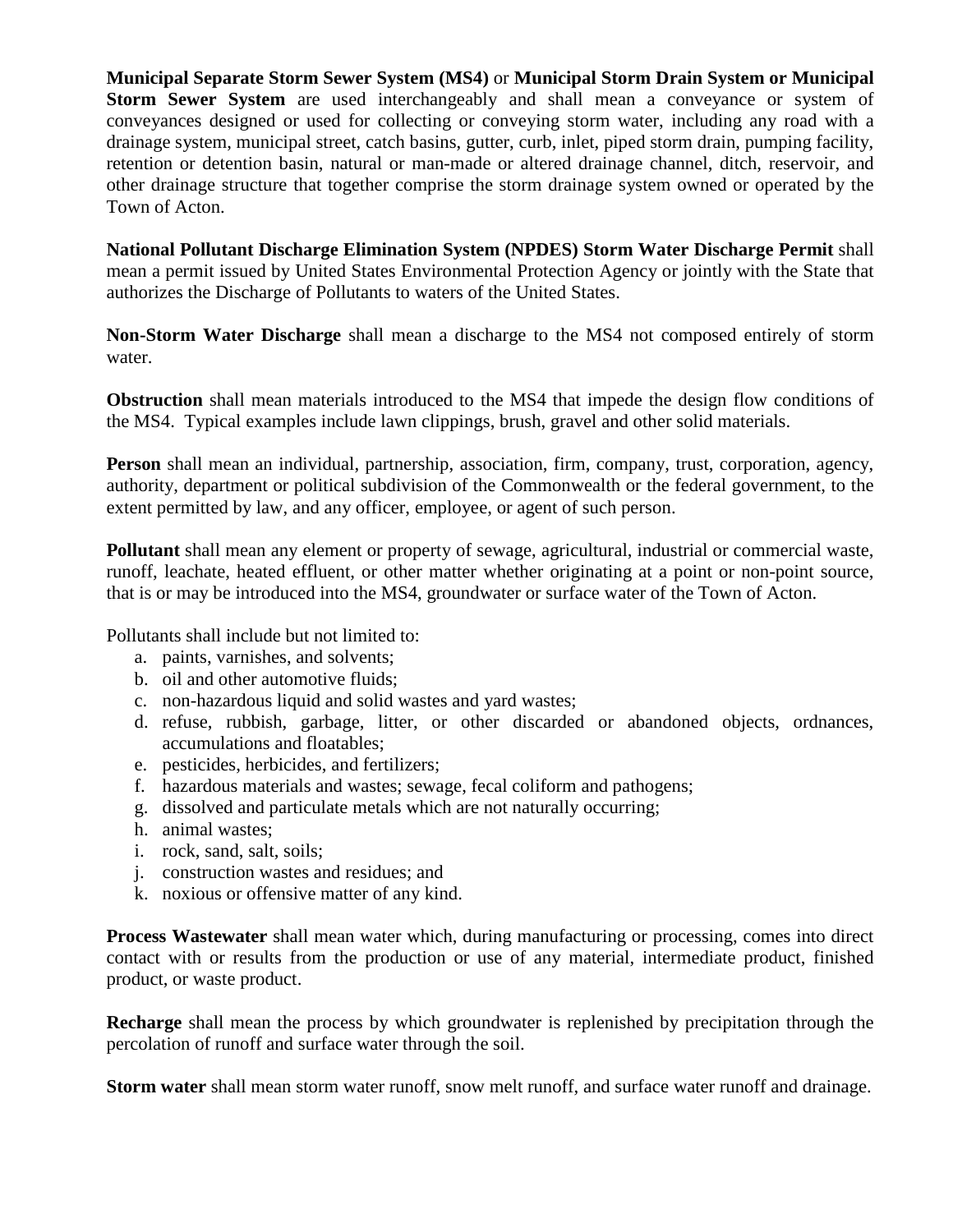**Surface Water Discharge Permit** shall mean a permit issued by the Department of Environmental Protection (DEP) pursuant to 314 CMR 3.00 that authorizes the Discharge of Pollutants to Waters of the Commonwealth.

**Threat of Release** shall mean an observed indication of impending danger or discharge or an unconfirmed indication of loss of a non permitted material into the MS4

**Toxic or Hazardous Material or Waste** shall mean any material, which because of its quantity, concentration, chemical, corrosive, flammable, reactive, toxic, infectious or radioactive characteristics, either separately or in combination with any substance or substances, constitutes a present or potential threat to human health, safety, welfare, or to the environment. Toxic or hazardous materials include any synthetic organic chemical, petroleum product, heavy metal, radioactive or infectious waste, acid and alkali, and any substance as defined under any State or Federal laws and regulations regulating hazardous, chemical, biological or waste materials, or any amendments thereof, shall be considered toxic or hazardous material or waste.

**Watercourse** shall mean a natural or man-made channel through which water flows or a stream of water, including a river, brook or underground stream.

**Waters of the Commonwealth** shall mean all waters within the jurisdiction of the Commonwealth, including, without limitation, rivers, streams, lakes, ponds, springs, impoundments, wetlands, and groundwater.

**Wastewater** shall mean any sanitary waste, sludge, or septic tank or cesspool overflow, and water that during manufacturing, cleaning or processing, comes into direct contact with or results from the production or use of any raw material, intermediate product, finished product, byproduct or waste product.

# **U3. Applicability**

- 3.1 This bylaw shall apply to all Illicit Connections, Illicit Discharges, Obstructions and Discharges of Pollutants to the Municipal Separate Storm Sewer (MS4.)
- 3.2 This bylaw is not intended to interfere with, abrogate, or annul any other Bylaw, rule or regulation, statute, or other provision of law. The requirements of this Bylaw should be considered minimum requirements, and where any provision of this Bylaw imposes restrictions different from those imposed by any other bylaw, rule or regulation, or other provision of law, whichever provisions are more restrictive or impose higher protective standards for human health or the environment shall take precedence.

# **U4. Authority**

4.1 This bylaw is adopted under the authority granted by the Home Rule Amendment of the Massachusetts Constitution and the Home Rule Procedures Act, and pursuant to the regulations of the federal Clean Water Act found at 40 CFR 122.34.

# **U5. Responsibility for Administration**

5.1 The Board shall administer, implement and enforce this bylaw. Any powers granted to or duties imposed upon the Board may be delegated in writing by the Board to agents of the Board or employees of the Town of Acton.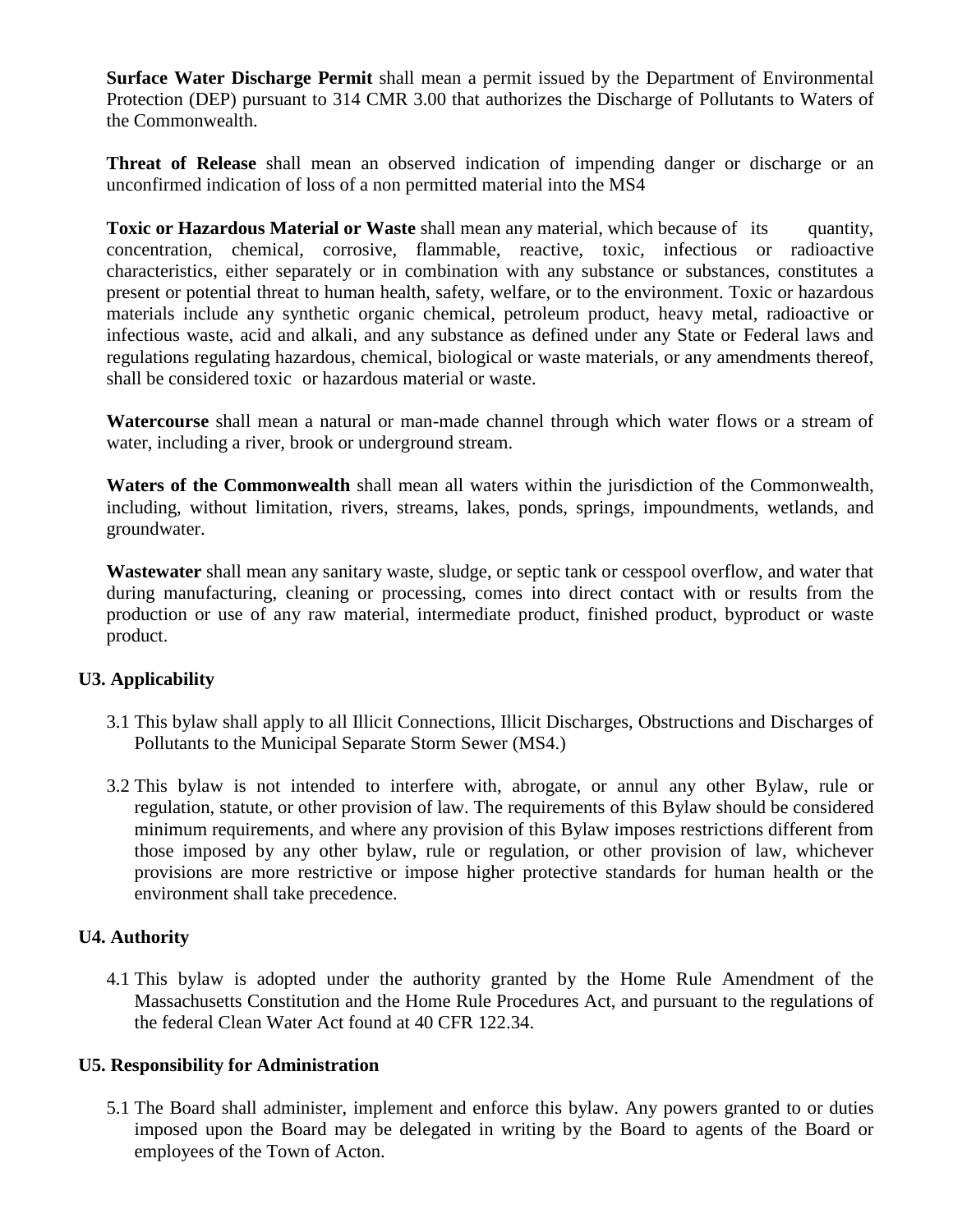# **U6. Regulations**

6.1 The Board may promulgate rules and regulations to effectuate the purposes of this bylaw. Failure by the Board to promulgate such rules and regulations shall not have the effect of suspending or invalidating this bylaw.

# **U7. Permits**

- 7.1 No Person shall discharge any storm water and/or groundwater from any single family residence by means of any conduit(s), pipe(s) or hose(s) from any sump pump, crawl space pump or subdrain (collectively a "Sump Pump") directly or indirectly onto a public way or into the MS4 without first obtaining a permit from the Board and, in the case of a public way, written permission from the Town Engineer. The permit expires and requires re-issuance upon transfer of title of property or upon change or increase in flow of the discharge source. The permit shall become part of the public record for the property that will be maintained in the Department of Health files.
- 7.2 No Person shall discharge any storm water and/or groundwater from any multi family residence or commercial property by means of any conduit(s), pipe(s) or hose(s) from any Sump Pump as defined in § 7.1 directly or indirectly onto a public way or into the MS4 without first obtaining a permit from the Board and, in the case of a public way, written permission from the Town Engineer. Each such permit must be renewed annually. The permit shall become part of the public record for the property maintained in the Department of Health files.
- 7.3 Permit conditions shall take into account potential public health hazards from freezing on public ways.
- 7.4 The board may stipulate additional permit conditions as required in order to protect public and environmental health.
- 7.5 Fees necessary for issuance of permits or licenses under this bylaw shall be set by the Board of Selectmen at the recommendation of the Board. Fees shall be payable at the time of application.

# **U8. Prohibited Activities**

- 8.1 Illicit Discharges. No Person shall dump, discharge, cause or allow to be discharged any Illicit Discharge, Discharge of Pollutants or Non-Storm Water Discharge into the Municipal Separate Storm Sewer System (MS4) or into a Watercourse, or into the Waters of the Commonwealth, except as exempted in Section U9.
- 8.2 Illicit Connections. No Person shall construct, use, allow, maintain or continue any Illicit Connection to the MS4, regardless of whether the connection was permissible under applicable law, regulation or custom at the time of connection.
- 8.3 Obstruction of MS4. No Person shall cause an obstruction or otherwise interfere with the normal flow of storm water into or out of the MS4 without prior written approval from the Board.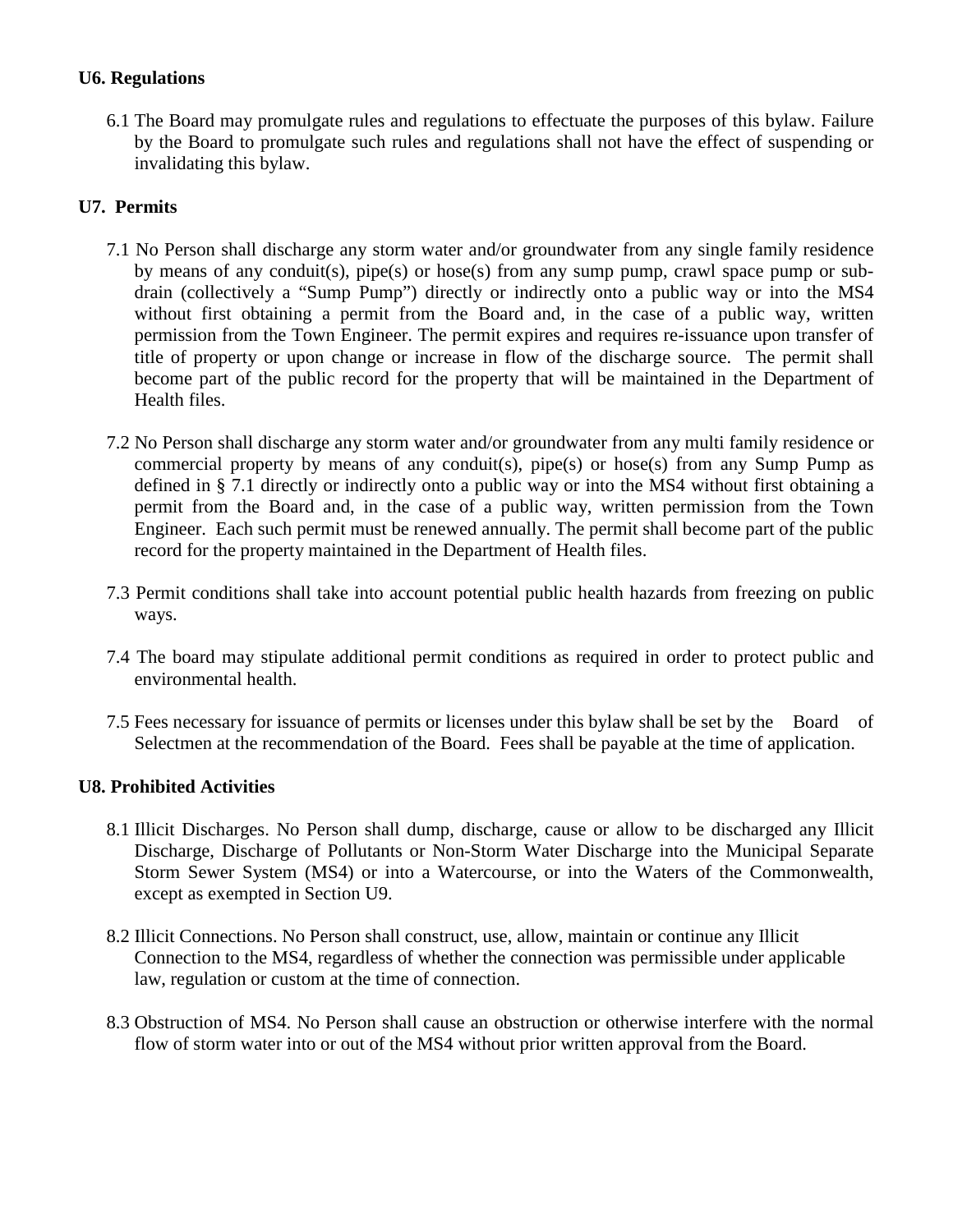#### **U9. Exemptions**

- 9.1 Discharge or flow resulting from fire fighting activities is exempt from this bylaw.
- 9.2 Discharges from the following activities will not be considered a source of pollutants to the MS4 and to Waters of the Commonwealth when properly managed to ensure that no potential pollutants are present, and therefore they shall not be considered illegal discharges unless determined to cause a violation of the provisions of the Clean Water Act or this bylaw:
	- 1. Waterline flushing;
	- 2. Flow from potable water sources;
	- 3. Springs;
	- 4. Natural flow from riparian habitats and wetlands;
	- 5. Diverted stream flow;
	- 6. Rising groundwater;
	- 7. Uncontaminated groundwater infiltration as defined in 40 CFR 35.2005(20), or uncontaminated pumped groundwater;
	- 8. Water from exterior foundation drains, footing drains (not including active groundwater dewatering systems), French drain systems in place and connected to the MS4 at the time of passage of this by-law, or air conditioning condensation;
	- 9. Discharge from landscape irrigation or lawn watering;
	- 10. Indirect discharge of pesticides, herbicides and fertilizers to an MS4 from surface runoff as a result of lawn/crop application, under the condition, however that such applications are conducted pursuant to the intended use of the product and within the recommended application concentrations as indicated by the manufacturer and/or any Federal, State, and local guidelines for those products;
	- 11. Water from individual residential car washing;
	- 12. Water discharge from street sweeping that occurs during the active sweeping process;
	- 13. Application of de-icing materials as required for public safety;
	- 14. Dye testing, provided notification is given to the Board prior to the time of the test;
	- 15. Non-Storm Water Discharge permitted under a NPDES permit, a Surface Water Discharge Permit or a waiver, or waste discharge order administered under the authority of the United States Environmental Protection Agency or the Department of Environmental Protection, provided that the discharge is in full compliance with the requirements of the permit, waiver, or order and applicable laws and regulations; and
	- 16. Discharge for which advanced written approval is received from the Board as necessary to protect public health, safety, welfare or the environment.

# **U10. Emergency Suspension of Storm Drainage System Access**

10.1 The Board may suspend MS4 access to any Person or property without prior written notice when such suspension is necessary to stop an actual or threatened Discharge of Pollutants that presents imminent risk of harm to the public health, safety, welfare or the environment. In the event any person fails to comply with an emergency suspension order, the Board may take all reasonable steps to prevent or minimize harm to the public health, safety, welfare or the environment.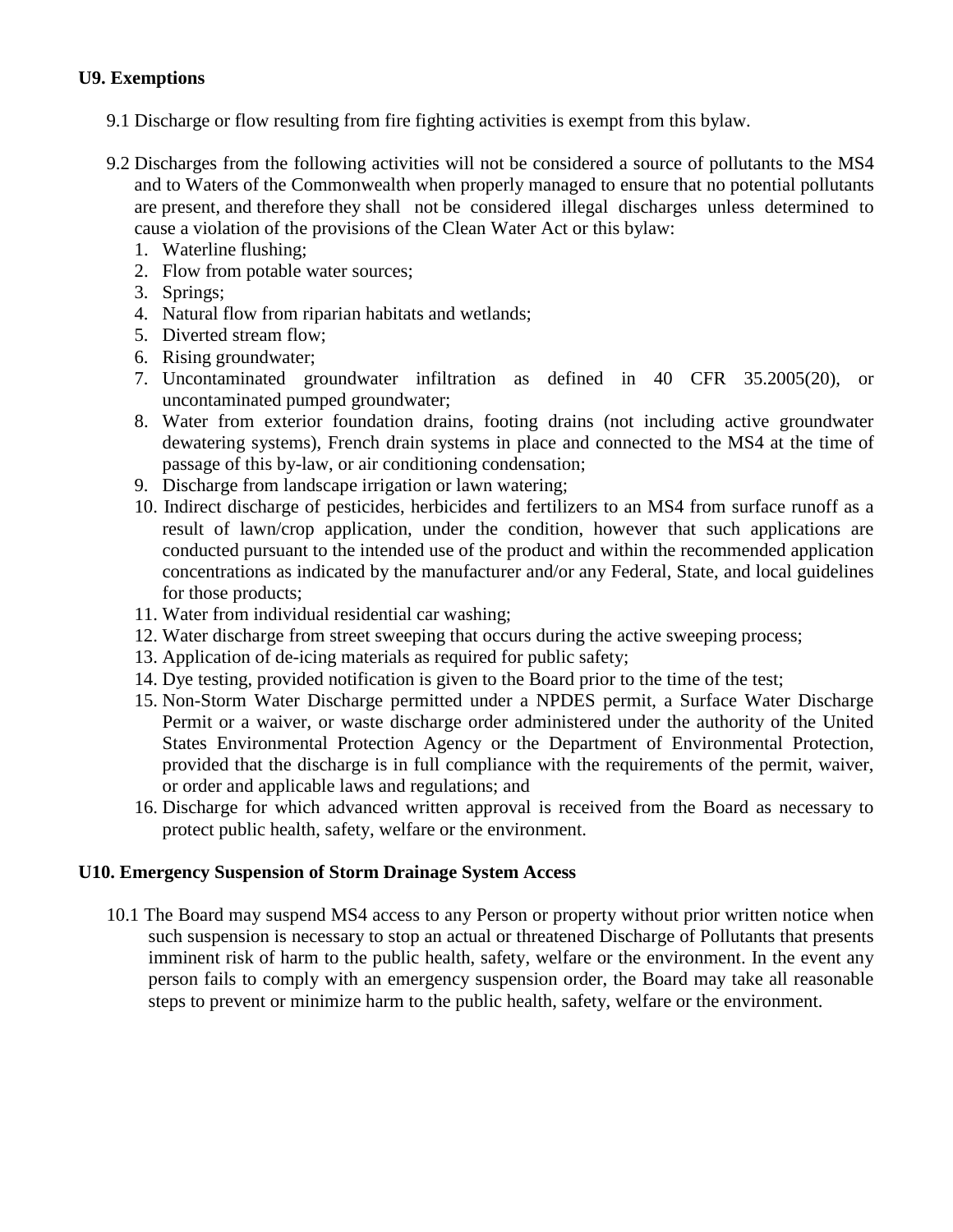# **U11. Notification of Spills**

- 11.1 Notwithstanding other requirements of local, state or federal law, as soon as a person responsible for a facility or operation, or responsible for emergency response for a facility or operation has information of or suspects a release of materials at that facility or operation resulting in or which may result in a Discharge of Pollutants to the MS4 or Waters of the Commonwealth, the Person shall take all necessary steps to ensure containment, and cleanup of the release. In the event of a release, or threat of release, of oil, petroleum products or Pollutants and Hazardous Materials or Waste, the person shall, notify the municipal fire and police departments and the Board, Water Supply District of Acton and the Acton Engineering Department within two hours. The reporting person shall provide to the Board written confirmation of all telephone, facsimile, electronic in-person notifications within three business days thereafter. If the discharge of prohibited materials is from a commercial or industrial facility, the facility owner or operator of the facility shall retain on-site a written record of the discharge and the actions taken to prevent its recurrence. Such records shall be retained for at least three years.
- 11.2 All notifications and records received by the Town shall become part of the public record for the property maintained in the Health Department files and available for public review.
- 11.3 An annual summary of reported releases into the MS4 providing summary of number and type of reported residential and commercial spills shall be reported in brief in the Annual Town report to the public in a form which conveys trends over a five year period.

#### **U12. Enforcement**

- 12.1 The Authorized Enforcement Agency shall enforce this bylaw, regulations, orders, violation notices, and enforcement orders, and may pursue all civil and criminal remedies for such violations.
- 12.2 Civil Relief. If a Person violates the provisions of this bylaw or any regulations, permits, notices, or orders issued thereunder, the Authorized Enforcement Agency may seek injunctive relief in a court of competent jurisdiction restraining the Person from activities which would create further violations or compelling the Person to perform abatement or remediation of the violation.
- 12.3 Orders. Once a determination of violation has been made, the Authorized Enforcement Agency may issue a written order to enforce the provisions of this bylaw or the regulations thereunder, which may include but is not limited to the following requirements:
	- 1. elimination of an Illicit Discharge, Illicit Connection, Obstruction or Discharge of Pollutants to the MS4;
	- 2. performance of monitoring, analyses, and reporting;
	- 3. that unlawful discharges, practices, or operations shall cease and desist; and/or
	- 4. remediation of contamination in connection therewith.

Failure by the Authorized Enforcement Agency to issue a written order shall not relieve the violator of the Person's responsibilities under this bylaw.

Copies of all orders shall be made available for public inspection at the Health Department during normal business hours, beginning the next business day after issuance. Inspection and copying shall be permitted according to the provisions of Massachusetts law. These records shall be retained to the extent required by Massachusetts law.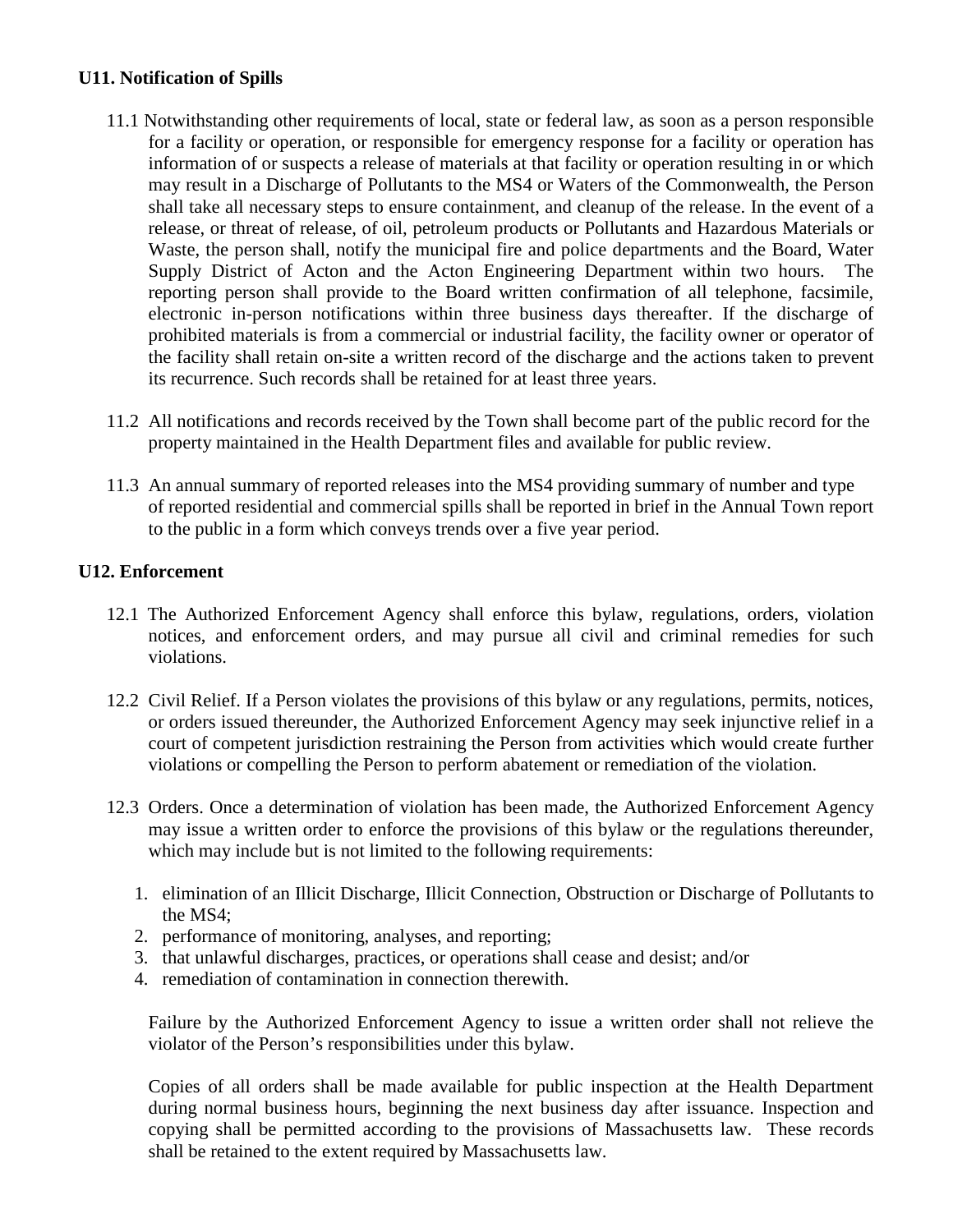- 12.4 If the Board or its designated agent determines that abatement or remediation of contamination is required, the order shall set forth a deadline by which such abatement or remediation must be completed. Said order shall further advise that, should the violator or property owner fail to abate or perform remediation within the specified deadline, the Town of Acton may, at its option, undertake such work, and expenses thereof shall be charged to the violator.
- 12.5 After completion of all measures necessary to abate the violation or to perform remediation, the violator and the property owner will be invoiced for the costs incurred by the Town of Acton, including administrative costs. The violator or property owner may file a written protest objecting to the invoice amount or basis of costs with the Board within thirty (30) days of receipt of the notification of the costs incurred. If the amount due is not received by the expiration of the time in which to file a protest or within thirty (30) days following a decision of the Board affirming or reducing the costs, or within thirty (30) days from a final decision of a court of competent jurisdiction, the invoice amounts shall become a special assessment against the property owner and shall constitute a lien on the owner's property for the amount of said costs. Interest shall begin to accrue on any unpaid costs at the statutory rate provided in G.L. Ch. 59, § 57 after the thirty-first day at which the payment for the invoice first becomes due.
- 12.6. Criminal Penalty. Any Person who violates any provision of this bylaw, regulation, order or permit issued thereunder, shall be punished by a fine of not more than \$ 300.00 per day, excluding the cost of damages. Each day or part thereof that such violation occurs or continues shall constitute a separate offense.
- 12.7 Non-Criminal Disposition. As an alternative to criminal prosecution or civil action, the Town of Acton may elect to utilize the non-criminal disposition procedure set forth in G.L. Ch. 40, §21D and the Town of Acton General Bylaws Chapter E 45 in which case the Board or its authorized agent or employee shall be the enforcing person. The penalty for the first violation shall be \$100.00 per day. The penalty for the second violation shall be \$200.00 per day. The penalty for the 3rd and subsequent violations shall be \$300.00 per day. Each day or part thereof that such violation occurs or continues shall constitute a separate offense.
- 12.8 Entry to Perform Duties under this Bylaw. To the extent permitted by State law, or if authorized by the owner or other party in control of the property, the Board, its agents, officers, and employees may enter upon privately owned property for the purpose of performing their duties under this bylaw and regulations and may make or cause to be made such examinations, surveys or sampling as the Board deems reasonably necessary.
- 12.9 Appeals. Appeals of orders of an Agent of the Board may be made in writing to the Board within seven business days from receipt of order and reviewed at the next regularly scheduled meeting of the Board. The decisions or orders of the Board may be appealed in writing to the Board of Selectmen within seven business days of the decision and reviewed at the next regularly scheduled meeting of the Board of Selectmen. Further relief shall be to a court of competent jurisdiction.
- 12.10 Remedies Not Exclusive. The remedies listed in this bylaw are not exclusive of any other remedies available under any applicable Federal, state or local law.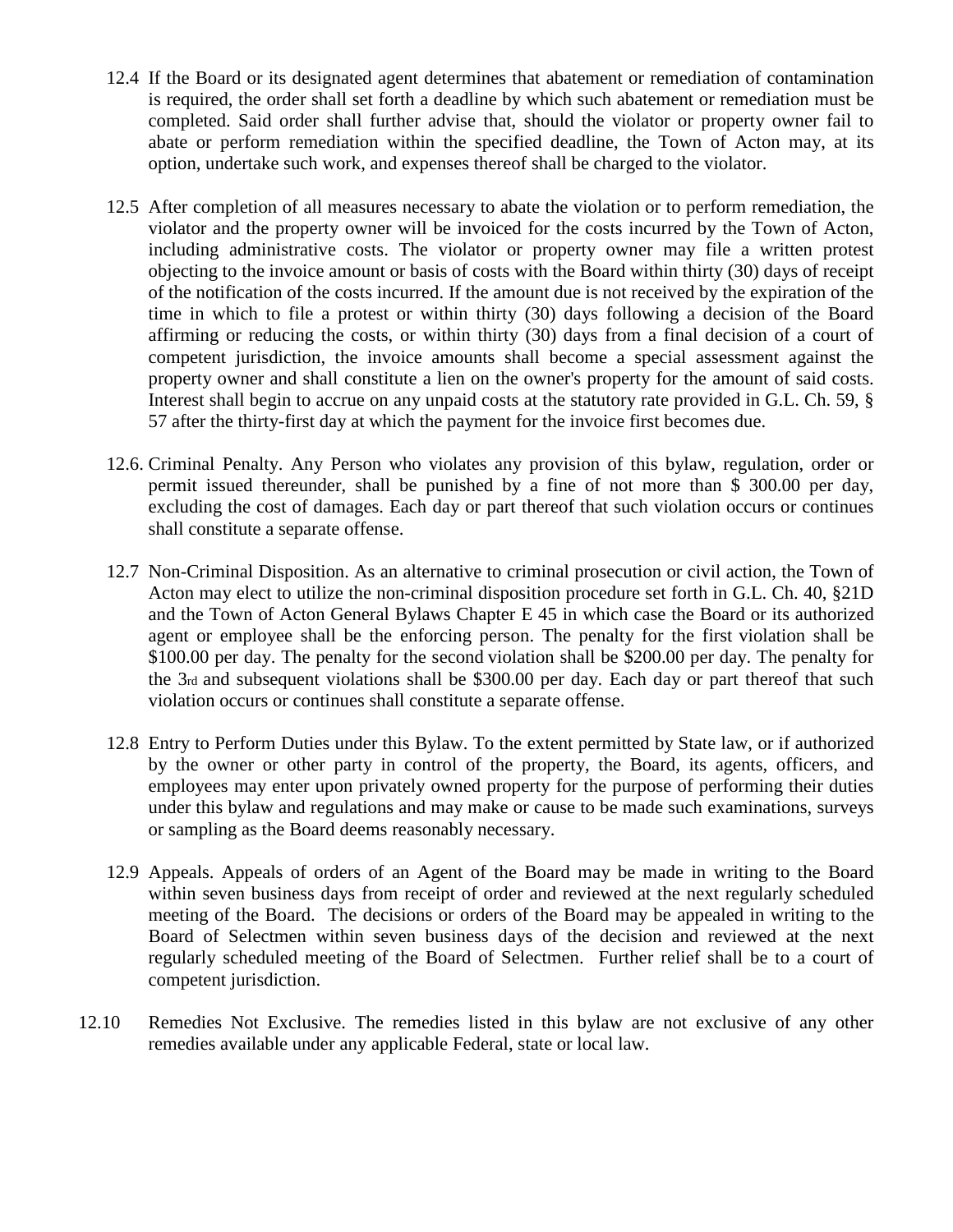#### **U13. Severability**

13.1 The provisions of this bylaw are hereby declared to be severable. If any provision, paragraph, sentence, or clause, of this bylaw or the application thereof to any person, establishment, or circumstances shall be held invalid, such invalidity shall not affect the other provisions or application of this bylaw.

#### **U14. Transitional Provisions**

14.1 Persons and property owners shall have 90 days from the effective date of the bylaw to comply with its provisions unless good cause is shown for the failure to comply with the bylaw within that period.

#### **U15. Variances**

- 15.1 If and only if permissible under the NPDES Storm Water Discharge Permit for the Town of Acton's MS4, the Board may grant a variance from the terms of this bylaw after notice to abutters and a public hearing, if the Board finds that a variance would satisfy each of the following conditions:
	- 1. The variance is consistent with the public health and environmental protection objectives of the Massachusetts General Laws and applicable federal, state and local regulations.
	- 2. The variance is consistent with the purpose and intent of this bylaw.
	- 3. The variance prevents an undue burden on the permit applicant, and
	- 4. Equivalent protection as envisioned in Section U1 of this bylaw

# **ARTICLE 31 AMEND TOWN BYLAWS – NON-CRIMINAL DISPOSITION** (Majority vote) **FOR CHAPTER U**

To see if the Town will vote to amend Chapter E, Section E45 (Non-Criminal Disposition) of the General Bylaws of the Town as follows:

A. Insert the following line item after the line item for "Chapter P - Local Historic District Bylaw:"

"Chapter U - Discharges to the Municipal Storm Drain System; Enforcing Person – Board of Health or its authorized agent or employee; Fine \$100.00 per day for the first offense; \$200.00 per day for the second offense; \$300.00 per day for the third and each subsequent offense."

, or take any other action relative thereto.

**MOTION: Mrs. Rosenzweig** moves that the Town adopt the general bylaw amendments as set forth in the Article.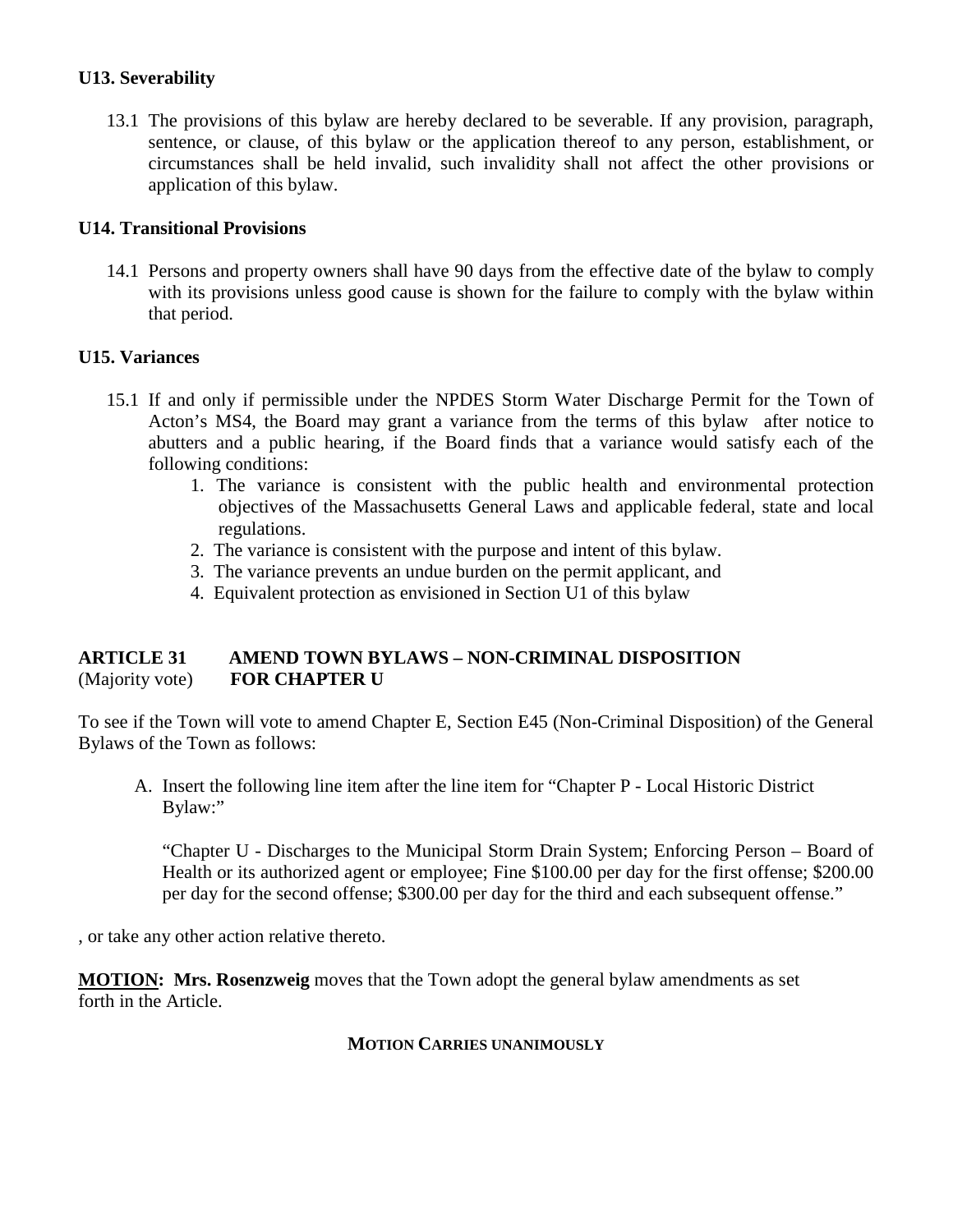# **ARTICLE 32 AMEND ZONING BYLAW – SPECIAL EVENT SIGNS**

(Two-thirds vote)

To see if the Town will vote to amend the zoning bylaw, Section 7 – Signs and Advertising Devices, by deleting subsection 7.10 – Special Event Signs and replacing it with a new subsection 7.10 as follows:

**7.10 Special Event SIGNS** – One SIGN may be ERECTED to announce a church bazaar, fair, circus, festival, business or shop opening, special sale by a store or business, or similar event. Such SIGN may identify the event and the date of the event, and it may display the event's sponsor, organizer or main feature. It shall not exceed 10 square feet in DISPLAY AREA and shall be ERECTED on the same LOT where the event is to occur. Such a SIGN shall neither be ERECTED on a sidewalk, walkway or driveway, nor be ERECTED within 5 feet from the sideline of a STREET or right of way customarily used by the general public. Such SIGN shall not be illuminated and shall comply with the provisions of Sections 7.3 and 7.4, except as set forth in this section. Notwithstanding subsections 7.3.4, 7.3.6, and 7.4.1, a Special Event SIGN may be a MOVABLE SIGN, may consist of a flag or balloon, may be decorated with ribbons, flags, streamers or balloons which remain reasonably within the confines of the SIGN, and in Village Districts may be made with materials not otherwise allowed. Such a SIGN shall be removed not later than 1 day after completion of the event. Only one such SIGN shall be ERECTED per PRINCIPAL USE at any given time. The display of all such SIGNS, taken together, shall be limited to 45 days per PRINCIPAL USE for each calendar year. No Special Event Signs shall be erected without a SIGN permit issued by the office of the Zoning Enforcement Officer pursuant to section 7.6, which may be a blanket SIGN permit that covers all special event SIGNS for a PRINCIPAL USE for up to one calendar year. The SIGN permit shall state the specific dates during which the Special Event SIGN may be ERECTED and the specific location on a LOT. The SIGN owner shall maintain records throughout the calendar year sufficient to demonstrate compliance with this section including without limitation dated photographs confirming when each Special Event SIGN was ERECTED and removed.

#### *[Note – this section currently reads:*

*7.10 Special Event SIGNS – One SIGN may be ERECTED to announce a church bazaar, fair, circus, festival, business or shop opening, special sale by a store or business, or similar event. Such SIGN shall identify the event and the date of the event, and it may display the event's sponsor, organizer or main feature. It shall not exceed 10 square feet in DISPLAY AREA and shall be ERECTED on the same LOT where the event occurs. Such a SIGN shall not be ERECTED on a sidewalk, walkway or driveway, nor within 5 feet from the sideline of a STREET or right of way customarily used by the general public. Such SIGN shall comply with all provisions of Sections 7.3 and 7.4, but it shall not be illuminated, and notwithstanding Sections 7.3.4 and 7.3.6 it may be a MOVABLE SIGN and may consist of a flag or balloon, or may be decorated with ribbons, flags, streamers or balloons which remain reasonably within the confines of the SIGN. Such a SIGN shall not be ERECTED sooner than 7 days before the event and it shall be removed not later than 1 day after completion of the event. Only one such SIGN shall be ERECTED per PRINCIPAL USE at any given time. The number of times such a SIGN may be ERECTED shall not exceed four events per PRINCIPAL USE and calendar year. The display of such SIGNS shall be limited to 28 days per PRINCIPAL USE for each calendar year.]*

, or take any other action relative thereto.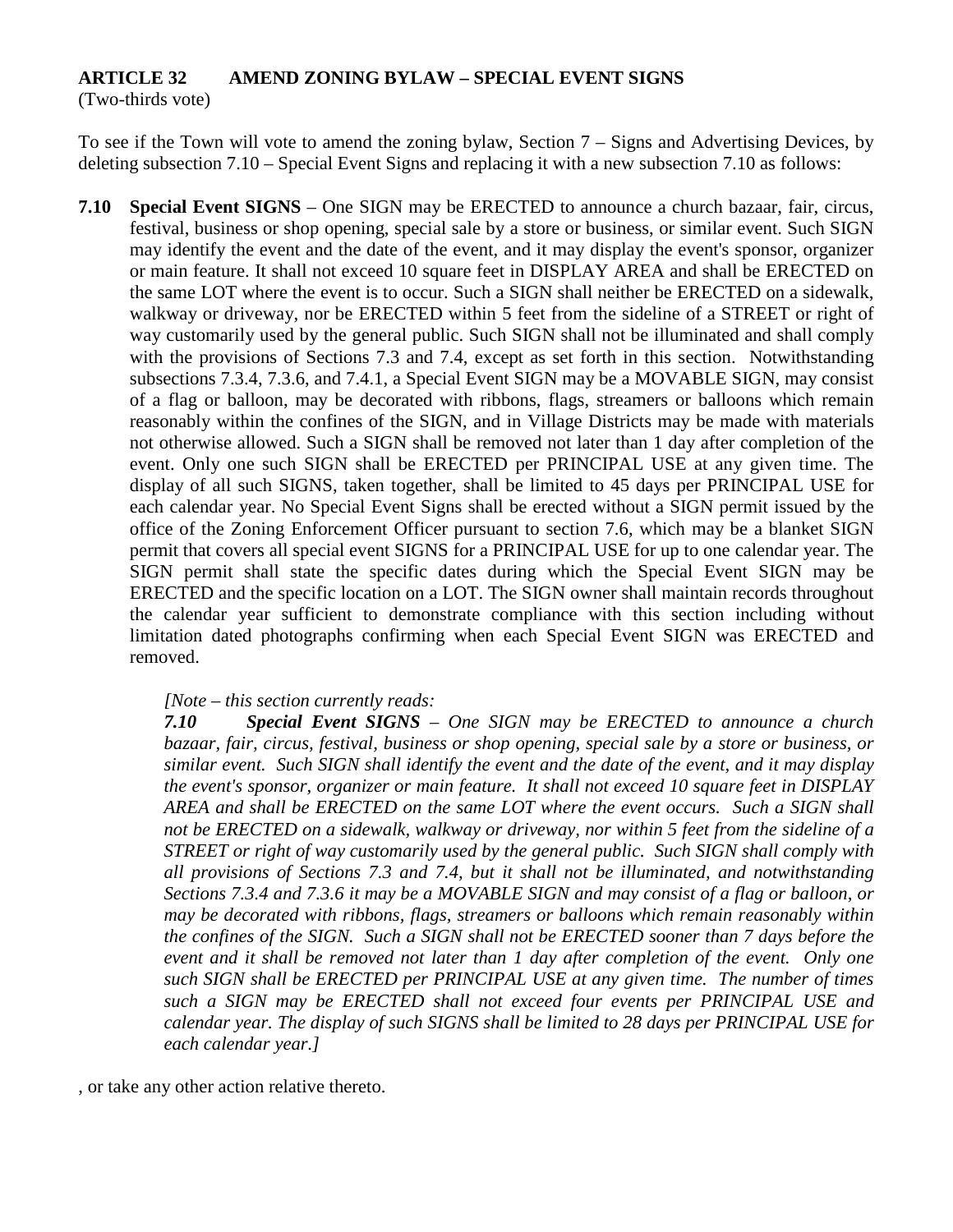**MOTION : Mr. Clymer** moves that the Town adopt the zoning bylaw amendment as set forth in the article.

# **MOTION CARRIES DECLARED 2/3 BY MODERATOR\***

\*TOWN OF ACTON HAS EXCEPTED MGL CH 39 SEC 15 AT ITS ANNUAL TOWN MEETING APRIL 2001, ARTICLE 43 AND THE AMENDED BYLAW 5A WAS APPROVED BY THE ATTORNEY GENERAL ON AUG. 6, 2001. (THE TOWN MEETING MODERATOR IS NOT REQUIRED TO COUNT A 2/3 REQUIRED VOTE.)

# **Other Consent Calendar Articles and Motions**

# **Article 33 Amend Zoning Bylaw – Flood Plain District**

Move that the Town adopt the zoning bylaw amendments as set forth in the Article.

# **Article 34 Accept Sidewalk Easement – 239 Arlington Street**

Move that the Town authorize the acquisition of the easements as set forth in the Article.

# **Article 35 Accept Property by Deed in Lieu of Foreclosure – Nonset Path**

Move that the Town authorize the Tax Collector to accept a deed in lieu of foreclosure, on such terms and conditions as he shall determine appropriate, to Parcel 25-4 on Assessor's Map B5.

# **Article 36 Accept Property by Deed in Lieu of Foreclosure – Ethan Allen Drive**

Move that the Town authorize the Tax Collector to accept a deed in lieu of foreclosure, on such terms and conditions as he shall determine appropriate, to Parcel 105-2 on Assessor's Map F1.

# **Article 37 Land Acquisition, Windsor Avenue (Citizens' Petition)**

Move that the Town take no action.

*[The sponsor of this Citizens' Petition, with consent of the co-petitioners, is moving to take no action on this article.]*

# **Article 38 Amend Town Charter – Membership Terms for Council on Aging**

Moves that the Town adopt the Charter amendments as set forth in the Article.

# **Article 39 Hear and Accept Reports**

Move that the Town accept the reports of the various Town Officers and Boards as set forth in the 2009 Town Report and that the Moderator call for any other reports.

# **Article 40 Highway Reimbursement Program (Chapter 90)**

Move that the Town Manager is authorized to accept Highway funds from all sources and that such funds are hereby appropriated for highway purposes.

# **Article 41 Insurance Proceeds**

Move that the Town Manager is authorized to accept insurance proceeds of any name and nature whatsoever from all sources and such funds are hereby appropriated.

# **Article 42 Gifts or Grants**

Move that the proceeds of any gifts or grants from any source accepted pursuant to Massachusetts General Law, Chapter 44, Section 53A, and any interest thereon, are hereby appropriated for the stated purposes of the gifts or grants, and may be expended with the approval of the Board of Selectmen or otherwise as stated in Section 53A.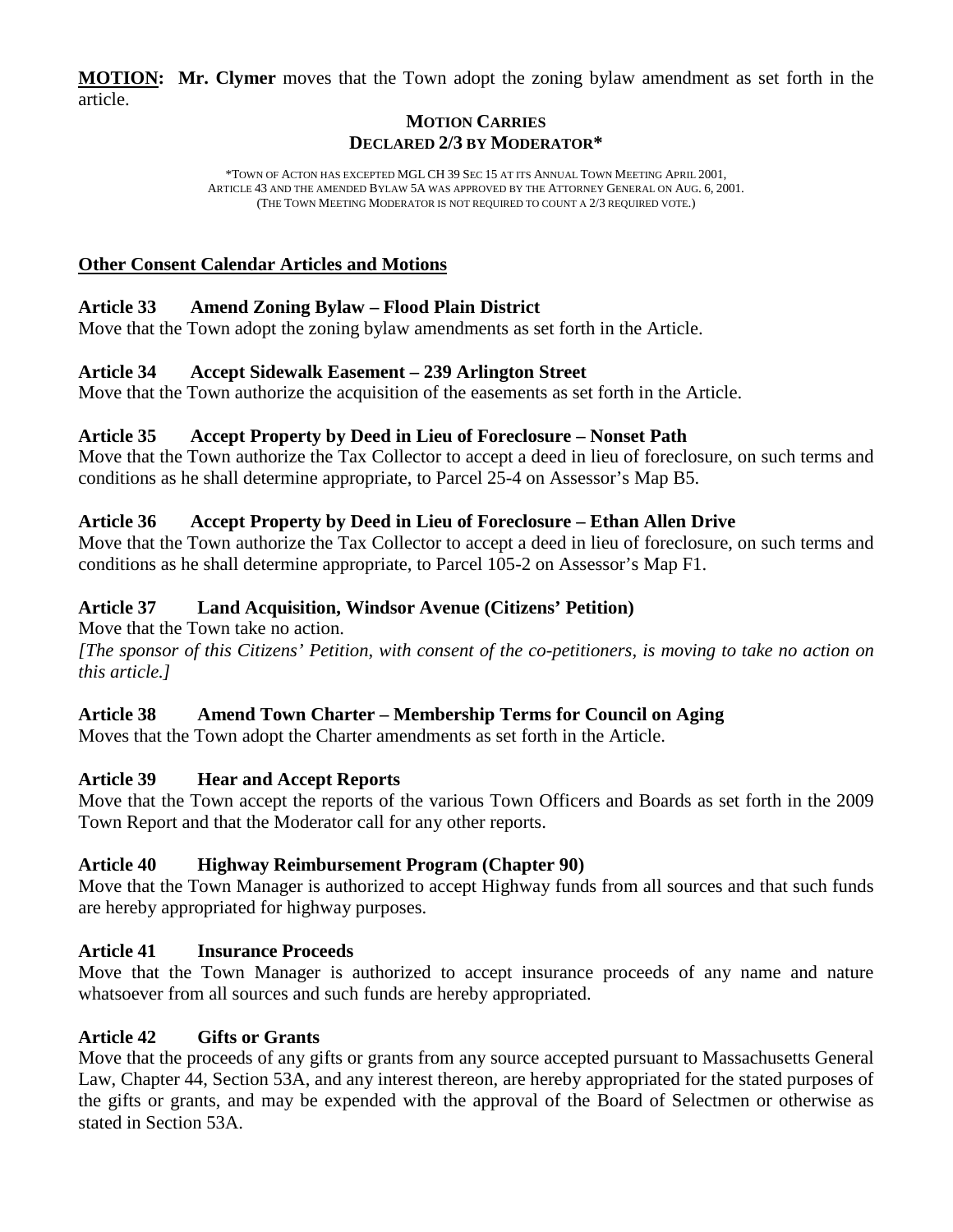# **Article 43 Federal and State Reimbursement Aid**

Move that the Town Manager is authorized to accept federal and state reimbursement funds from all sources and that such funds are hereby appropriated for the purposes outlined by such reimbursement.

# **Article 44 Performance Bonds**

Move that the Town appropriate the proceeds of any performance bonds, for the purposes stated in said bonds, available as a result of any default, non-performance or other covered conditions.

# **Article 45 Sale of Foreclosed Properties**

Move in the words of the Article.

# **Article 46 Elderly Tax Relief – Reauthorize Chapter 73 of the Acts of 1986**

Move that the Town continue to accept the provisions of Chapter 73 of the Acts of 1986, as amended by Chapter 126 of the Acts of 1988, providing for a 100% increase in certain property tax exemptions.

**MOTION: Mrs. Knibbe** moves that the Town take up the fourteen articles in the Consent Calendar on pages 21 and 22 of the Warrant: Articles 33, 34, 35, 36, 37, 38, 39, 40, 41, 42, 43, 44, 45, 46.

# **Hold 33 - Amend Zoning Bylaw – Flood Plain District**

# **Hold 37 - Land Acquisition, Windsor Avenue (Citizens' Petition)**

# **Remaining Consent Articles 34, 35, 36, 38, 39, 40, 41, 42, 43, 44, 45, 46**

#### **MOTION CARRIES DECLARED 2/3 BY MODERATOR\***

\*TOWN OF ACTON HAS EXCEPTED MGL CH 39 SEC 15 AT ITS ANNUAL TOWN MEETING APRIL 2001, ARTICLE 43 AND THE AMENDED BYLAW 5A WAS APPROVED BY THE ATTORNEY GENERAL ON AUG. 6, 2001. (THE TOWN MEETING MODERATOR IS NOT REQUIRED TO COUNT A 2/3 REQUIRED VOTE.)

# **ARTICLE 33 \* AMEND ZONING BYLAW – FLOOD PLAIN DISTRICT** (Two-thirds vote)

To see if the Town will vote to amend the zoning bylaw as follows and to make this amendment effective on June 4, 2010:

- A. Delete the second bullet of section 2.2 Zoning Map, and replace it with a new second bullet as follows:
	- "Flood Insurance Rate Map" (FIRM) for Middlesex County issued by the Federal Emergency Management Agency (FEMA) for the administration of the National Flood Insurance Program (NFIP), dated and effective beginning on June 4, 2010, Scale  $l'' = 500'$ , consisting of the 14 map panels that are wholly or partially within the Town of Acton, designated herein as Map Number 2, and enumerated by FEMA as panels: 25017C0238E, 25017C0239E, 25017C0241E, 25017C0242E, 25017C0243E, 25017C0244E, 25017C0351E, 25017C0352E, 25017C0353E, 25017C0354E, 25017C0356E, 25017C0357E, 25017C0358E and 25017C0366E; and including the Middlesex County Flood Insurance Study (FIS) report dated June 4, 2010.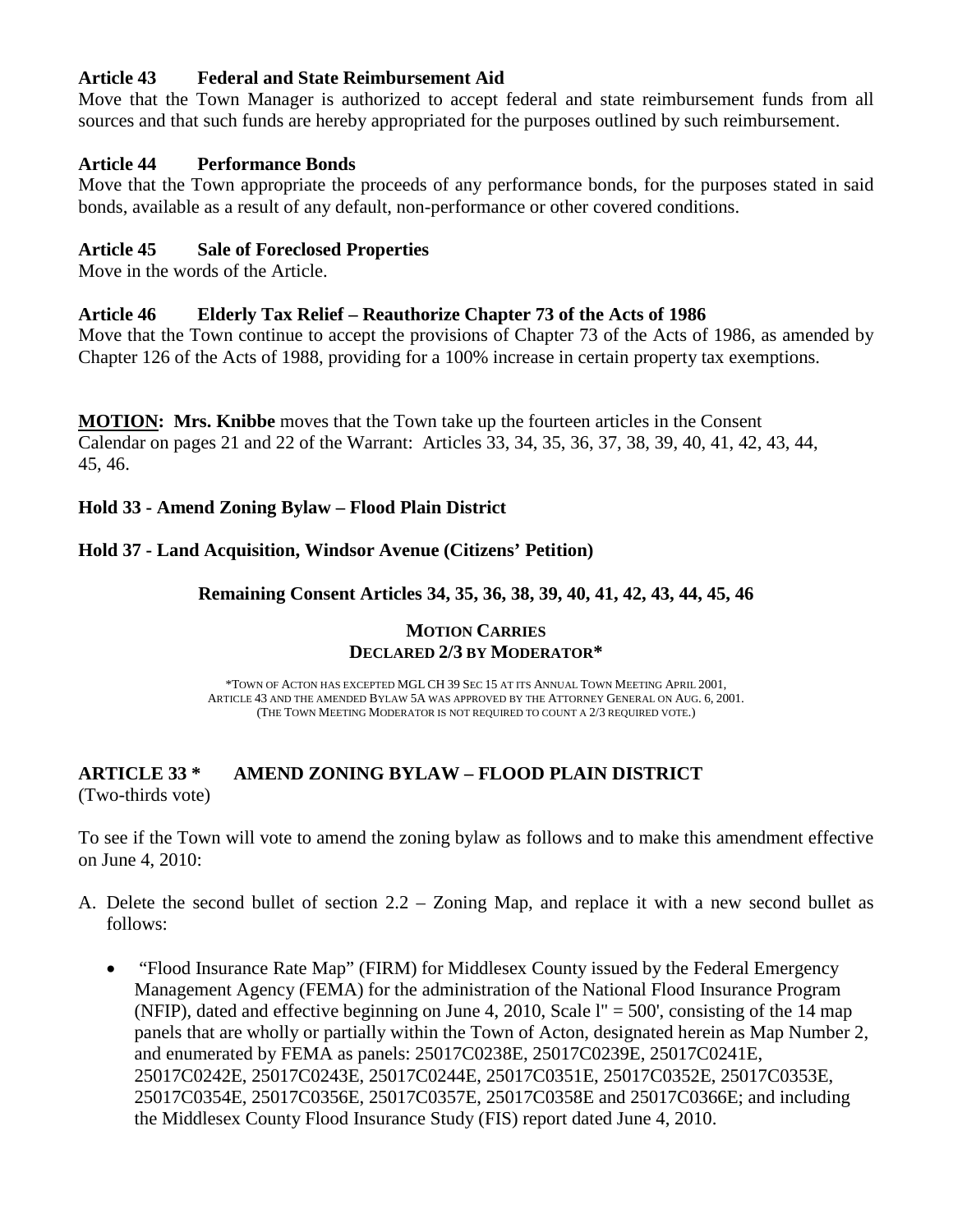*[Note: The second bullet of section 22 currently reads:*

*"Flood Insurance Rate Map", dated January 6, 1988 (Scale l" = 400' consisting of 8 sheets designated Map Number 2, Sheet 1 of 8 through 7 of 8 plus the map index and street index) and the associated data in the "Flood Insurance Study, Town of Acton, January 6, 1988".]*

- B. Amend Section 4.1 Flood Plain District as follows:
	- a) Delete the introductory paragraph of section 4.1 and replace it with a new paragraph as follows:
		- **4.1 Flood Plain District** The Flood Plain District is an overlay district whose boundaries and regulations are superimposed on all districts established by this Bylaw. The Flood Plain District includes all special flood hazard areas in Acton designated as Zones A and AE shown on Zoning Map Number 2, which are the Acton Panels of the Middlesex County Flood Insurance Rate Map (FIRM), dated June 4, 2010.

*[Note: the introductory paragraph of section 4.1 currently states:*

*Flood Plain District – The Flood Plain District is an overlay district whose boundaries and regulations are superimposed on all districts established by this Bylaw.]*

b) Insert the following new sentence at the end of sub-section 4.1.2 (Purpose of the Flood Plain District):

"Further, the purpose of the Flood Plain District is to maintain the Town's eligibility in the National Flood Insurance Program (NFIP) by adopting floodplain management regulations that meet the applicable standards of the NFIP regulations set forth in 44 CFR 60.3. In the event of a conflict between the NFIP regulations at 44 CFR 60.3 and the Flood Plain District regulations set forth in the Bylaw, the more stringent requirement shall control."

#### *[Note: Section 4.1.2 currently states:*

*Purpose - The purpose of the Flood Plain District is to protect persons and property against the hazards of the Base Flood, to maintain the flood storage capacity and flow pattern of the Flood Plain for the Base Flood and to provide long-term control over the extent of land subject to inundation by the Base Flood.]*

- c) Delete the introductory paragraph of sub-section 4.1.3 and replace it with a new paragraph as follows:
	- 4.1.3 Methods for Determining Flood Plain District Boundaries The exact boundaries of the Flood Plain District shall be as shown by the 100-year Base Flood elevation(s) shown on the FIRM and further defined by the Middlesex County Flood Insurance Study (FIS) report dated June 4, 2010, as determined by an actual field survey of the Base Flood elevation(s).

*[Note: The introductory paragraph of sub-section 4.1.3 currently reads:* 

*4.1.3 Methods for Determining Flood Plain District Boundaries – The exact zoning district boundaries of the Flood Plain District shall be the location on the ground, as determined by an actual field survey of the Base Flood elevation(s).]*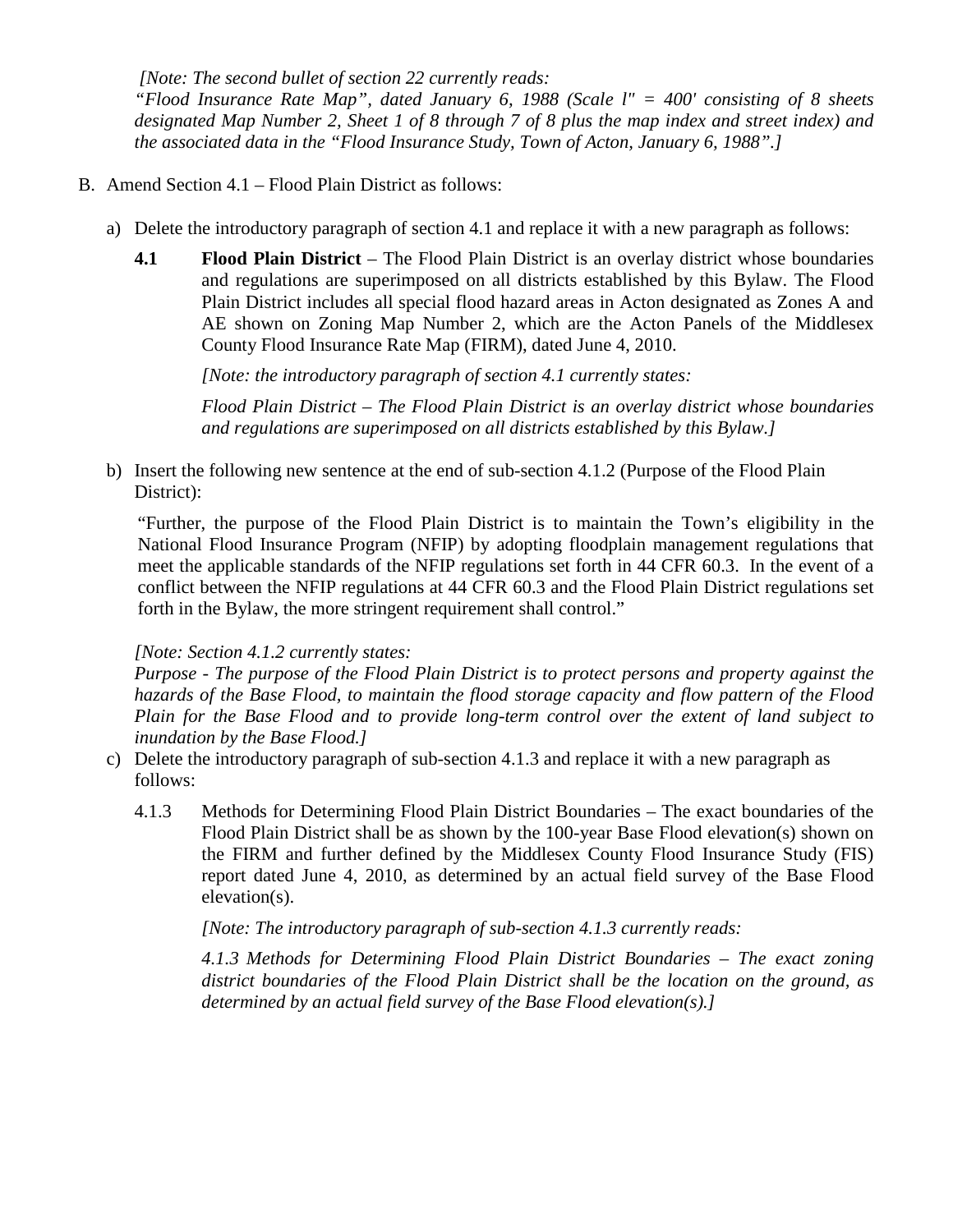- d) Delete sub-section 4.1.3.1 and replace it with a new sub-section as follows:
	- 4.1.3.1 The Base Flood elevations for AE-Zones shall be the regulatory elevations from Table 8 and the cross section locations from the Flood Profiles contained in the "Middlesex County, Massachusetts, Flood Insurance Study, June 4, 2010" published by the Federal Emergency Management Agency (FEMA).

*[Note: Sub-section 4.1.3.1 currently reads:* 

*4.1.3.1 The Base Flood elevations for AE-Zones shall be the regulatory elevations from Table 3 and the cross section locations from the Flood Profiles contained in the "Flood Insurance Study, Town of Acton, January 6, 1988" published by the Federal Emergency Management Agency (FEMA).]*

e) In sub-section 4.1.9.1, delete the first sentence and replace it with the following new sentence:

"If a special permit is granted, the Board of Appeals shall impose such conditions and safeguards as public safety, welfare and convenience, and the NFIP regulations at 44 CFR 60.3 may require."

*[*Note*: The first sentence of sub-section 4.1.9.1 currently reads:* 

*"If a special permit is granted, the Board of Appeals shall impose such conditions and safeguards as public safety, welfare and convenience may require.]*

- f) Insert the following new subsection:
	- 4.1.9.2 All structural and non-structural activities and development in the Flood Plain District, whether allowed under this Bylaw by right or by special permit must be in compliance with applicable State laws and regulations as amended from time to time, including, but not limited to M.G.L. Ch. 131, s. 40 (Wetlands Protection Act); 780 CMR 120.G (Massachusetts State Building Code applicable to Flood Resistant Construction); 310 CMR 10.00 & 13.00 (Wetlands Protection and Inland Wetlands Regulations); and 310 CMR 15.00 (Title 5, Minimum Requirements for the Subsurface Disposal of Sanitary Sewage).

, or take any other action relative thereto.

#### **Held from consent**

#### **Ron Beck presents a resolution**

#### **RESOLUTION OF THE 2010 ACTON ANNUAL TOWN MEETING**

Whereas, for the first time in more than two decades, the Federal Emergency Management Agency ("FEMA") has re-evaluated the Flood Insurance Rate Map and Flood Insurance Study covering the Town of Acton and surrounding communities in Middlesex County, Massachusetts.

Whereas, the Flood Insurance Rate Map and Flood Insurance Study identify the 100-year flood plain that is subject to inundation at a one percent annual chance.

Whereas, FEMA's re-evaluation of the Flood Insurance Rate Map and Flood Insurance Study did not result in any area-wide updates to the Flood Insurance Rate Map and Flood Insurance Study for the area covering the Town of Acton.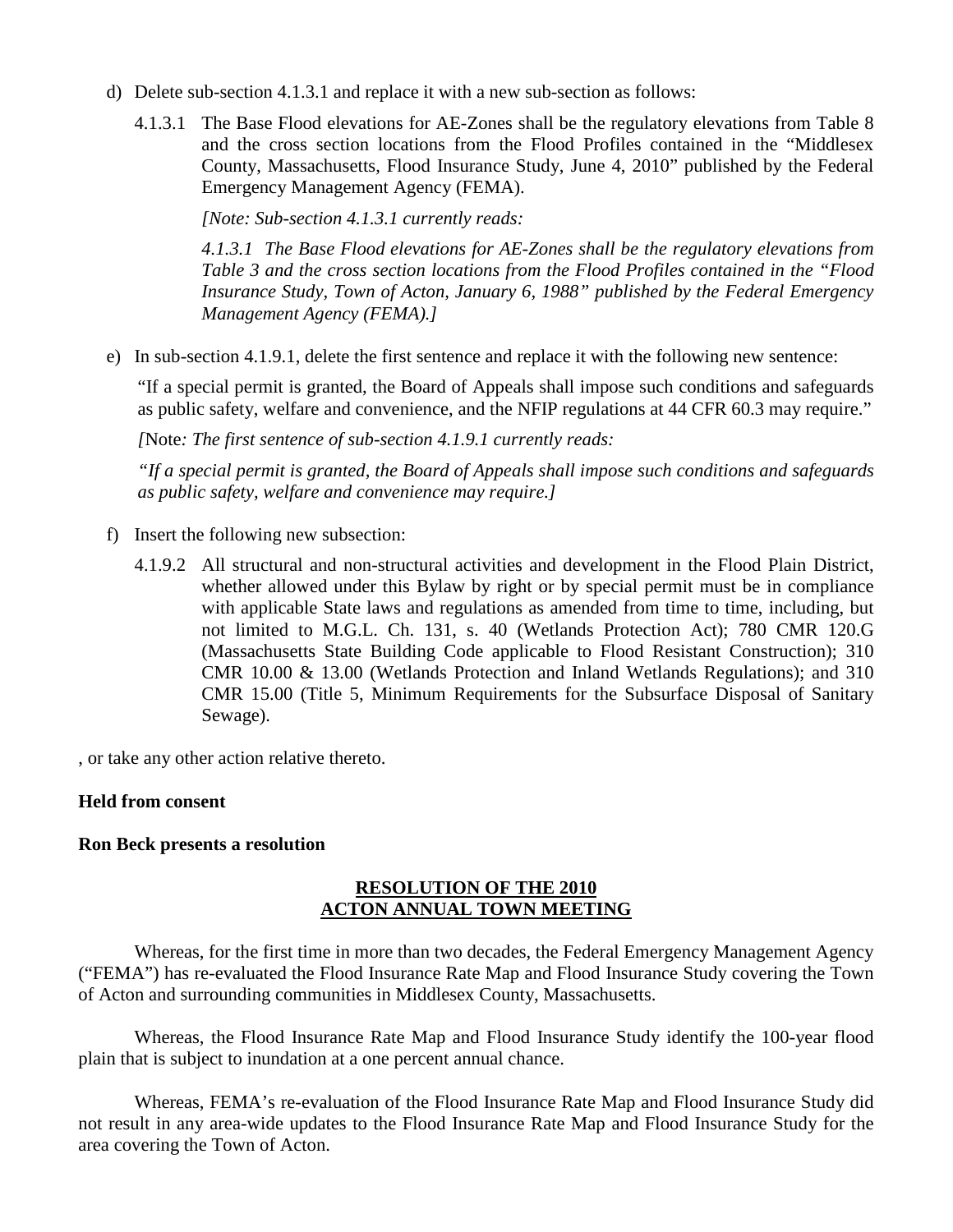Whereas, significant storm events and associated flooding conditions over the last several years call into question the accuracy of FEMA's re-evaluation of the Flood Insurance Rate Map and Flood Insurance Study covering the Town of Acton in Middlesex County, Massachusetts.

Whereas, the Flood Insurance Rate Map and Flood Insurance Study are essential components of the National Flood Insurance Program governing eligibility for both flood insurance subsidies and FEMA flood disaster mitigation funding in the event of flood-related emergencies.

Now therefore, the Acton Town Meeting, representing the citizens and residents of the Town of Acton, resolves, based on compelling reasons of public health, safety and welfare, to urge FEMA to immediately re-examine and update the Flood Insurance Rate Map and Flood Insurance Study covering the Town of Acton and surrounding communities in Middlesex County, Massachusetts so as to accurately reflect actual flood hazard areas and conditions.

#### **Resolution has lost**

**MOTION: Mr. Clymer** moves that the Town adopt the zoning bylaw amendments as set forth in the article, and further moves that these zoning bylaw amendments shall take effect as of June 4, 2010, to coincide with the date when FEMA's 2010 Flood Insurance Rate Map and 2010 Flood Insurance Study take effect, and that until June 4, 2010 the zoning bylaw as currently written remains in effect.

#### **ORIGINAL MOTION CARRIES DECLARED 2/3 BY MODERATOR\***

\*TOWN OF ACTON HAS EXCEPTED MGL CH 39 SEC 15 AT ITS ANNUAL TOWN MEETING APRIL 2001, ARTICLE 43 AND THE AMENDED BYLAW 5A WAS APPROVED BY THE ATTORNEY GENERAL ON AUG. 6, 2001. (THE TOWN MEETING MODERATOR IS NOT REQUIRED TO COUNT A 2/3 REQUIRED VOTE.)

#### **ARTICLE 34 \* ACCEPT SIDEWALK EASEMENT – 239 ARLINGTON STREET** (Two-thirds vote)

To see if the Town will vote to authorize the Board of Selectmen to acquire by purchase, gift, eminent domain or otherwise and to accept deed of an easement interest for all purposes which streets, sidewalks and ways are now or hereafter used in the Town, on such terms and conditions as the Selectmen may determine and in a final location as the Selectmen may determine, on, across, over, and/or under the following land shown as 239 Arlington Street on a plan entitled "Easement Plan of Land in Acton, Massachusetts (Middlesex County), Owned by Michael L. Klinger and M. Carole Drago, Scale 1"=10', September 15, 2009," prepared by the Town of Acton Engineering Department, to be recorded with the Middlesex South District Registry of Deeds, or take any other action relative thereto.

**MOTION: Mrs. Knibbe** moves that the Town authorize the acquisition of the easement as set forth in the Article.

#### **MOTION CARRIES DECLARED 2/3 BY MODERATOR\***

\*TOWN OF ACTON HAS EXCEPTED MGL CH 39 SEC 15 AT ITS ANNUAL TOWN MEETING APRIL 2001, ARTICLE 43 AND THE AMENDED BYLAW 5A WAS APPROVED BY THE ATTORNEY GENERAL ON AUG. 6, 2001. (THE TOWN MEETING MODERATOR IS NOT REQUIRED TO COUNT A 2/3 REQUIRED VOTE.)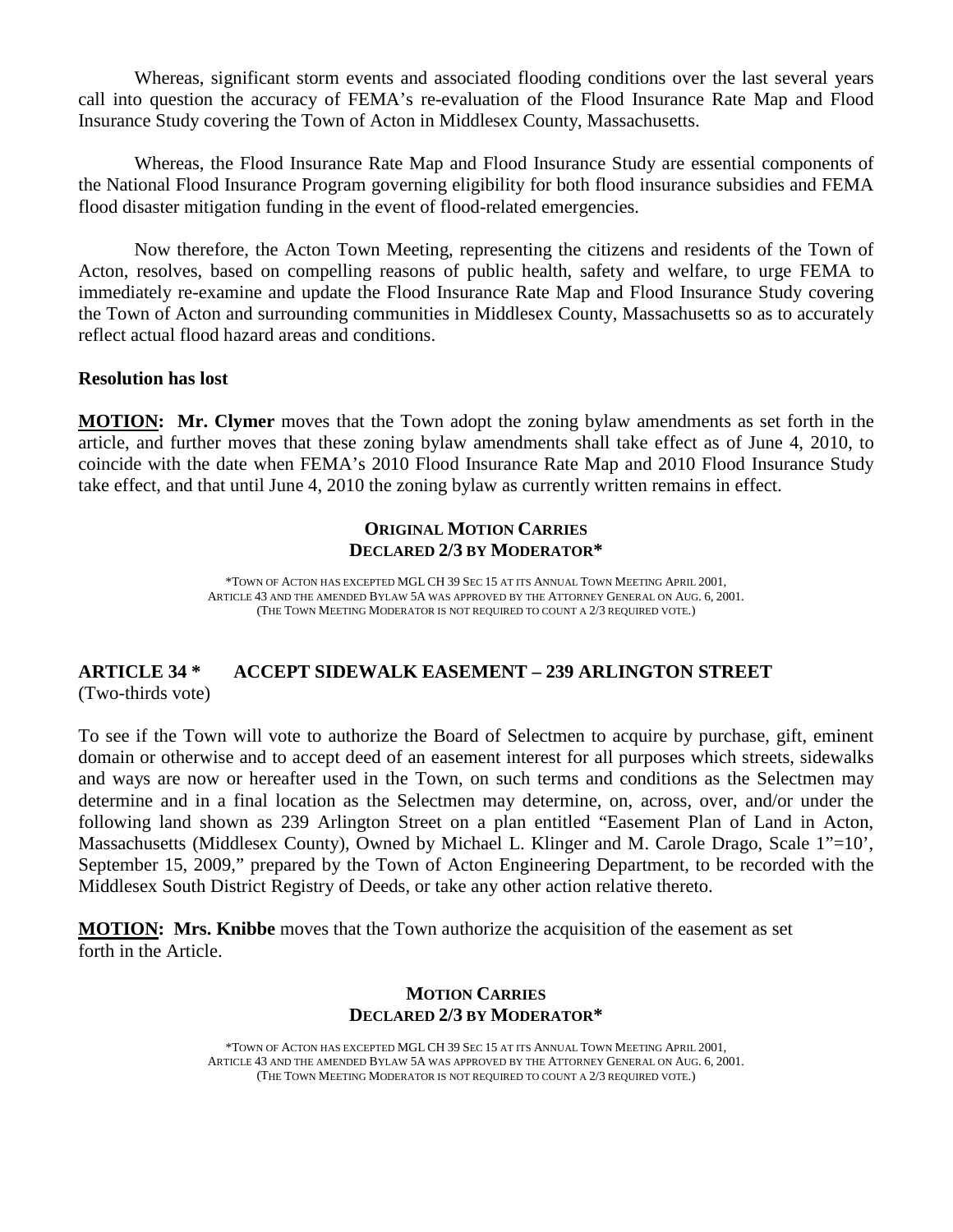#### **ARTICLE 35 \* ACCEPT PROPERTY BY DEED IN LIEU OF FORECLOSEURE** (Majority vote) **NONSET PATH**

To see if the Town will authorize the Tax Collector, pursuant to General Laws Chapter 60, Section 77C, to accept title by deed in lieu of foreclosure to the parcel identified as Parcel 25-4 on Assessor's Map B5, upon such terms and conditions as he shall determine appropriate, or take any other action relative thereto.

**MOTION: Mr. Berry** moves that the Town authorize the Tax Collector to accept a deed in lieu of foreclosure, on such terms and conditions as he shall determine appropriate, to Parcel 25-4 on Assessor's Map B5.

#### **MOTION CARRIES DECLARED 2/3 BY MODERATOR\***

\*TOWN OF ACTON HAS EXCEPTED MGL CH 39 SEC 15 AT ITS ANNUAL TOWN MEETING APRIL 2001, ARTICLE 43 AND THE AMENDED BYLAW 5A WAS APPROVED BY THE ATTORNEY GENERAL ON AUG. 6, 2001. (THE TOWN MEETING MODERATOR IS NOT REQUIRED TO COUNT A 2/3 REQUIRED VOTE.)

#### **ARTICLE 36 \* ACCEPT PROPERTY BY DEED IN LIEU OF FORECLOSEURE** (Two-thirds vote) **ETHAN ALLEN DRIVE**

To see if the Town will authorize the Tax Collector, pursuant to General Laws Chapter 60, Section 77C, to accept title by deed in lieu of foreclosure to the parcel identified as Parcel 105-2 on Assessor's Map F1, upon such terms and conditions as he shall determine appropriate, or take any other action relative thereto.

**MOTION : Ms. Friedrichs** moves that the Town authorize the Tax Collector to accept a deed in lieu of foreclosure, on such terms and conditions as he shall determine appropriate, to Parcel 105-2 on Assessor's Map F1.

#### **MOTION CARRIES DECLARED 2/3 BY MODERATOR\***

\*TOWN OF ACTON HAS EXCEPTED MGL CH 39 SEC 15 AT ITS ANNUAL TOWN MEETING APRIL 2001, ARTICLE 43 AND THE AMENDED BYLAW 5A WAS APPROVED BY THE ATTORNEY GENERAL ON AUG. 6, 2001. (THE TOWN MEETING MODERATOR IS NOT REQUIRED TO COUNT A 2/3 REQUIRED VOTE.)

# **ARTICLE 37 # \* LAND ACQUISITION – WINDSOR AVENUE**

(Two-thirds vote)

To see if the Town will vote to authorize the Board of Selectmen, on such terms and conditions as the Selectmen may determine, to acquire by purchase, gift, eminent domain or otherwise and to accept a deed of a fee, easement, restriction of development rights or other interest in the land shown as Lot B on a Plan of Land for 30 Windsor Avenue, Acton, MA, prepared by R. Wilson & Associates, Inc., dated December 22, 2008, and endorsed on behalf of the Acton Planning Board as Approval Not Required under the Subdivision Control Law on February 4, 2009, and consisting of a portion of the premises shown on Assessors' Map F2B as Lot 13, and further see if the Town will raise, appropriate, transfer from available funds or accept sifts for this purpose, or take any other action relative thereto.

**MOTION: Mr. Friedrichs** moves that the Town take no action.

Held from consent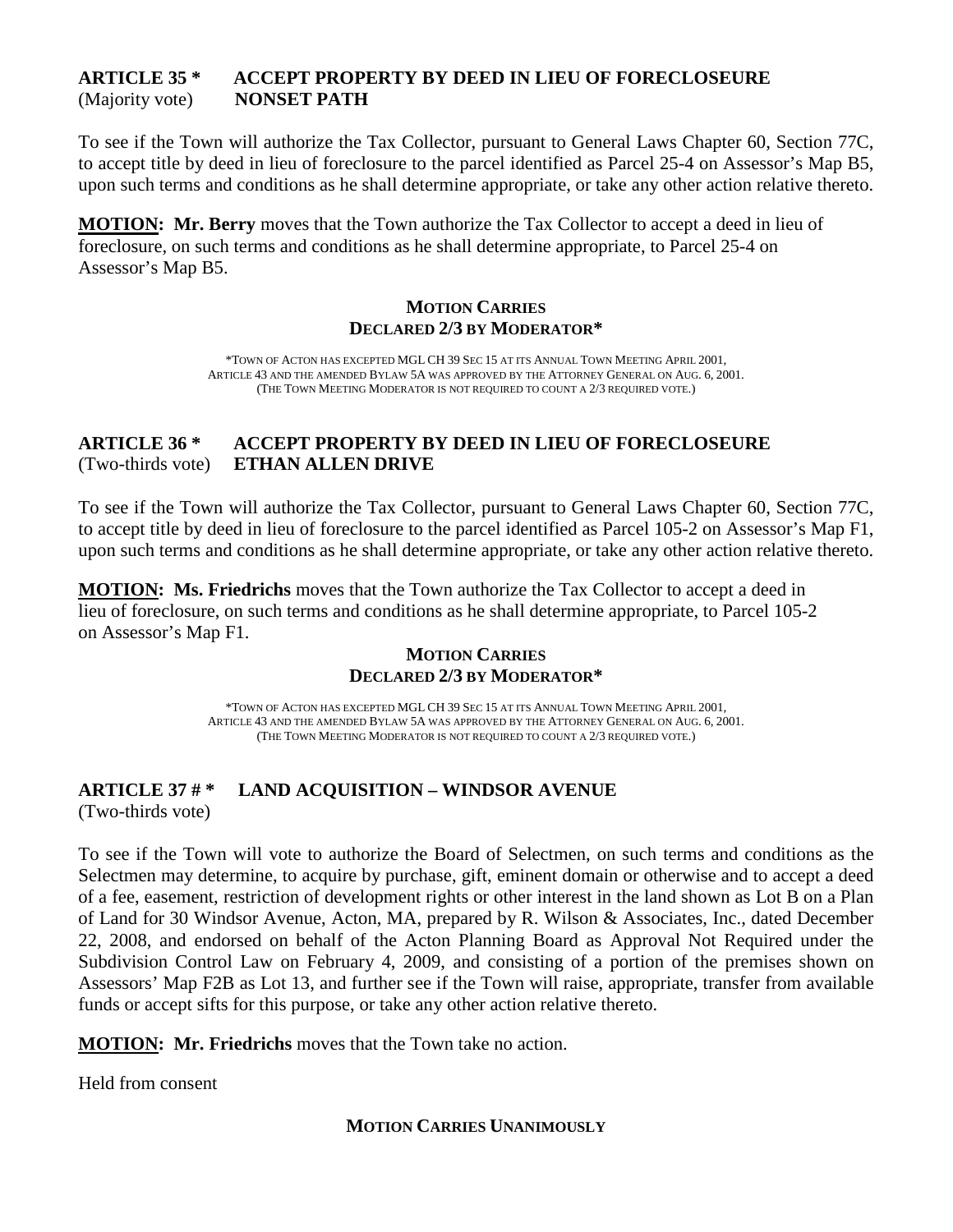#### **ARTICLE 38 \* AMEND TOWN CHARTER – MEMBERSHIP TERMS FOR** (Two-thirds vote) **COUNCIL ON AGING**

To see if the Town, pursuant to Article 8-3(b) of the Acton Town Charter, will vote to amend Section 4-2 of the Town Charter by increasing the length of term for members of the Council on Aging from one year to three years, or take any other action relative thereto.

**MOTION : Mr. Gowing** moves that the Town adopt the Charter amendments as set forth in the Article.

#### **MOTION CARRIES DECLARED 2/3 BY MODERATOR\***

\*TOWN OF ACTON HAS EXCEPTED MGL CH 39 SEC 15 AT ITS ANNUAL TOWN MEETING APRIL 2001, ARTICLE 43 AND THE AMENDED BYLAW 5A WAS APPROVED BY THE ATTORNEY GENERAL ON AUG. 6, 2001. (THE TOWN MEETING MODERATOR IS NOT REQUIRED TO COUNT A 2/3 REQUIRED VOTE.)

# **ARTICLE 39 \* HEAR AND ACCEPT REPORTS**

(Majority vote)

To see if the Town will accept reports and hear and act upon the report of any committee chosen at any previous Town Meeting that has not already reported, or take any other action relative thereto.

**MOTION: Ms. Friedrichs** moves that the Town accept the reports of the various Town Officers and Boards as set forth in the 2009 Town Report and that the Moderator calls for any other reports.

#### **MOTION CARRIES DECLARED 2/3 BY MODERATOR\***

\*TOWN OF ACTON HAS EXCEPTED MGL CH 39 SEC 15 AT ITS ANNUAL TOWN MEETING APRIL 2001, ARTICLE 43 AND THE AMENDED BYLAW 5A WAS APPROVED BY THE ATTORNEY GENERAL ON AUG. 6, 2001. (THE TOWN MEETING MODERATOR IS NOT REQUIRED TO COUNT A 2/3 REQUIRED VOTE.)

# **ARTICLE 40 \* HIGHWAY REIMBURSEMENT PROGRAM (CHAPTER 90)** (Majority vote)

To see if the Town will vote to raise and appropriate, or appropriate from available funds, a sum of money for highway improvements under the authority of Massachusetts General Law, Chapter 90, and any other applicable laws, or take any other action relative thereto.

**MOTION: Mr. Berry** moves that the Town Manager is authorized to accept Highway funds from all sources and that such funds are hereby appropriated for highway purposes.

#### **MOTION CARRIES DECLARED 2/3 BY MODERATOR\***

\*TOWN OF ACTON HAS EXCEPTED MGL CH 39 SEC 15 AT ITS ANNUAL TOWN MEETING APRIL 2001, ARTICLE 43 AND THE AMENDED BYLAW 5A WAS APPROVED BY THE ATTORNEY GENERAL ON AUG. 6, 2001. (THE TOWN MEETING MODERATOR IS NOT REQUIRED TO COUNT A 2/3 REQUIRED VOTE.)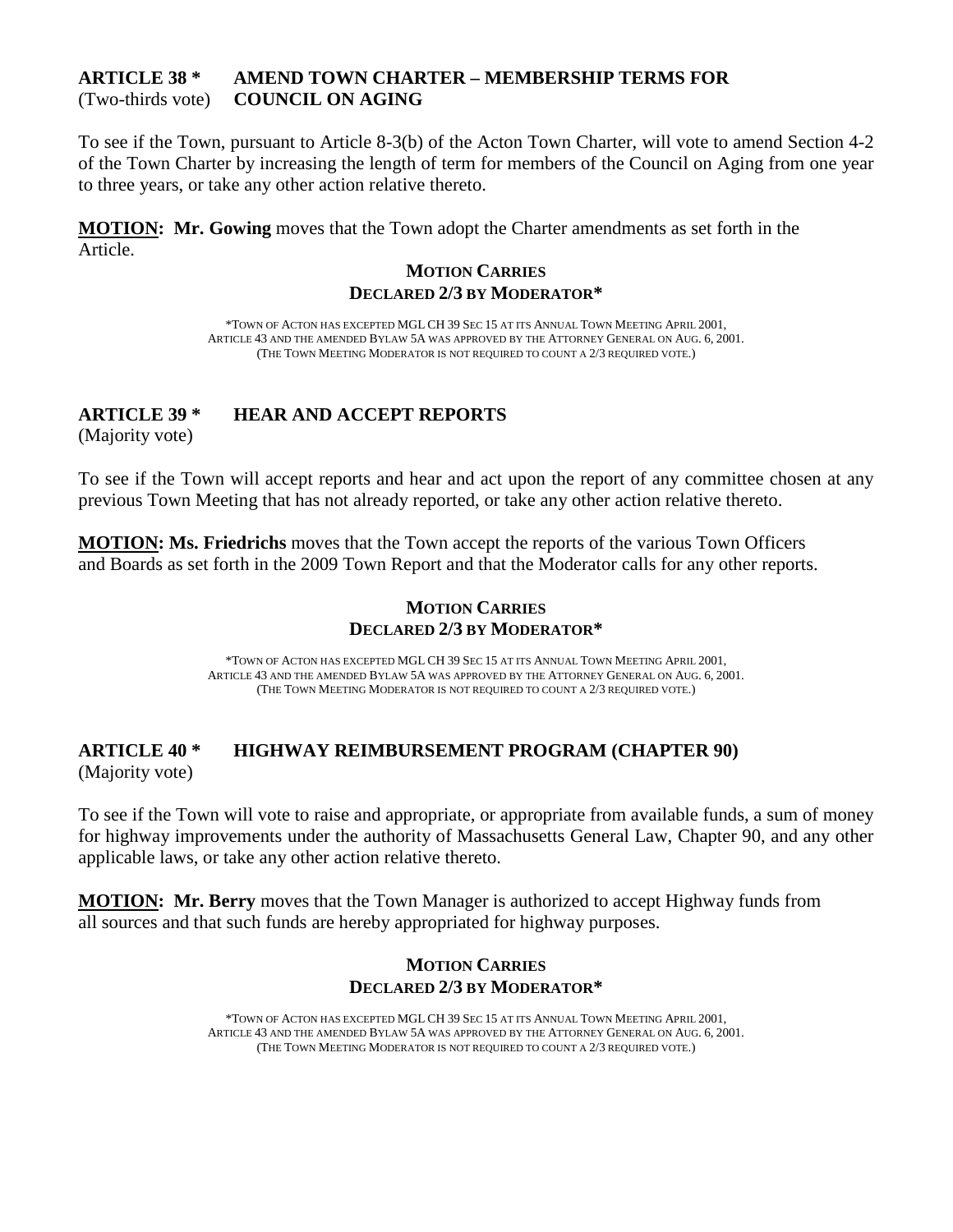# **ARTICLE 41 \* INSURANCE PROCEEDS**

(Majority vote)

To see if the Town will vote to appropriate the proceeds of any insurance policy reimbursements of costs incurred as a result of any covered loss, including without limitation any liability insurance, property insurance, casualty insurance, workers' compensation insurance, health insurance, disability insurance, automobile insurance, police and fire injury and medical costs, and any other insurance of any name and nature whatsoever, or take any other action relative thereto.

**MOTION: Mr. Berry** moves that the Town Manager is authorized to accept insurance proceeds of any name and nature whatsoever from all sources and such funds are hereby appropriated.

#### **MOTION CARRIES DECLARED 2/3 BY MODERATOR\***

\*TOWN OF ACTON HAS EXCEPTED MGL CH 39 SEC 15 AT ITS ANNUAL TOWN MEETING APRIL 2001, ARTICLE 43 AND THE AMENDED BYLAW 5A WAS APPROVED BY THE ATTORNEY GENERAL ON AUG. 6, 2001. (THE TOWN MEETING MODERATOR IS NOT REQUIRED TO COUNT A 2/3 REQUIRED VOTE.)

# **ARTICLE 42 \* GIFTS OR GRANTS**

(Majority vote)

To see if the Town will vote to appropriate the proceeds of any gifts or grants accepted pursuant to Massachusetts General Law, Chapter 44, Section 53A, and any interest thereon, and that, consistent with the requirements of Massachusetts General Law, Chapter 40, Section 4A, the Board of Selectmen or Town Manager are authorized to enter into an agreement or agreements on behalf of the Town, on such terms and conditions as the Board of Selectmen or the Town Manager may determine, for the stated purposes of the gifts or grants, or take any other action relative thereto.

**MOTION: Mr. Gowing** moves that the proceeds of any gifts or grants from any source accepted pursuant to Massachusetts General Law, Chapter 44, Section 53A, and any interest thereon, are hereby appropriated for the stated purposes of the gifts or grants, and may be expended with the approval of the Board of Selectmen or otherwise as stated in Section 53A.

#### **MOTION CARRIES DECLARED 2/3 BY MODERATOR\***

\*TOWN OF ACTON HAS EXCEPTED MGL CH 39 SEC 15 AT ITS ANNUAL TOWN MEETING APRIL 2001, ARTICLE 43 AND THE AMENDED BYLAW 5A WAS APPROVED BY THE ATTORNEY GENERAL ON AUG. 6, 2001. (THE TOWN MEETING MODERATOR IS NOT REQUIRED TO COUNT A 2/3 REQUIRED VOTE.)

#### **ARTICLE 43 \* FEDERAL AND STATE REIMBURSEMENT AID** (Majority vote)

To see if the Town will vote to appropriate any Federal Government and State Government reimbursement for costs incurred as a result of any declared emergencies or other occurrence, and that, consistent with the requirements of Massachusetts General Law, Chapter 40, Section 4A, the Board of Selectmen or Town Manager are authorized to enter into an agreement or agreements on behalf of the Town, on such terms and conditions as the Board of Selectmen or the Town Manager may determine, or take any other action relative thereto.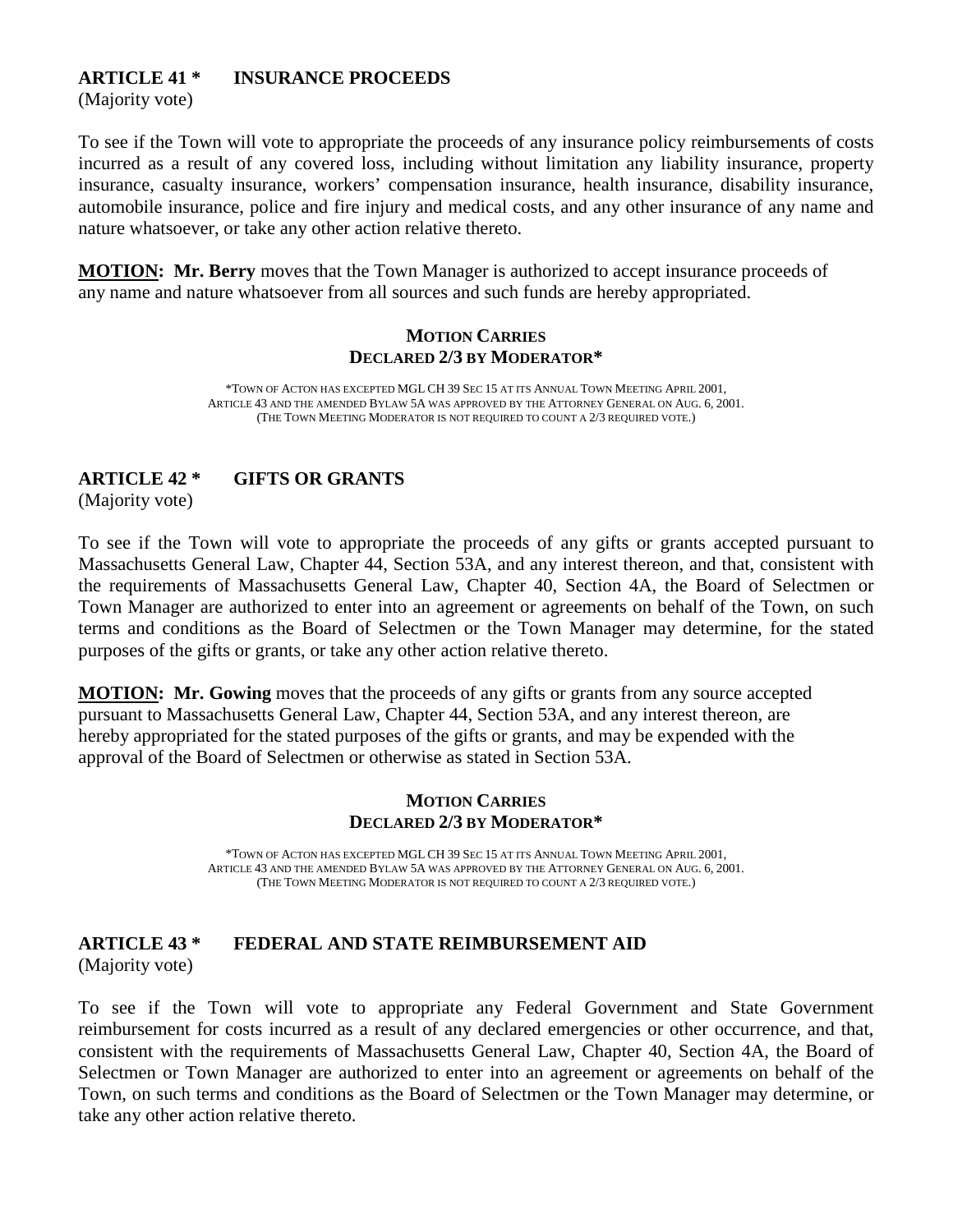**MOTION : Ms. Friedrichs** moves that the Town Manager is authorized to accept federal and state reimbursement funds from all sources and that such funds are hereby appropriated for the purposes outlined by such reimbursement.

#### **MOTION CARRIES DECLARED 2/3 BY MODERATOR\***

\*TOWN OF ACTON HAS EXCEPTED MGL CH 39 SEC 15 AT ITS ANNUAL TOWN MEETING APRIL 2001, ARTICLE 43 AND THE AMENDED BYLAW 5A WAS APPROVED BY THE ATTORNEY GENERAL ON AUG. 6, 2001. (THE TOWN MEETING MODERATOR IS NOT REQUIRED TO COUNT A 2/3 REQUIRED VOTE.)

#### **ARTICLE 44 \* PERFORMANCE BONDS**

(Majority vote)

To see if the Town will vote to appropriate the proceeds of any performance bonds for the purposes stated in said bonds available as a result of any default, non-performance or other covered conditions, or take any other action relative thereto.

**MOTION : Mr. Berry** moves that the Town appropriate the proceeds of any performance bonds, for the purposes stated in said bonds, available as a result of any default, non-performance or other covered conditions.

#### **MOTION CARRIES DECLARED 2/3 BY MODERATOR\***

\*TOWN OF ACTON HAS EXCEPTED MGL CH 39 SEC 15 AT ITS ANNUAL TOWN MEETING APRIL 2001, ARTICLE 43 AND THE AMENDED BYLAW 5A WAS APPROVED BY THE ATTORNEY GENERAL ON AUG. 6, 2001. (THE TOWN MEETING MODERATOR IS NOT REQUIRED TO COUNT A 2/3 REQUIRED VOTE.)

# **ARTICLE 45 \* SALE OF FORECLOSED PROPERTIES**

(Majority vote)

To see if the Town will vote to authorize the Board of Selectmen to dispose of foreclosed properties acquired by the Town for nonpayment of taxes in accordance with the provisions of Massachusetts General Laws, or take any other action relative thereto.

**MOTION: Mrs. Knibbe** moves in the words of the Article.

#### **MOTION CARRIES DECLARED 2/3 BY MODERATOR\***

\*TOWN OF ACTON HAS EXCEPTED MGL CH 39 SEC 15 AT ITS ANNUAL TOWN MEETING APRIL 2001, ARTICLE 43 AND THE AMENDED BYLAW 5A WAS APPROVED BY THE ATTORNEY GENERAL ON AUG. 6, 2001. (THE TOWN MEETING MODERATOR IS NOT REQUIRED TO COUNT A 2/3 REQUIRED VOTE.)

#### **ARTICLE 46 \* ELDERLY TAX RELIEF** (Majority vote) **REAUTHORIZE CHAPTER 73 OF THE ACTS OF 1986**

To see if the Town will vote to continue to accept the provisions of Chapter 73 of the Acts of 1986, as amended by Chapter 126 of the Acts of 1988, providing for a 100% increase in certain property tax exemptions, or take any other action relative thereto.